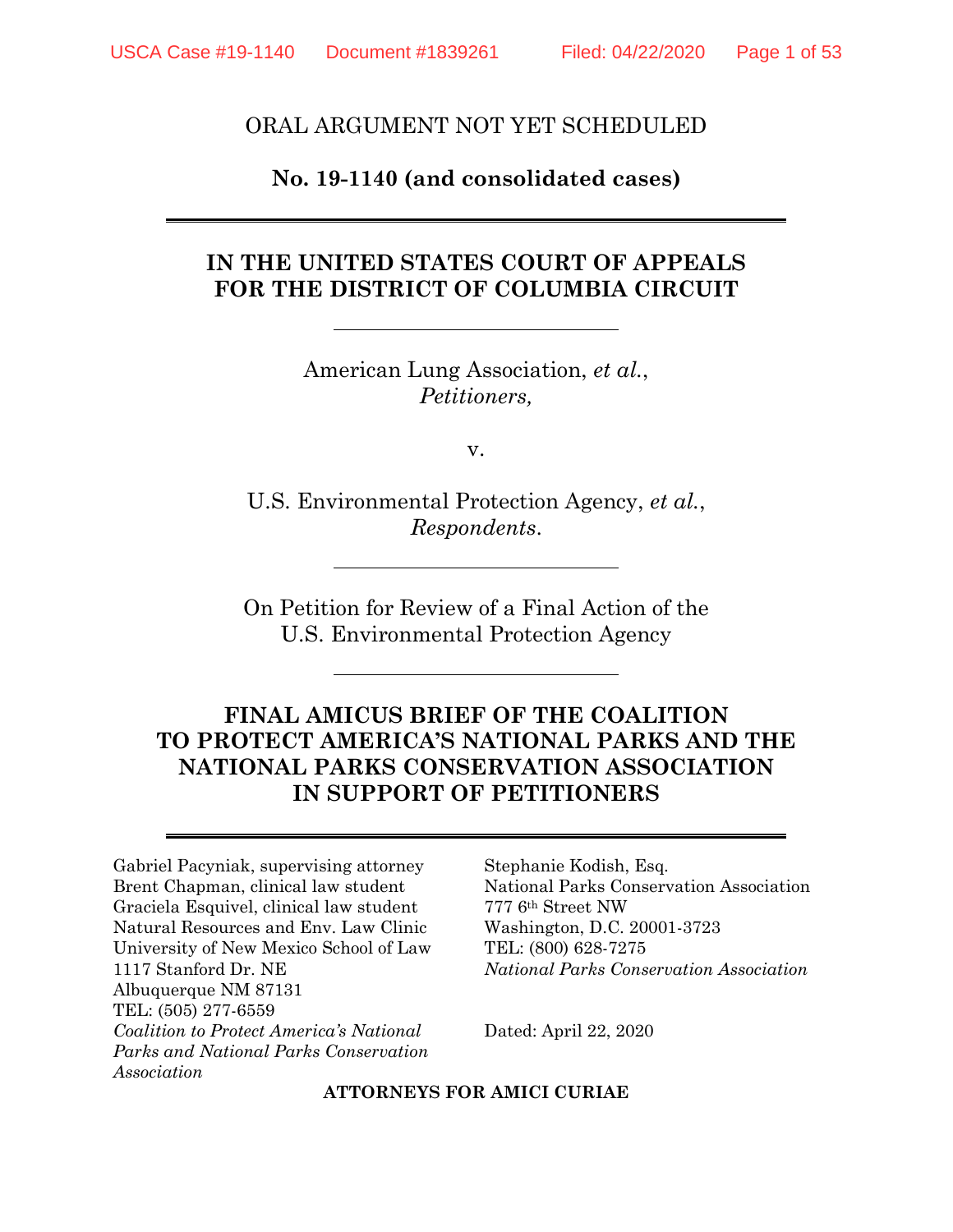#### **CERTIFICATE AS TO PARTIES, RULINGS, AND RELATED CASES**

Except for the following, all parties, intervenors, and other amici appearing in this case are listed in the Brief for State and Municipal Petitioners.

#### Amici

In support of State and Municipal, Public Health and Environmental, Power Company, and Clean Energy Trade Association Petitioners: Dallas Burtraw, Charles T. Driscoll, Amelia Keyes, and Kathy Fallon Lambert; Faith Organizations; Professor Michael Greenstone; Senator Sheldon Whitehouse; Service Employees International Union; Patagonia Works and Columbia Sportswear Company; and Environment America and the National Trust for Historic Preservation.

References to the rulings at issue appear in the Brief for State and Municipal Petitioners.

The final agency action at issue in this proceeding has not been previously reviewed in this or any other court. There are no related cases within the meaning of D.C. Circuit Rule 28(a)(1)(C).

i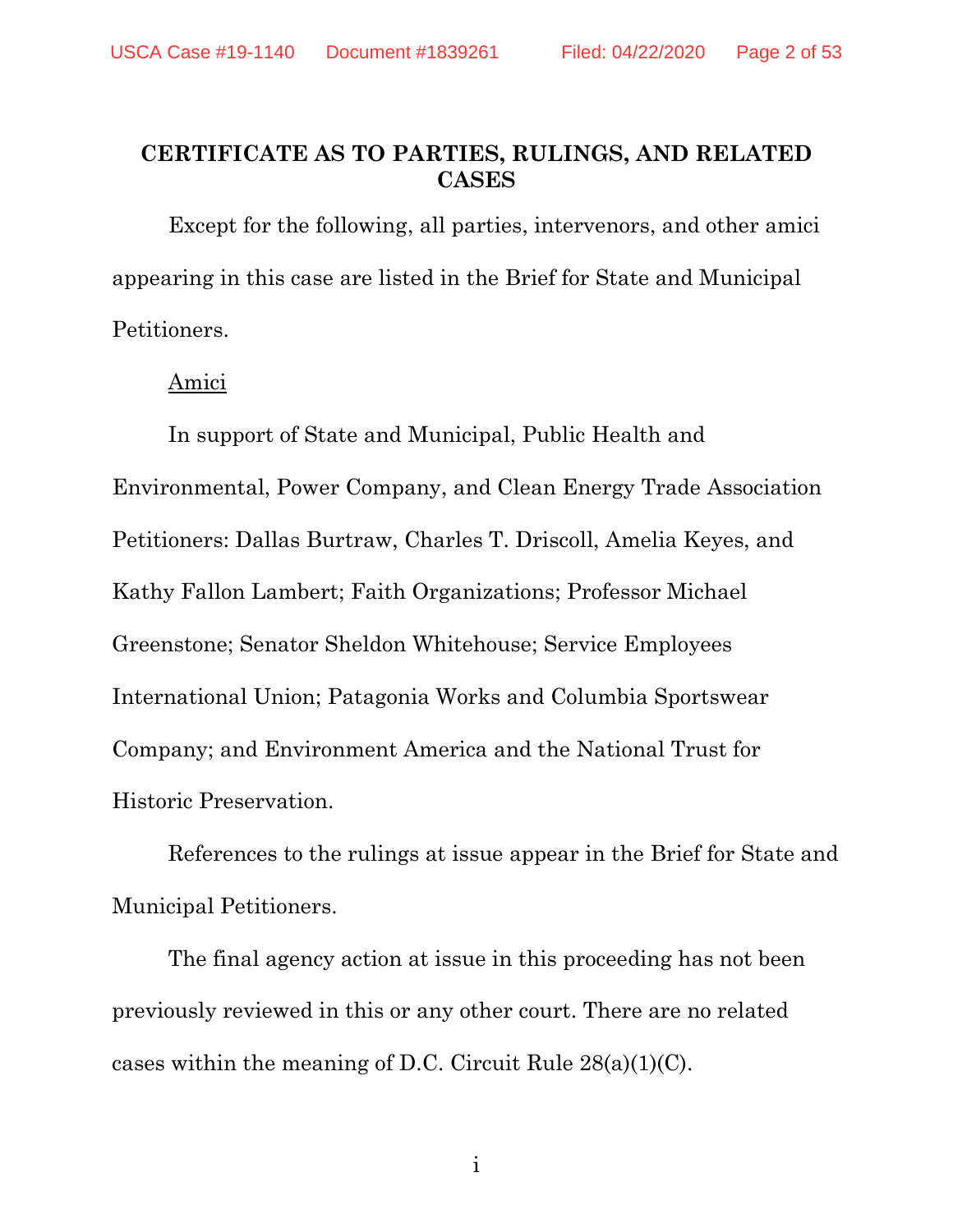#### **CORPORATE DISCLOSURE STATEMENT**

The Coalition to Protect America's National Parks and the National Parks Conservation Association—*amici curiae* in this case are nonprofit organizations that do not have parent corporations. Neither organization has issued stock, no publicly held company has a 10 percent or greater ownership interest in either organization, and neither the NPCA nor the Coalition have any members who have issued shares or debt securities to the public.

#### **CERTIFICATE OF COUNSEL UNDER CIRCUIT RULE 29(d)**

*Amici* are nonprofit organizations that advocate for the protection of America's national parks. *Amici* have filed this brief to provide the Court with information regarding the significant impacts of climate change on the ecosystems, wildlife, and visitors of our national parks and the urgent need to move forward with meaningful limits on carbon pollution. Because this information is unlikely to be included in the briefs of the parties or other *amici*, a separate brief is necessary.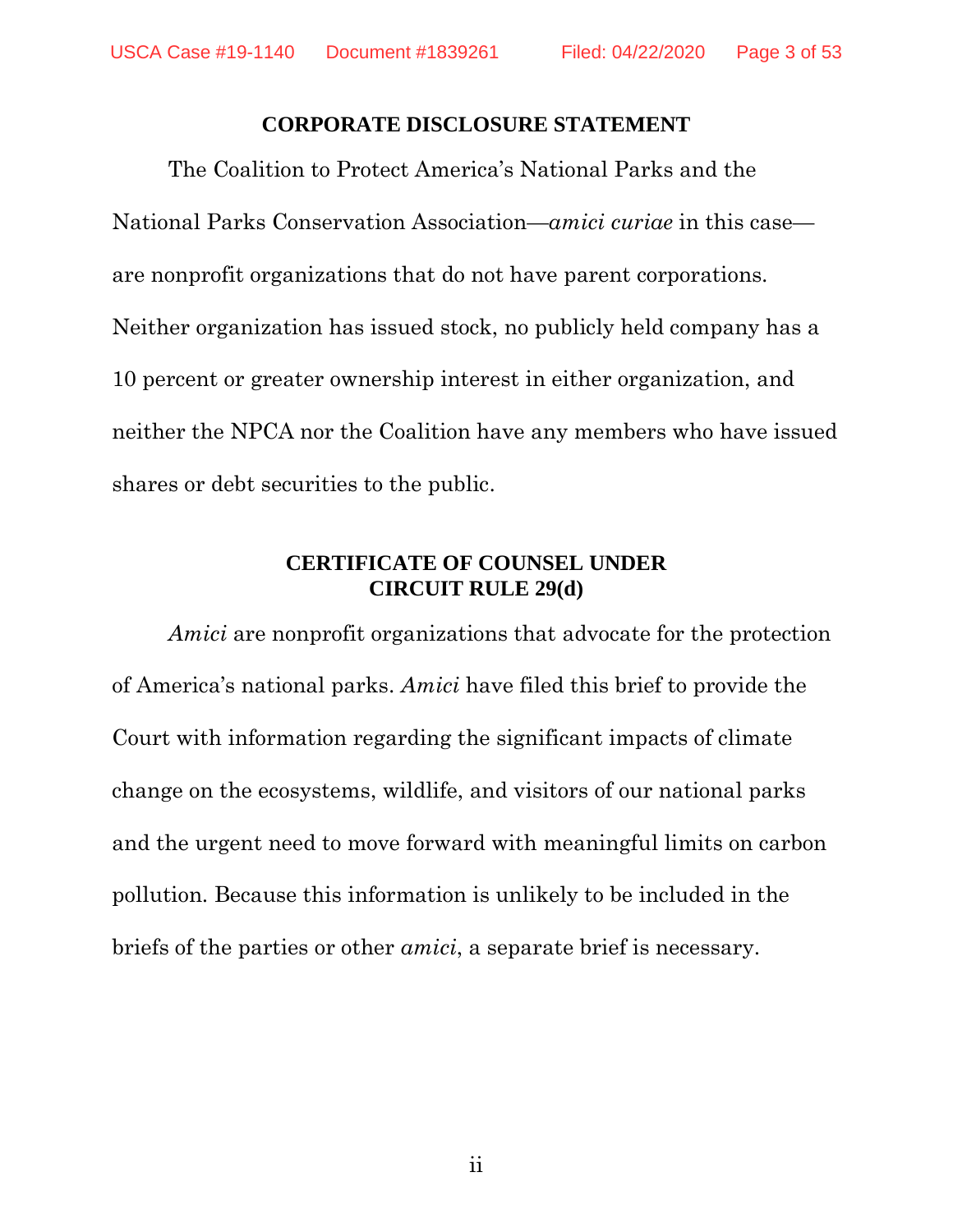# **TABLE OF CONTENTS**

|             |                                                                                                                                  | CERTIFICATE AS TO PARTIES, RULINGS, AND RELATED CASES .i                                                               |  |
|-------------|----------------------------------------------------------------------------------------------------------------------------------|------------------------------------------------------------------------------------------------------------------------|--|
|             |                                                                                                                                  |                                                                                                                        |  |
|             |                                                                                                                                  | CERTIFICATE OF COUNSEL UNDER CIRCUIT RULE 29(d)ii                                                                      |  |
|             |                                                                                                                                  |                                                                                                                        |  |
|             |                                                                                                                                  |                                                                                                                        |  |
|             |                                                                                                                                  | STATEMENT OF IDENTITY, INTEREST, AND                                                                                   |  |
|             |                                                                                                                                  |                                                                                                                        |  |
|             |                                                                                                                                  |                                                                                                                        |  |
|             |                                                                                                                                  |                                                                                                                        |  |
|             |                                                                                                                                  |                                                                                                                        |  |
| $I_{\cdot}$ |                                                                                                                                  | Glaciers in America's national parks are retreating in the face of<br>climate change—and they could be lost entirely11 |  |
| II.         | Rising sea levels caused by climate change threaten additional                                                                   |                                                                                                                        |  |
|             | А.                                                                                                                               | Everglades National Park's complex landscape is uniquely                                                               |  |
|             | В.                                                                                                                               | Rising sea levels also harm America's urban parks, including                                                           |  |
| III.        | If left unchecked, climate change will have catastrophic<br>effects on wildlife and plants that depend on our national parks. 21 |                                                                                                                        |  |
|             | A.                                                                                                                               | Rising temperatures will further threaten trees and birds in                                                           |  |
|             | В.                                                                                                                               | Warming streams threaten trout populations in Shenandoah                                                               |  |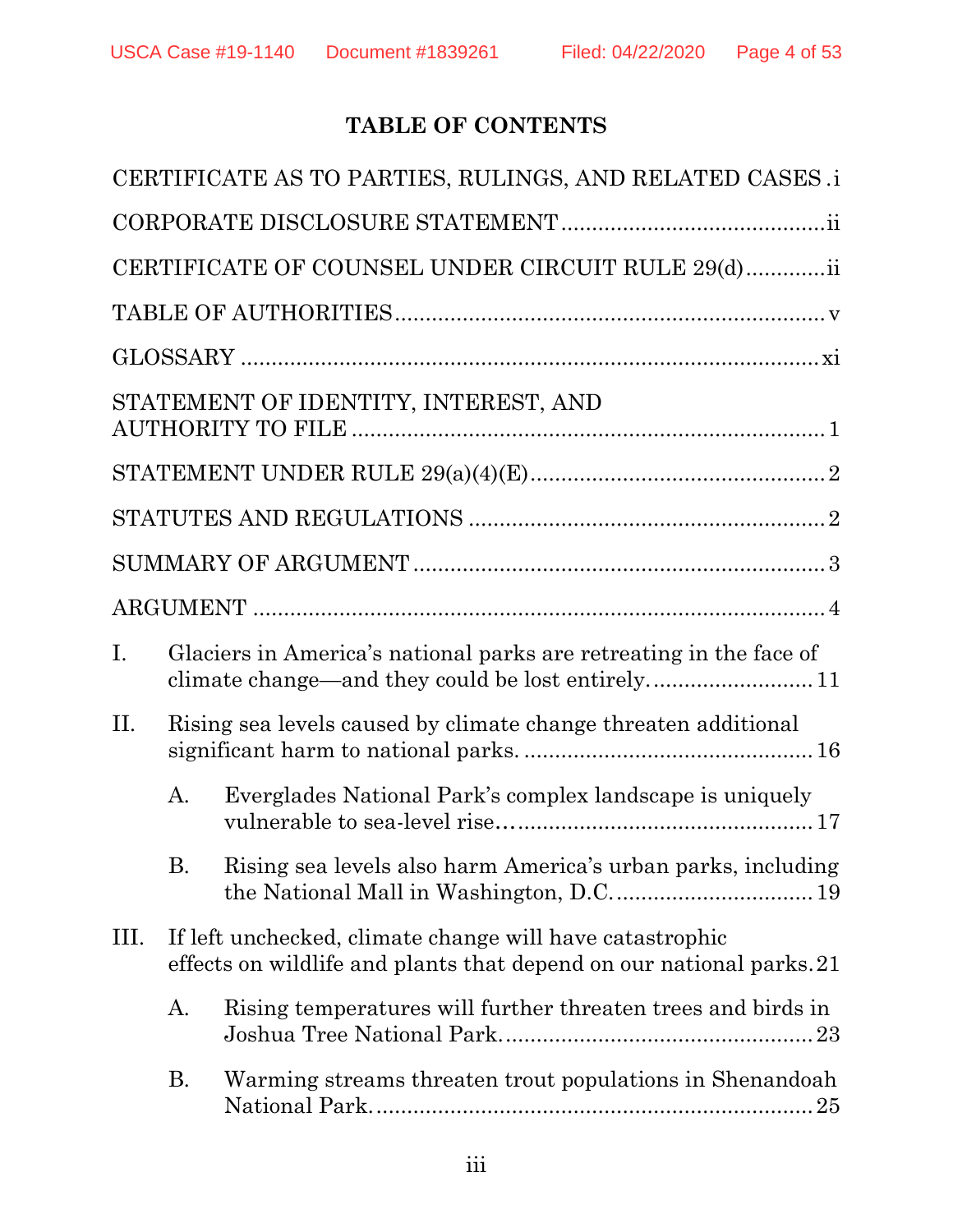|     | C.          | Tree species are experiencing loss of suitable habitat,<br>increases in disease and insect infestations, and drought       |  |
|-----|-------------|----------------------------------------------------------------------------------------------------------------------------|--|
|     | D.          | Further loss of wildlife and plants within the parks would<br>likely have negative impacts on visitation and economics28   |  |
| IV. |             | Increased wildfires are already harming America's national parks,                                                          |  |
|     | A.          | As wildfires increase in frequency and intensity, more<br>parkland burns and ecosystems are weakened30                     |  |
|     | <b>B.</b>   | Climate change exacerbates wildfires, resulting in more air<br>pollution, such as particulate matter and ozone, increasing |  |
|     | $C_{\cdot}$ | As wildfires continue to grow in response to climate<br>change, so will the financial burden on the federal                |  |
|     | D.          | Yosemite National Park illustrates how increasing wildfires                                                                |  |
|     |             |                                                                                                                            |  |
|     |             |                                                                                                                            |  |
|     |             |                                                                                                                            |  |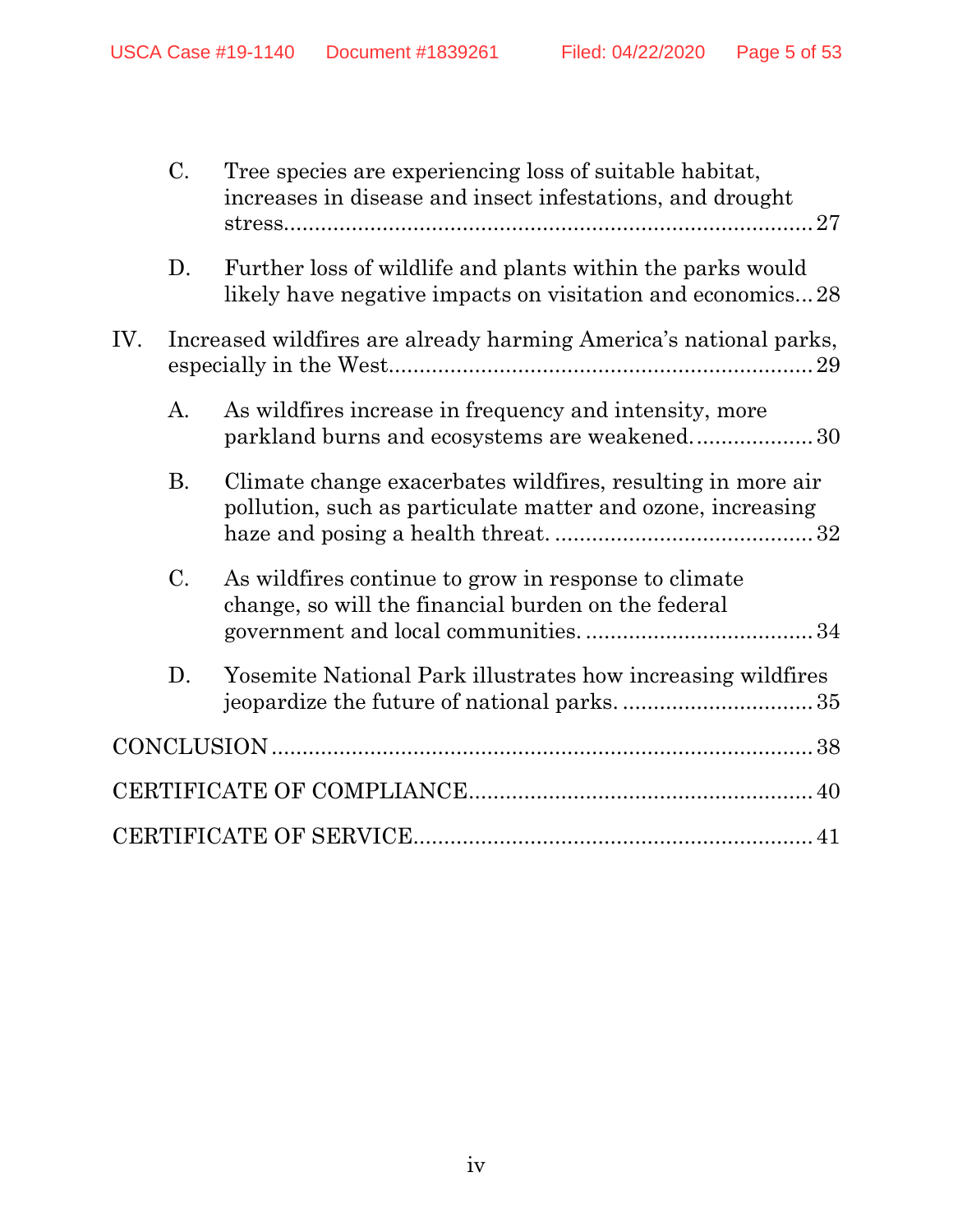# **TABLE OF AUTHORITIES**

#### **Cases**

*Bicycle Trails Council of Marin v. Babbitt*, 82 F.3d 1445 (9th Cir. 1996)4 *Mich. United Conservation Clubs v. Lujan,* 949 F.2d 202 (6th Cir. 1991*)* .................................................................................................................4

#### **Statutes**

## **Regulations**

| Repeal of the Clean Power Plan and Affordable Clean Energy Rule, 84 |  |
|---------------------------------------------------------------------|--|
|                                                                     |  |

# **Other Authorities**

| A. Buse, Effects of Elevated Temperature on Multi-Species Interactions: |  |
|-------------------------------------------------------------------------|--|
| <i>The Case of Pedunculate Oak, Winter Moth and Tits, 13 FUNCTIONAL</i> |  |
|                                                                         |  |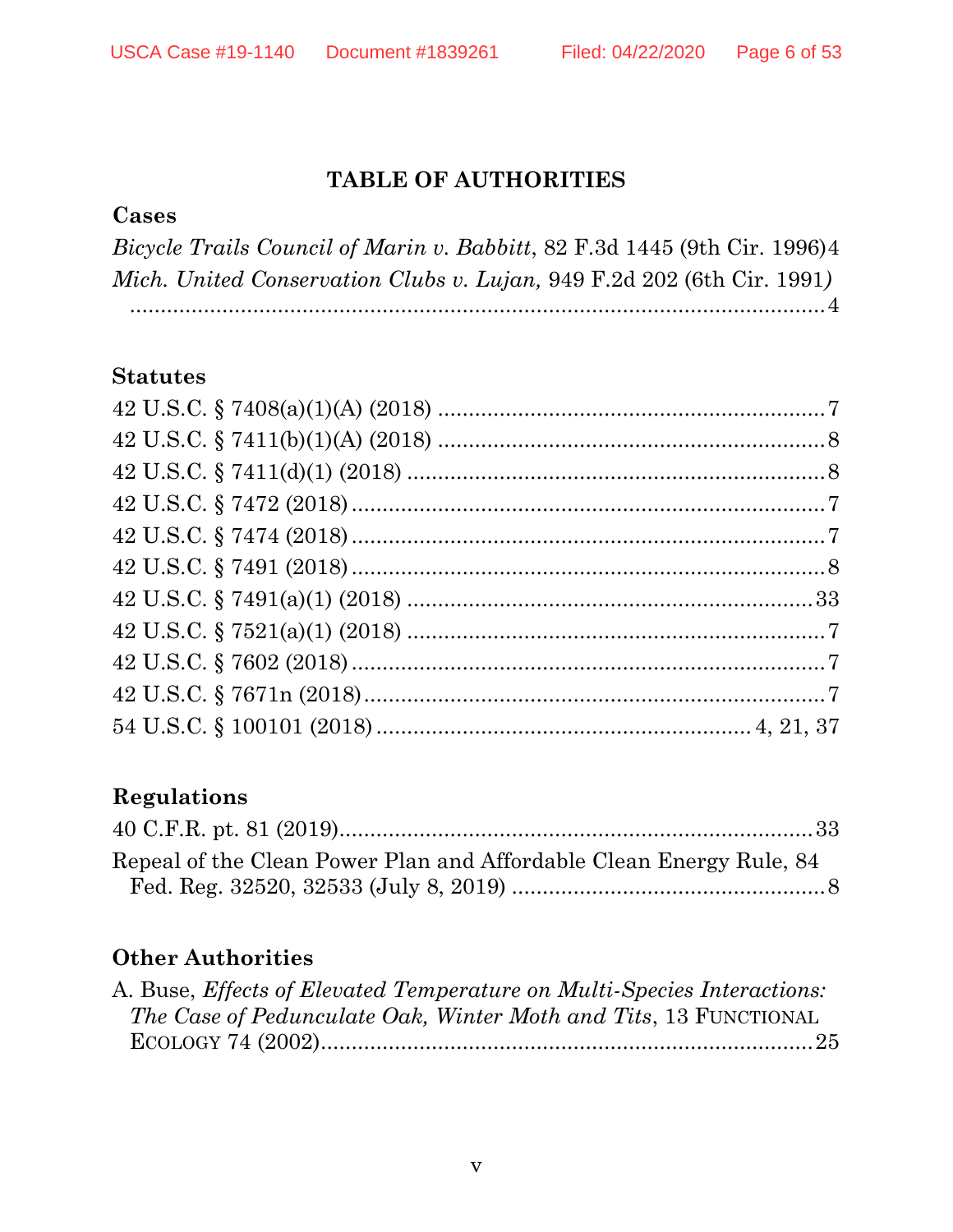| A. Park Williams et al., <i>Temperature as a potent driver of regional forest</i><br>drought stress and tree mortality, 3 NATURE CLIMATE CHANGE 292<br>28                                        |
|--------------------------------------------------------------------------------------------------------------------------------------------------------------------------------------------------|
| Abigail Cahill, et al., How Does Climate Change Cause Extinction?, 280                                                                                                                           |
| <i>About Us, CAMP WAWONA</i>                                                                                                                                                                     |
| Alex Rudee, Yosemite's Dirty Air Secret, NAT'L PARKS CONSERVATION                                                                                                                                |
| Andrew Giambrone, Famed D.C. Cherry Blossoms Face Long-Term                                                                                                                                      |
| Anthony Westerling & Benjamin Bryant, Climate Change and Wildfire<br><i>in California</i> , 87 CLIMATIC CHANGE (Supp. 1) 231 (2008) 30                                                           |
| Anthony Westerling, <i>Increasing W. U.S. Forest Wildfire Activity</i> :<br>Sensitivity to Changes in the Timing of Spring, 371 PHILOSOPHICAL                                                    |
| Ben Marzeion et al., Attribution of Global Glacier Mass Loss to                                                                                                                                  |
| Benjamin DeAngelo et al., Technical Support Document for<br>Endangerment and Cause or Contribute Findings for Greenhouse<br>Gases under Section $202(a)$ of the Clean Air Act, U.S. ENVTL. PROT. |
| Budget Justifications, U.S. DEP'T OF THE INTERIOR (2019) 35                                                                                                                                      |
| Camille S. Stevens-Rumann et al, <i>Evidence for Declining Forest</i><br><i>Resilience to Wildfires under Climate Change, 21 ECOLOGY LETTERS</i><br>32                                           |
| Carolyn Gramling, A Freshwater, Saltwater Tug-of-War Is Eating Away                                                                                                                              |
| Catherine Cullinane Thomas et al., 2018 NAT'L PARK VISITOR SPENDING                                                                                                                              |
| Chris D. Thomas et al., <i>Extinction Risk from Climate Change</i> , 427                                                                                                                         |
| Chris Erskine, Yosemite Valley to Reopen Tuesday After Nearby Fires                                                                                                                              |
| Climate Hot Map: Glacier National Park, UNION OF CONCERNED                                                                                                                                       |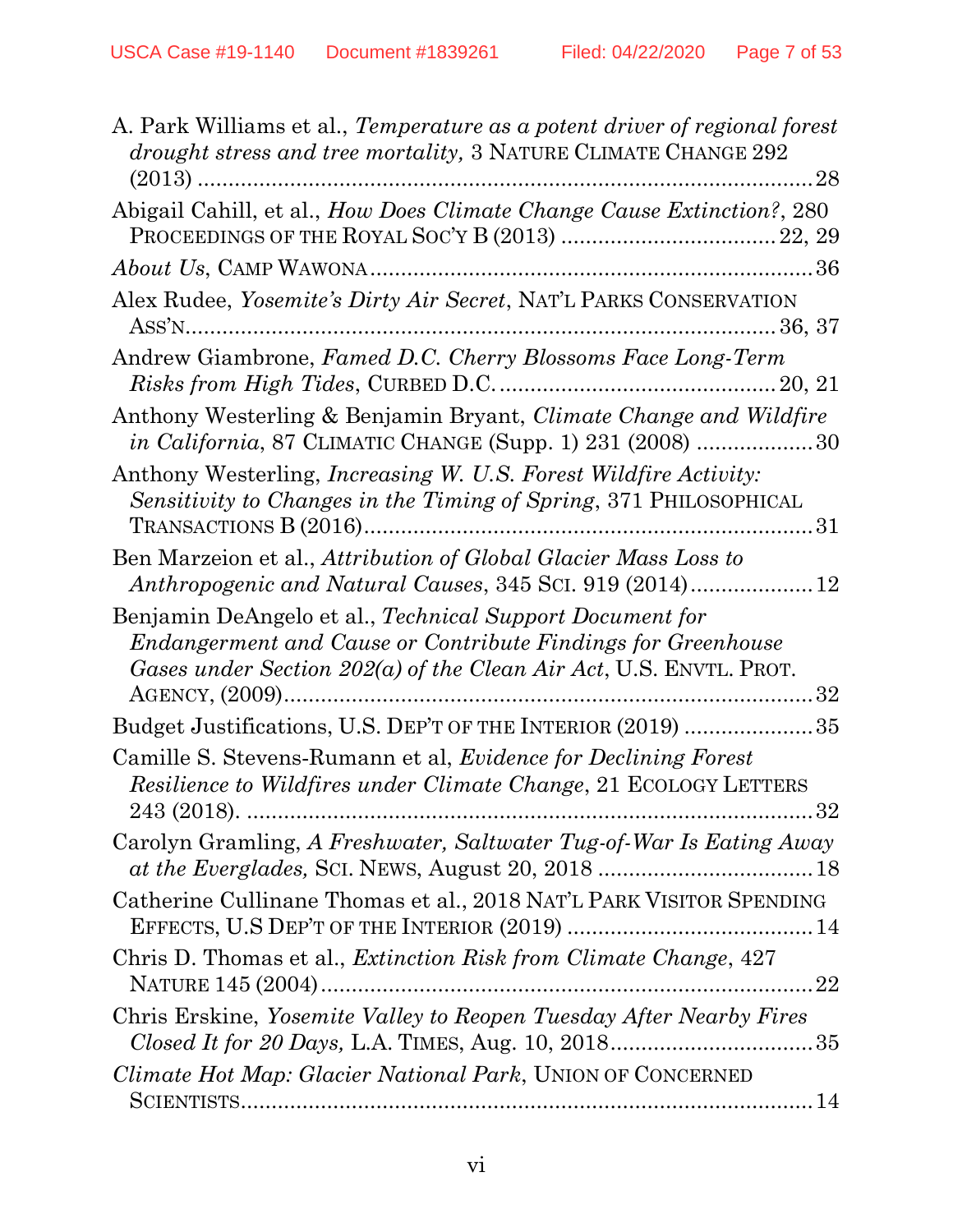| David Peterson, <i>Climate Change Intensifying Wildfire on National</i><br>29                                                                               |
|-------------------------------------------------------------------------------------------------------------------------------------------------------------|
| Discover America's 11 Most Endangered Historic Places for 2019, NAT'L                                                                                       |
| Erik Stabena, et al., Sea-level Rise: Observations, Impacts, and<br><i>Proactive Measures in Everglades National Park, 28 PARK SCI. 2</i>                   |
| CENTER                                                                                                                                                      |
| Fires Increase Surface Ozone, NASA EARTH OBSERVATORY 36                                                                                                     |
| Glacier Nat'l Park: Learn about the Park, NAT'L PARK SERV.  12                                                                                              |
|                                                                                                                                                             |
|                                                                                                                                                             |
| Interior Department Releases Report Detailing \$40 Billion of National<br>Park Assets at Risk from Sea Level Rise, U.S. DEP'T OF THE INTERIOR 17            |
| Inventory of U.S. Greenhouse Gas Emissions and Sinks, U.S. ENVTL                                                                                            |
| Jeremy Schulman, Seven More Nat'l Parks Threatened by Fire,                                                                                                 |
| Jia Coco Liu et al., <i>Particulate Air Pollution from Wildfires in the</i><br>Western U.S. Under Climate Change, 138 CLIMATIC CHANGE 655                   |
| Jia Coco Liu et al., Wildfire-Specific Fine Particulate Matter and Risk of<br><i>Hospital Admissions in Urban and Rural Counties, 28 EPIDEMIOLOGY</i><br>34 |
| Joanna Wu et al., Projected Avifaunal Responses to Climate Change<br>Across the U.S. National Park System, 13 PLoS ONE 1 (2018) 24                          |
| John Abatzoglou & A. Park Williams, <i>Impact of Anthropogenic Climate</i><br>Change on Wildfire Across Western U.S. Forests, 113(42) PROC. OF THE          |
| John Wiens, <i>Climate-Related Local Extinctions Are Already Widespread</i><br>Among Plant and Animal Species, 14 PLOS BIOLOGY 1 (2016) 22                  |
| Joseph Park et al., Sea-Level Rise and Inundation Scenarios for                                                                                             |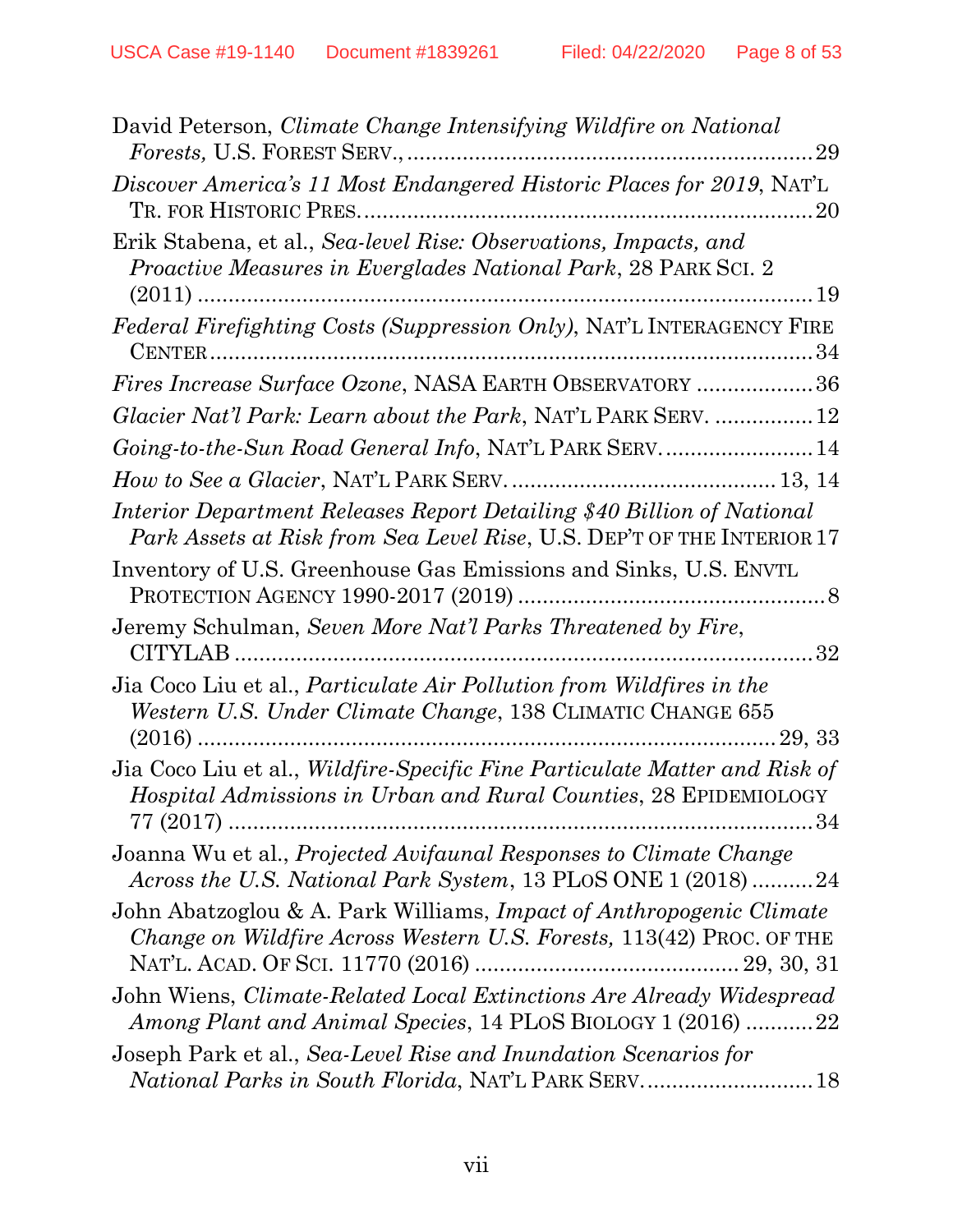| Ken W. Krauss et al., Sea-Level Rise and Landscape Change Influence<br>Mangrove Encroachment onto Marsh in the Ten Thousand Island<br>Region of Florida, USA, 15 J. COASTAL CONSERVATION 62 (2011)  19                                                                  |
|-------------------------------------------------------------------------------------------------------------------------------------------------------------------------------------------------------------------------------------------------------------------------|
| Kenneth Cole et al., Past and Ongoing Shifts in Joshua Tree                                                                                                                                                                                                             |
| Distribution Support Future Modeled Range Contraction, 21                                                                                                                                                                                                               |
|                                                                                                                                                                                                                                                                         |
| Kenneth Rosenberg et al., <i>Decline of North American Avifauna</i> , 366 SCI.                                                                                                                                                                                          |
| Krishna Dole et al., The Relative Importance of Climate Change and the<br>Physiological Effects of CO <sub>2</sub> on Freezing Tolerance for the Future<br>Distribution of Yucca Brevifolia, 36 GLOBAL AND PLANETARY CHANGE                                             |
| Laura McKinnon et al., Timing of Breeding, Peak Food Availability, and<br>Effects of Mismatch on Chick Growth in Birds Nesting in the High                                                                                                                              |
| Laurel Wamsley, Western Wildfires Endanger Beloved Sites at National                                                                                                                                                                                                    |
| M.S. Ross et al., The Southeast Saline Everglades Revisited: 50 Years of<br>Coastal Vegetation Change, 11 J. VEGETATION SCI. 10 (2000) 17, 18                                                                                                                           |
| Maria A. Caffrey, Sea Level Rise and Storm Surge Projections for the<br>National Park Service, NAT'L PARK SERV. (2018)  19                                                                                                                                              |
| Mark Jacobson, On the Causal Link Between Carbon Dioxide and Air<br>Pollution Mortality, 35 GEOPHYSICAL RESEARCH LETTERS 1 (2008)33                                                                                                                                     |
| Mark Urban, Accelerating Extinction Risk from Climate Change, 348                                                                                                                                                                                                       |
| <i>Melting Glaciers: Grinnell Glacier 1910 and 2017, NAT'L PARK SERV13</i>                                                                                                                                                                                              |
| Nathaniel L. Bindoff et al., Detection and Attribution of Climate<br><i>Change: From Global to Regional, in CONTRIBUTION OF WORKING GRP.</i><br>I TO THE 5TH ASSESSMENT REPORT, INTERGOVERNMENTAL PANEL ON<br>CLIMATE CHANGE, CLIMATE CHANGE 2013: THE PHYSICAL SCIENCE |
|                                                                                                                                                                                                                                                                         |
|                                                                                                                                                                                                                                                                         |
|                                                                                                                                                                                                                                                                         |
| Outdoor Recreation Satellite Account, U.S. and Prototype for States,                                                                                                                                                                                                    |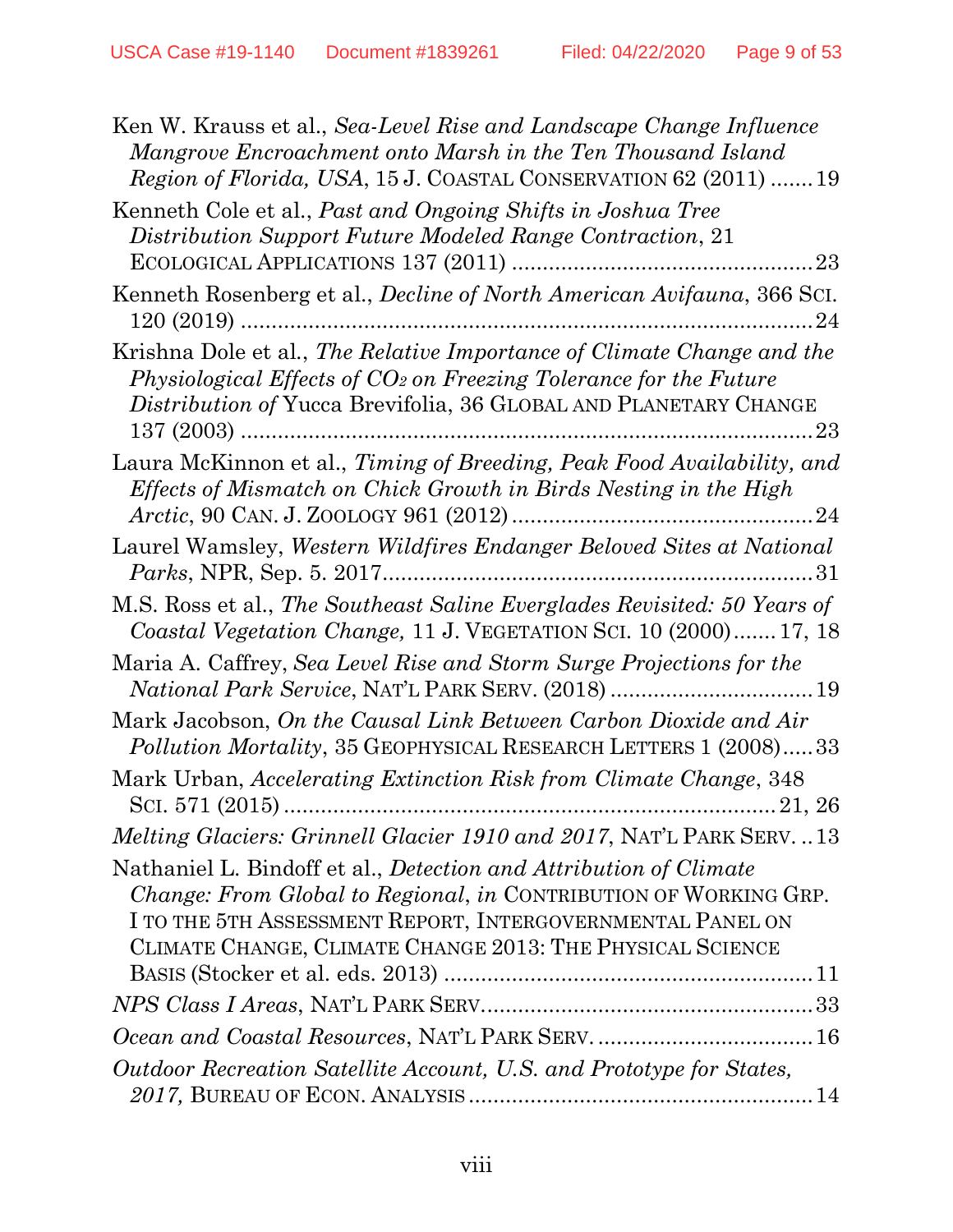| Ozone Exceedances in National Parks, NAT'L PARK SERV36                                                                                                                                                                |
|-----------------------------------------------------------------------------------------------------------------------------------------------------------------------------------------------------------------------|
| Patricia A. Flebbe et al., Spatial Modeling to Project Southern<br>Appalachian Trout Distribution in a Warmer Climate, 135                                                                                            |
| TRANSACTIONS OF THE AM. FISHERIES SOC'Y 1371 (2006)  26                                                                                                                                                               |
| Patrick Gonzalez et al., Disproportionate Magnitude of Climate Change<br>in United States National Parks, 13 ENVTL. RES. LETTERS 1 (2018) 3, 5,<br>6, 7, 9                                                            |
| Patrick Gonzalez, Climate Change Trends, Impacts, and Vulnerabilities<br>in US National Parks, SCIENCE, CONSERVATION, AND NATIONAL PARKS<br>(Beissinger et al. eds. 2017) 3, 5, 9, 11, 12, 18, 24, 27, 28, 29, 31, 35 |
| Pinon-Juniper Woodlands and Savannahs, NAT'L PARK SERV 28                                                                                                                                                             |
| Post Ferguson Fire, YOSEMITE MARIPOSA CTY TOURISM BUREAU36                                                                                                                                                            |
| Potential Ecological Consequences of Climate Change in South Florida<br>and the Everglades, NAT'L PARK SERV., U.S. Dep't of the Interior                                                                              |
| <i>Retreat of Glaciers in Glacier Nat'l Park, U.S. GEOLOGICAL SURVEY12,</i><br>15                                                                                                                                     |
| Robert Keane, et al., Restoring Whitebark Pine Ecosystems in the Face of                                                                                                                                              |
| Scott J. Cooney et al., Modeling Global Warming Scenarios in<br>Greenback Cutthroat Trout (Oncorhynchus Clarki Stomias) Streams:<br><i>Implications for Species Recovery, 65 WESTERN N. AM. NATURALIST 371</i><br>25  |
| Stephen J. Thackery et al., Trophic Level Asynchrony in Rates of<br>Phenological Change for Marine, Freshwater and Terrestrial<br>Environments, 16 GLOBAL CHANGE BIOLOGY 3304 (2010) 25                               |
| Stephen Saunders et al., <i>Glacier National Park in Peril: The Threats of</i><br><i>Climate Disruption, NAT'L RES. DEF. COUNCIL (2010) 15, 32</i>                                                                    |
| <i>The Outdoor Recreation Economy</i> , OUTDOOR INDUS. ASS'N, (2017)                                                                                                                                                  |
| The Rising Cost of Wildfire Operations: Effects on the Forest Service's                                                                                                                                               |
| Threats to Aquatic Species and Habitats, NAT'L PARK SERV.  15, 25                                                                                                                                                     |
|                                                                                                                                                                                                                       |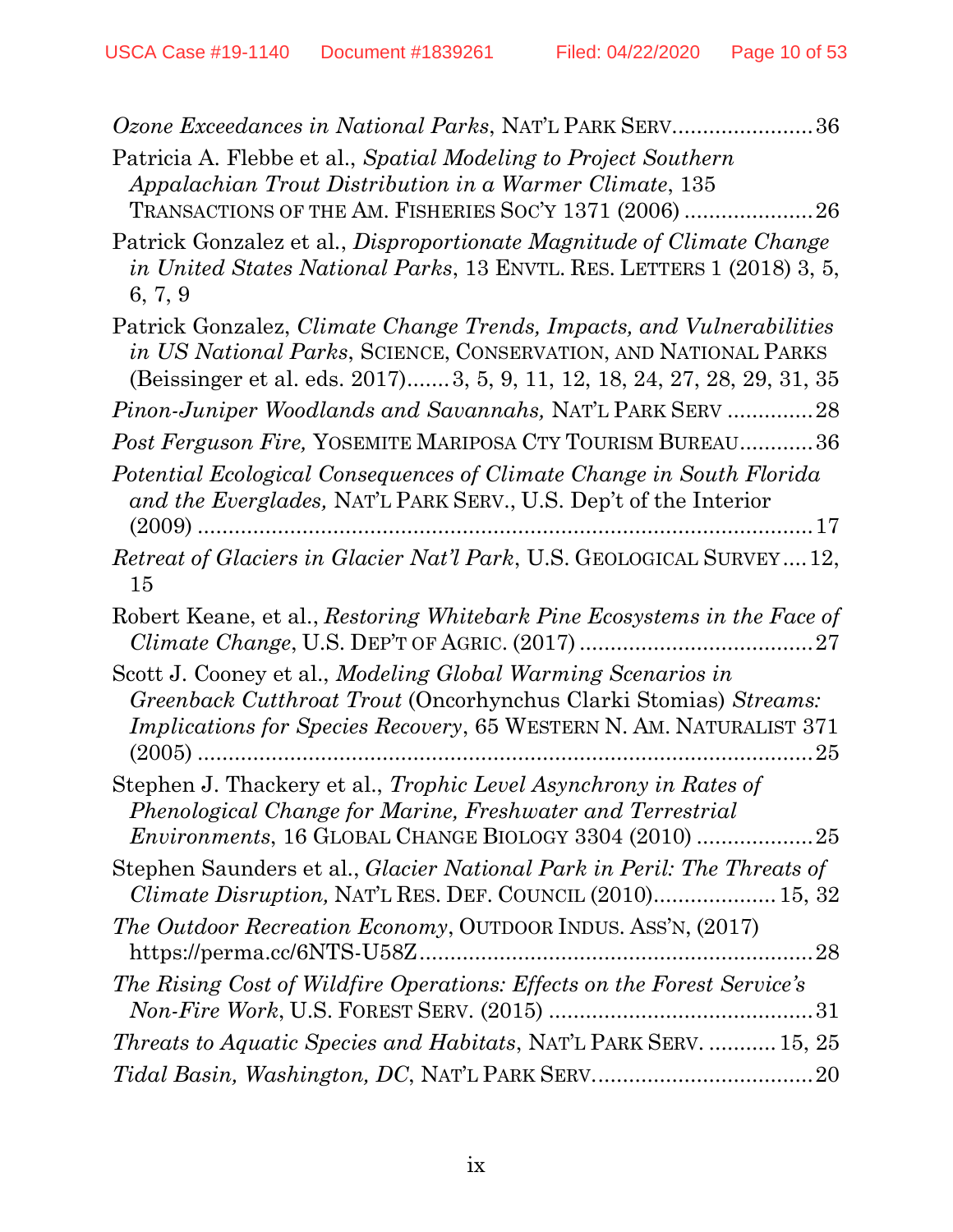| Two Popular Summer Camps Near Yosemite Close Due to Smoky Air,                                                                                                                                                   |  |
|------------------------------------------------------------------------------------------------------------------------------------------------------------------------------------------------------------------|--|
| Climate Science Special Report: Fourth National Climate Assessment,<br>U.S. GLOB. CHANGE RESEARCH PROGRAM (D.J. Wuebbles et al. eds.,                                                                            |  |
| Viney Aneja, Ozone and Other Air Quality-Related Variables Affecting<br>Visibility in the Southeast U.S., 54 J. AIR AND WASTE MGMT. ASS'N 681                                                                    |  |
|                                                                                                                                                                                                                  |  |
| When Timing Is Everything: Migratory Bird Phenology in a Changing                                                                                                                                                |  |
|                                                                                                                                                                                                                  |  |
|                                                                                                                                                                                                                  |  |
|                                                                                                                                                                                                                  |  |
| William T. Sommers et al., Wildland Fire Emissions, Carbon, and<br>Climate: Science Overview and Knowledge Needs, 317 FOREST                                                                                     |  |
| World of Change: Ice Loss in Glacier Nat'l Park, NASA EARTH                                                                                                                                                      |  |
| Xu Yue et al., <i>Ensemble Projections of Wildfire Activity and</i><br>Carbonaceous Aerosol Concentrations over the Western United States<br><i>in the Mid-21st Century</i> , 77 ATMOSPHERIC ENV'T 767 (2013) 30 |  |
|                                                                                                                                                                                                                  |  |
| Yuanyuan Fang, Impacts of 21st Century Climate Change on Global Air<br>Pollution-Related Premature Mortality, 121 CLIMACTIC CHANGE 239                                                                           |  |
|                                                                                                                                                                                                                  |  |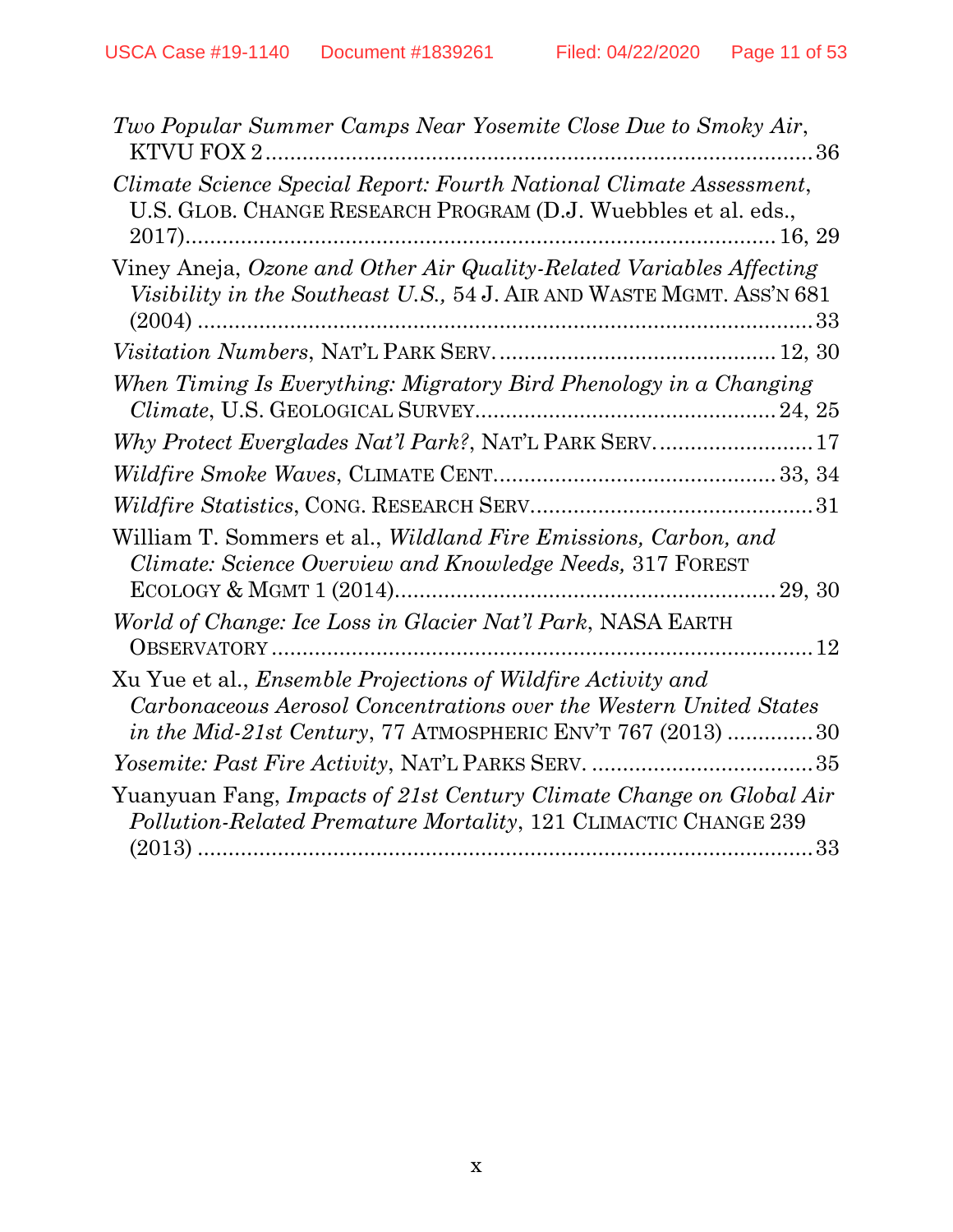# **GLOSSARY**

| "Coalition"    | Coalition to Protect America's National Parks  |
|----------------|------------------------------------------------|
| "EPA"          | United States Environmental Protection Agency  |
| "NPCA"         | <b>National Parks Conservation Association</b> |
| "NPS"          | <b>National Park Service</b>                   |
| " $PM_{2.5}$ " | Fine Particulate Matter                        |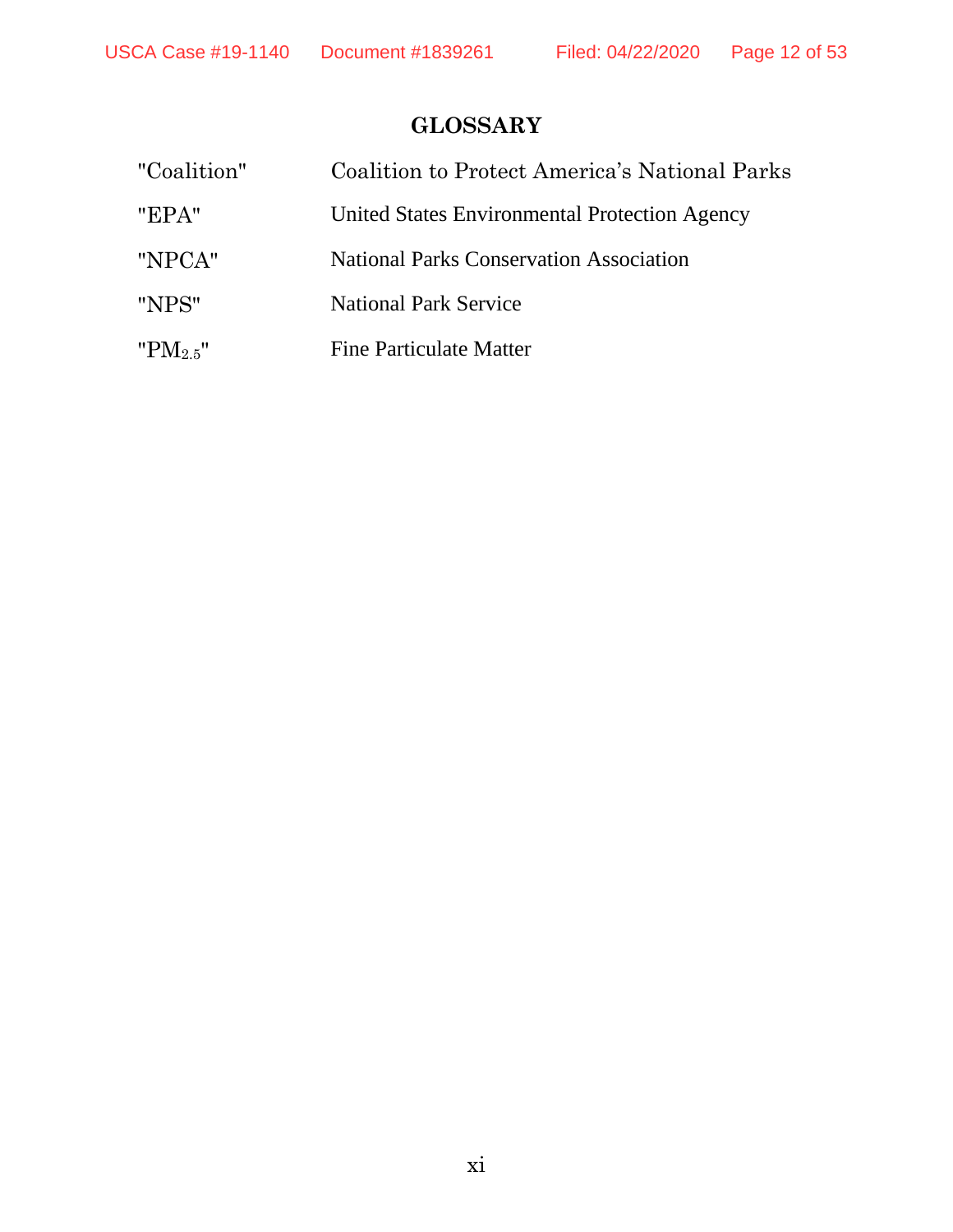#### **STATEMENT OF IDENTITY, INTEREST, AND AUTHORITY TO FILE**

Established in 2003, the Coalition to Protect America's National Parks (Coalition) is a  $501(c)(3)$  non-partisan organization that advocates for the protection of America's national parks. It represents over 1,700 current, former, and retired employees of the National Park Service, including former Park Service directors, regional directors, and superintendents. The Coalition represents nearly 40,000 years of professional experience in national park stewardship. Accordingly, the Coalition represents "voices of experience" regarding conserving national park resources and values.

The National Parks Conservation Association (NPCA) has been the leading voice of American people in protecting and enhancing national parks since 1919. NPCA is a nonpartisan organization dedicated to preserving America's natural, historical, and cultural heritage for future generations. Because climate change and air pollution are the greatest threats to national parks, NPCA works to mitigate unhealthy and climate-disrupting pollution.

Given the mounting impacts of climate change on America's national parks, *amici* have a significant interest in advocating for

1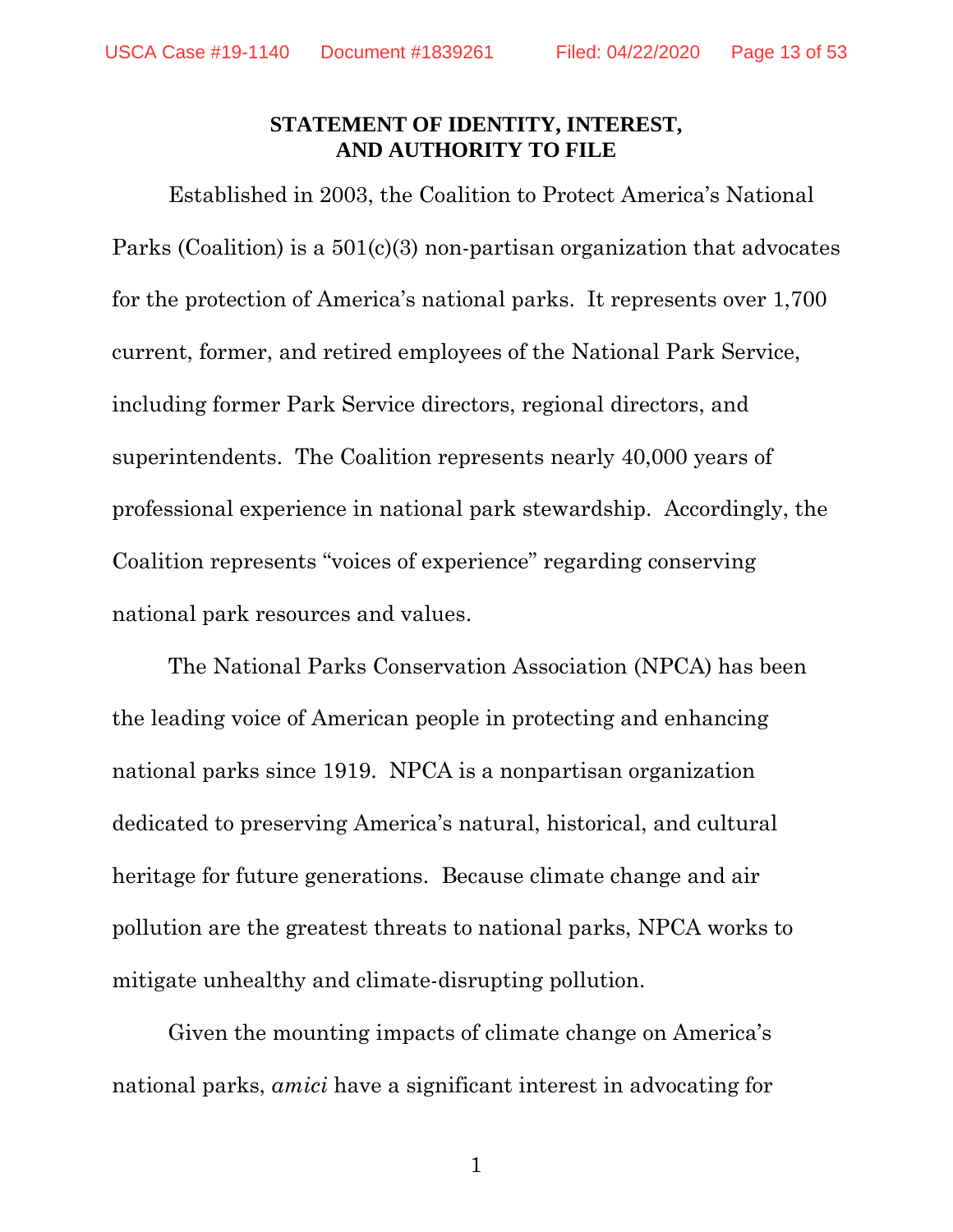protections like those under the Clean Power Plan—protections that were eliminated by the unlawful agency action challenged in this case. A*mici* filed a notice of intent to file this brief pursuant to Federal Rule of Appellate Procedure 29(a)(2) and Circuit Rule 29(b).

#### **STATEMENT UNDER RULE 29(a)(4)(E)**

In accordance with Federal Rule of Appellate Procedure 29(a)(4)(E), *amici* state this brief was not authored, in whole or in part, by a party's counsel; no party or party's counsel contributed money that was intended to fund the preparation or submission of this brief; and no persons other than *amici*, their members, or their counsel contributed money intended to fund preparation or submission of the brief.

#### **STATUTES AND REGULATIONS**

Pertinent statutes and regulations are reproduced in the Addendum to the Brief of the State and Municipal Petitioners.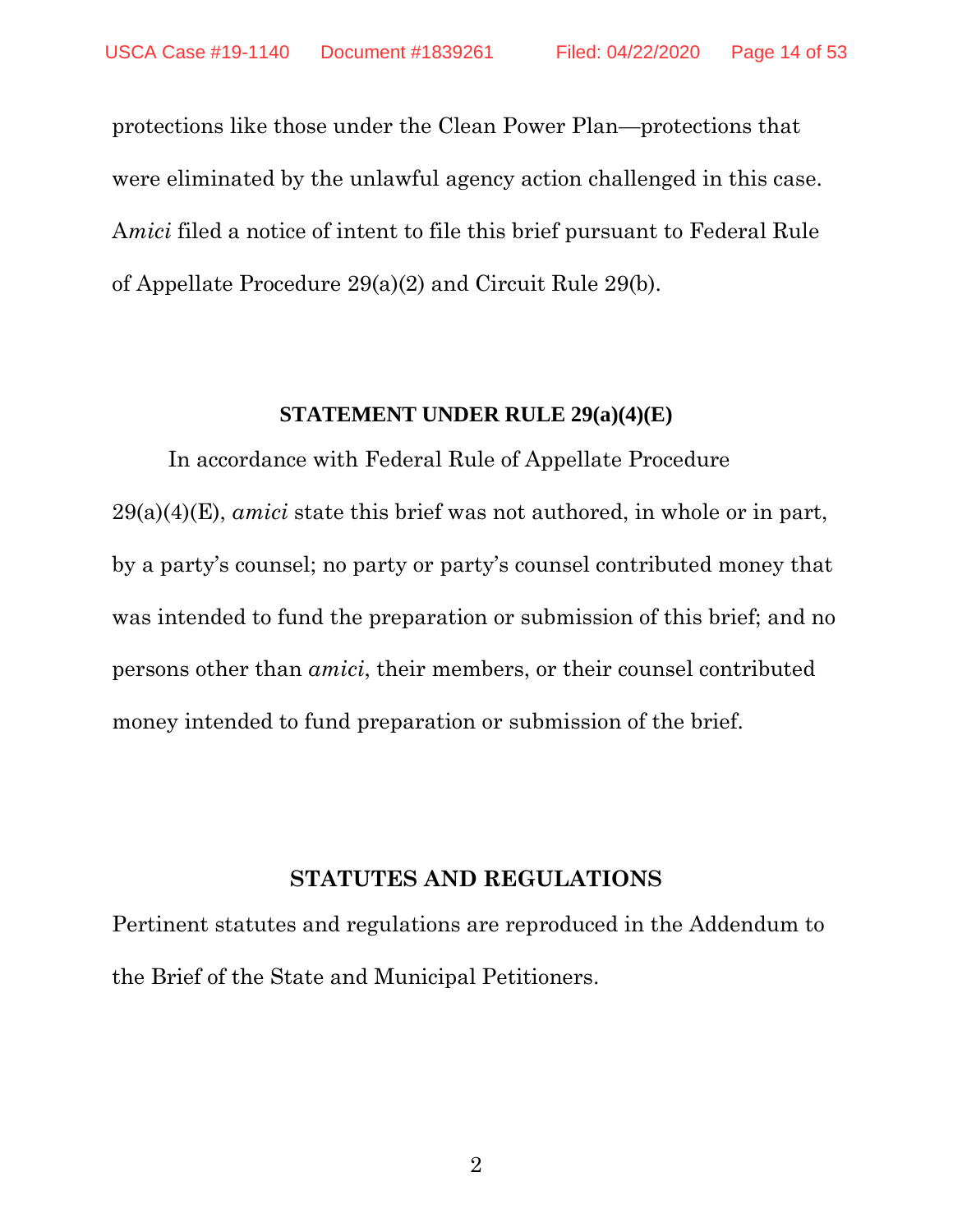#### **SUMMARY OF ARGUMENT**

Human-caused climate change is devastating America's national

parks. As summarized by leading researchers on global warming and

public lands:

Field measurements have detected glaciers melting in Glacier National Park, sea level rising in Golden Gate National Recreation Area, trees dying in Sequoia National Park, vegetation shifting upslope in Yosemite National Park[,] . . . wildfire changing in Yellowstone National Park, and corals bleaching in Virgin Islands National Park.<sup>1</sup>

<span id="page-14-1"></span>If immediate action is not taken to significantly reduce the release of

greenhouse gases from power plants and other sources, these impacts

<span id="page-14-0"></span>promise to become significantly worse. <sup>2</sup> As petitioners argue, the U.S.

Environmental Protection Agency's (EPA's) "Affordable Clean Energy"

rule—premised on erroneous legal interpretations—impermissibly fails

to establish effective emission guidelines that would ensure carbon

l <sup>1</sup> Patrick Gonzalez, *Climate Change Trends, Impacts, and Vulnerabilities in US National Parks*, SCIENCE, CONSERVATION, AND NATIONAL PARKS 102 (Beissinger et al. eds. 2017) [hereinafter Gonzalez, *Climate Change Trends*] (citations omitted), https://perma.cc/ED7L-FFBN

<sup>2</sup> *Id.*; *see also* Patrick Gonzalez et al*.*, *Disproportionate Magnitude of Climate Change in United States National Parks*, 13 ENVTL. RES. LETTERS 1, 6-10 (2018) [hereinafter Gonzalez et al*.*, *Disproportionate Magnitude*], https://perma.cc/99FL-CA3S.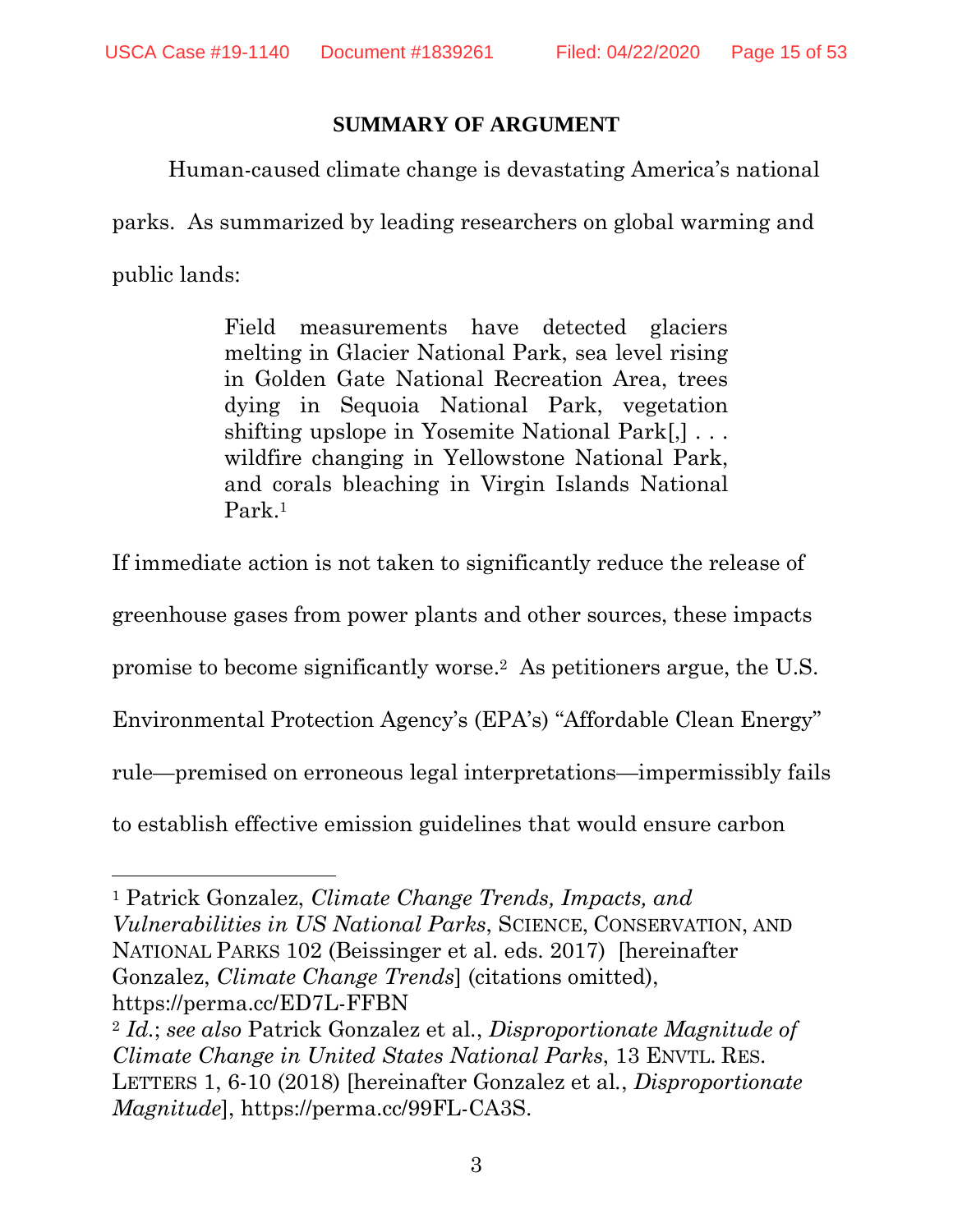pollution reductions from power plants consistent with the requirements of the Clean Air Act. <sup>3</sup> The Affordable Clean Energy Rule will therefore harm the public welfare and cherished public lands, and this Court should set it aside and remand to the EPA to promulgate a rule consistent with the law.

#### **ARGUMENT**

The National Park Service Organic Act of 1916 established the "fundamental purpose" of national parks: to "conserve the scenery, natural and historic objects, and wild life [in the National Parks]… and to provide for the enjoyment [of the same] … in such manner and by such means as will leave them unimpaired for the enjoyment of future generations." 54 U.S.C. § 100101 (2018). Courts have consistently affirmed the National Park System's principal purpose, under the Organic Act, is conservation. *E.g.*, *Mich. United Conservation Clubs v. Lujan*, 949 F.2d 202, 207 (6th Cir. 1991); *Bicycle Trails Council of Marin v. Babbitt*, 82 F.3d 1445, 1449-50 (9th Cir. 1996).

<sup>3</sup> Pub. Health and Envtl. Pet. Br. at 5-6.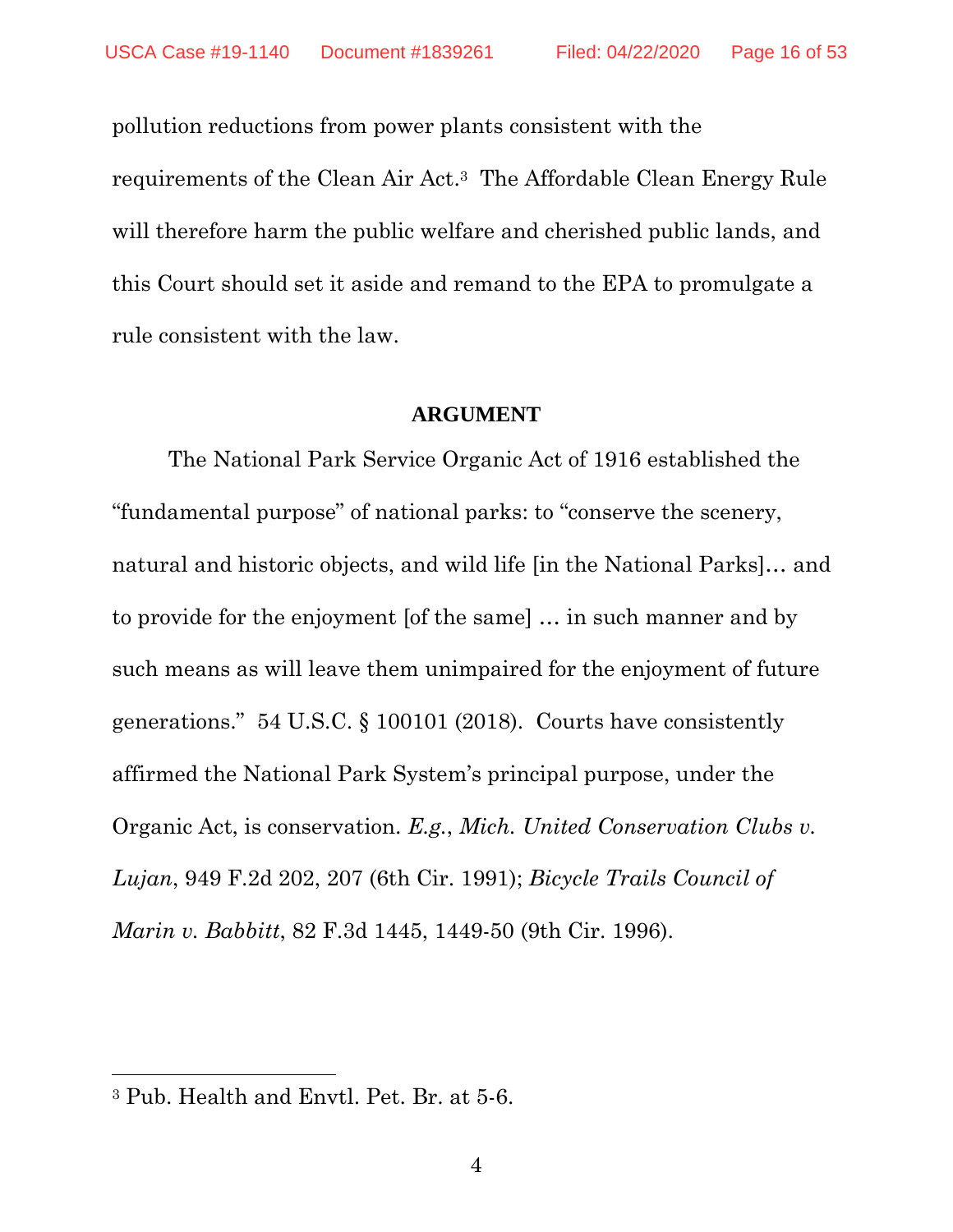While among the most protected lands in America, national parks are among the most vulnerable to climate change.<sup>4</sup> "Between 1895 and 2010," the mean annual temperature within the National Park System "increased at double the rate of the US as a whole[,]" and a "greater fraction of [the] national park area (63%) experienced significant temperature increases than the US as a whole (42%)."<sup>5</sup> During the same period, researchers found "precipitation declined significantly for 12% of [the] national park area, compared to 3%" of the United States.<sup>6</sup> (*See* Figure 1, next page. <sup>7</sup>) The ecological implications of these changes are significant: forests and wildlife have moved to higher altitudes and latitudes, tree mortality has doubled in some western parks, and wildfires have grown more severe.<sup>8</sup>

<sup>4</sup> *See* Gonzalez et al., *Disproportionate Magnitude*, *supra* note [2,](#page-14-0) at 1.

<sup>5</sup> *Id.* at 3.

<sup>6</sup> *Id.* at 5.

<sup>7</sup> Figure 1 appears in *Id.* at 4.

<sup>8</sup> Gonzalez, *Climate Change Trends, supra* note 1, at 110-12.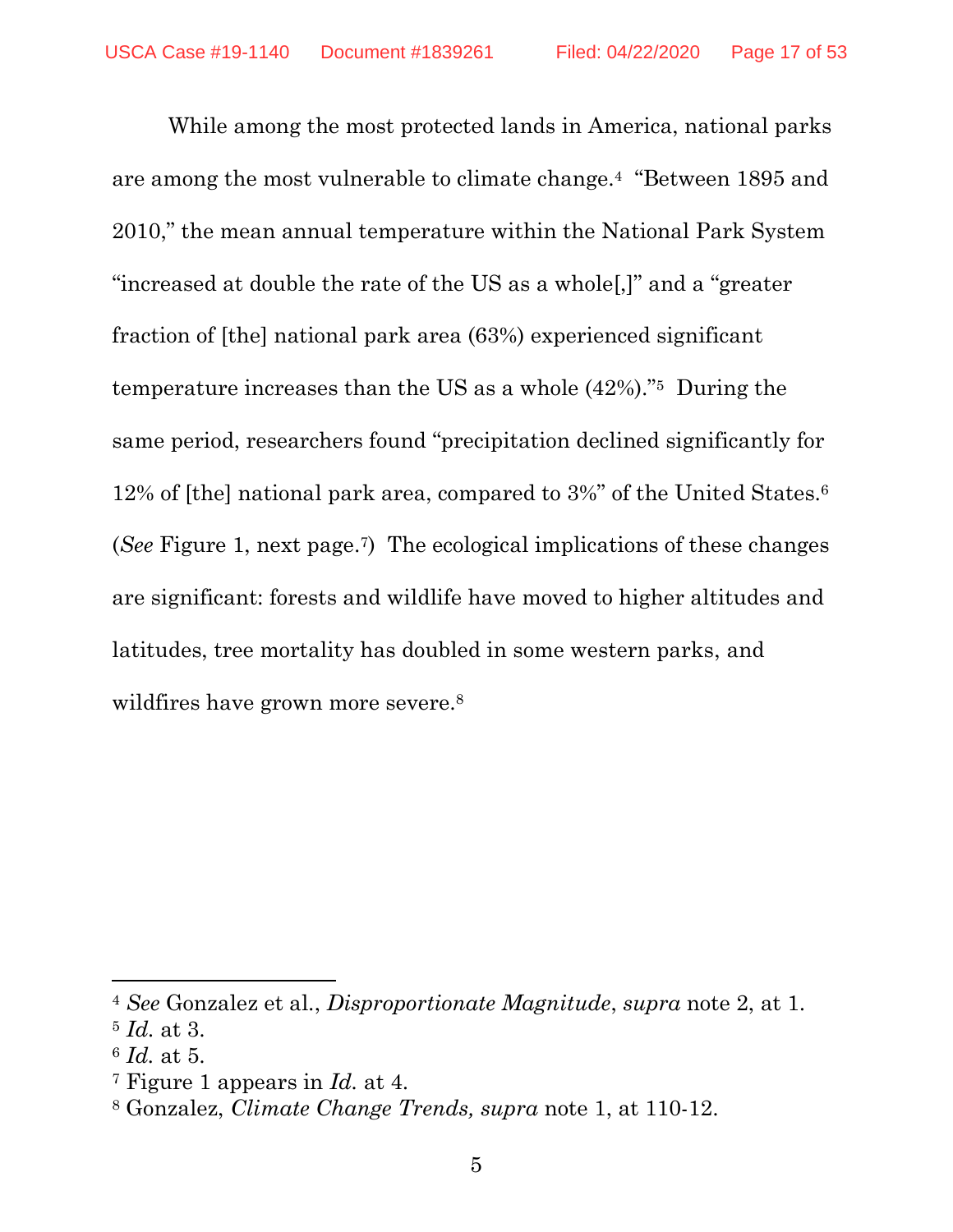$\overline{\phantom{a}}$ 



The extraordinary vulnerability of national parks, and the ecosystems they protect, is a consequence of their location. Many National Park Systems sit in the northern reaches of the United States, at higher elevations, or both—places "where warming occurs more quickly due to a thinner atmosphere, melting of reflective snow cover . . . and other factors."<sup>9</sup> Many other parks are located in the

<sup>9</sup> Gonzalez et al*.*, *Disproportionate Magnitude*, *supra* note 2, at 6.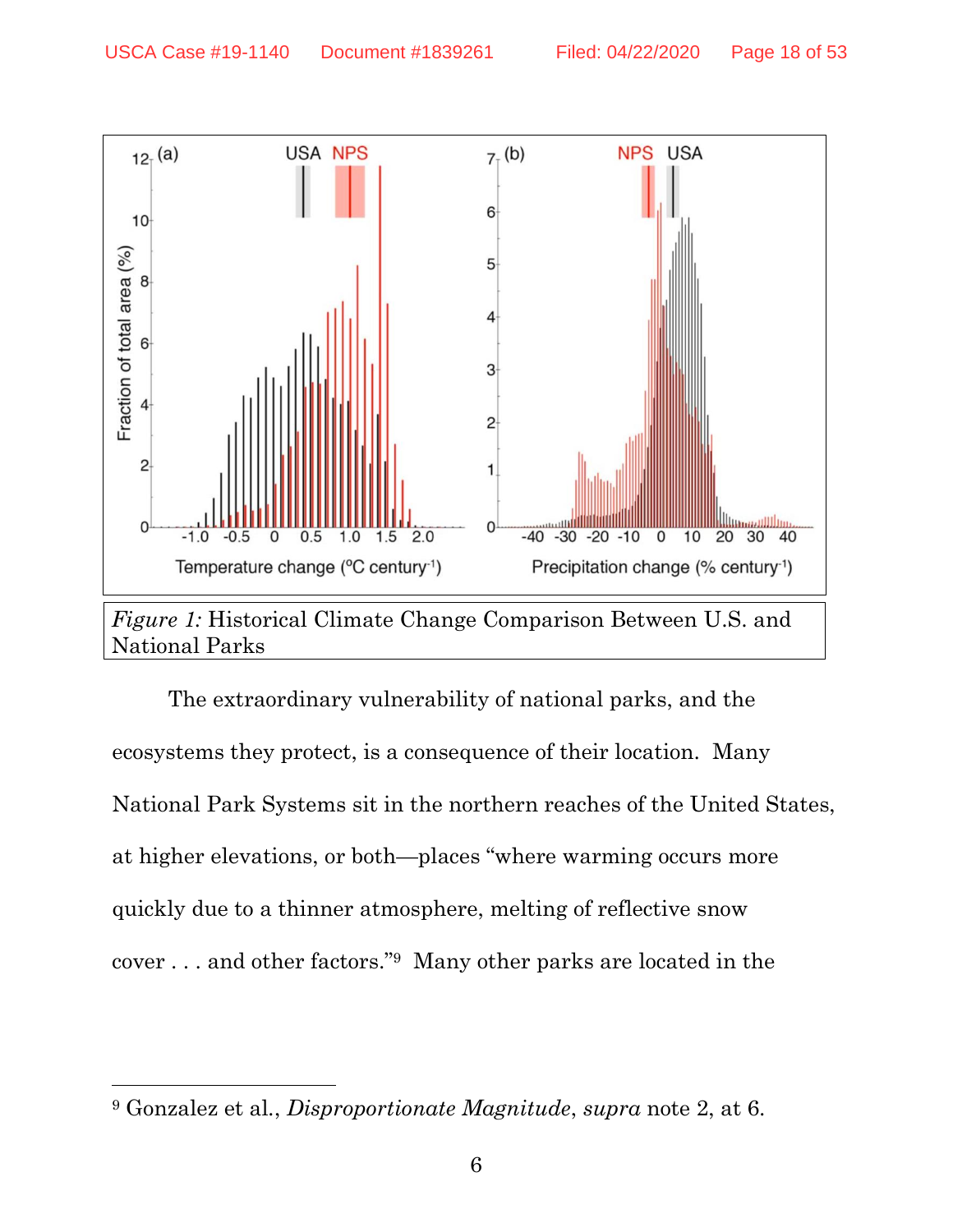southwestern United States, "which has experienced the sharpest declines in precipitation in the contiguous 48 states."<sup>10</sup>

The Clean Air Act generally directs the EPA to take regulatory action to mitigate pollution where emissions would endanger "public health and welfare.<sup>"11</sup> This includes protecting against harms to natural resources conserved in our national parks— the Act defines "welfare" to include "effects on soils, waters . . . vegetation . . . animals, wildlife." 42 U.S.C. § 7602 (2018).

The Clean Air Act also recognizes the unique vulnerability of national parks in two provisions. In the Prevention of Significant Deterioration program, the Act requires a higher degree of air quality protection for units of the National Park System, designating them as either Class I or Class II areas. 42 U.S.C. §§ 7472, 7474 (2018).

 $\overline{a}$ 

<sup>10</sup> *Id.* at 8.

<sup>11</sup> Many Clean Air Act regulatory requirements are triggered by a finding that air pollution may endanger "public health and welfare." *See, e.g.*, 42 U.S.C. § 7408(a)(1)(A) (2018) (requiring regulation of dispersed pollutants "which may reasonably be anticipated to endanger public health or welfare");  $42 \text{ U.S.C.}$  §  $7521(a)(1)$  (2018) (requiring regulation of pollution from new motor vehicles and engines . . . "which may reasonably be anticipated to endanger public health or welfare"); 42 U.S.C. § 7671n (2018) (requiring regulation to control pollution of the stratosphere that "may reasonably be anticipated to endanger public health or welfare").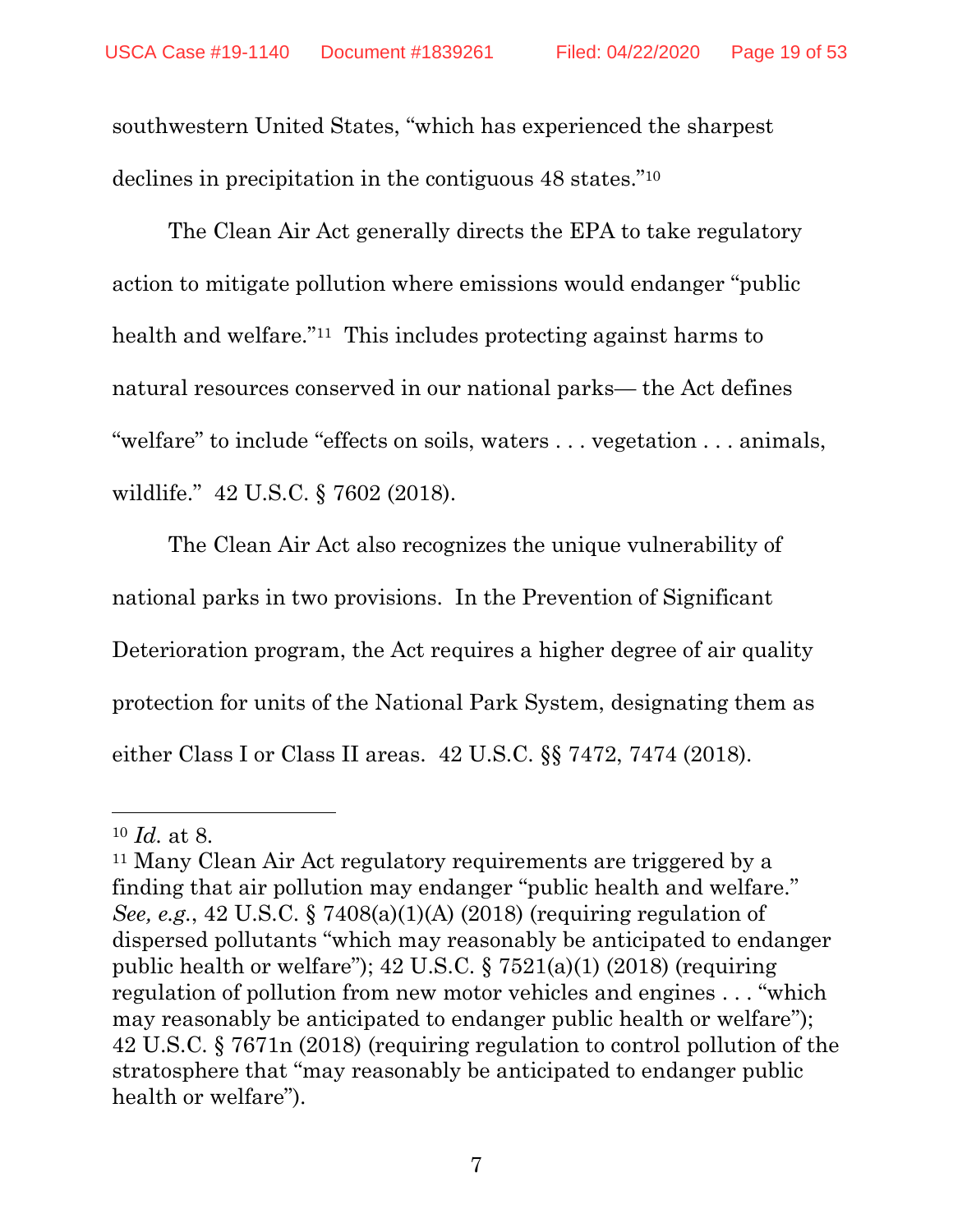Similarly, the Act provides special protections to prevent and remediate any impairment of visibility for national park units designated as mandatory Class I areas. 42 U.S.C. § 7491 (2018).

At issue in this challenge is Section 7411 of the Act. As is common in the Act, this provision requires EPA to take action to reduce air pollution that "may reasonably be anticipated to endanger public health or *welfare*." 42 U.S.C. § 7411(b)(1)(A) (2018) (emphasis added).

Section 7411(d) directs EPA to identify, and to require that states establish, emission limits for air pollutants from stationary sources that would otherwise be left unregulated by other major Clean Air Act programs. 42 U.S.C. § 7411(d)(1) (2018). Greenhouse gas emissions from existing power plants are subject to this provision.<sup>12</sup>

Carbon emissions from fossil fuel-fired electric power plants and other stationary sources are well-documented as a major contributing cause of climate change. <sup>13</sup> While climate change is harming parks in

<sup>12</sup> Repeal of the Clean Power Plan and Affordable Clean Energy Rule, 84 Fed. Reg. 32520, 32533 (July 8, 2019).

 $\overline{a}$ 

<sup>13</sup> *See, e.g.*, Inventory of U.S. Greenhouse Gas Emissions and Sinks 1990-2017, U.S. ENVTL. PROT. AGENCY, ES-10 to ES-11 (2019), https://perma.cc/96J6-7JVU (noting electric sector as the second largest source of U.S. carbon dioxide emissions).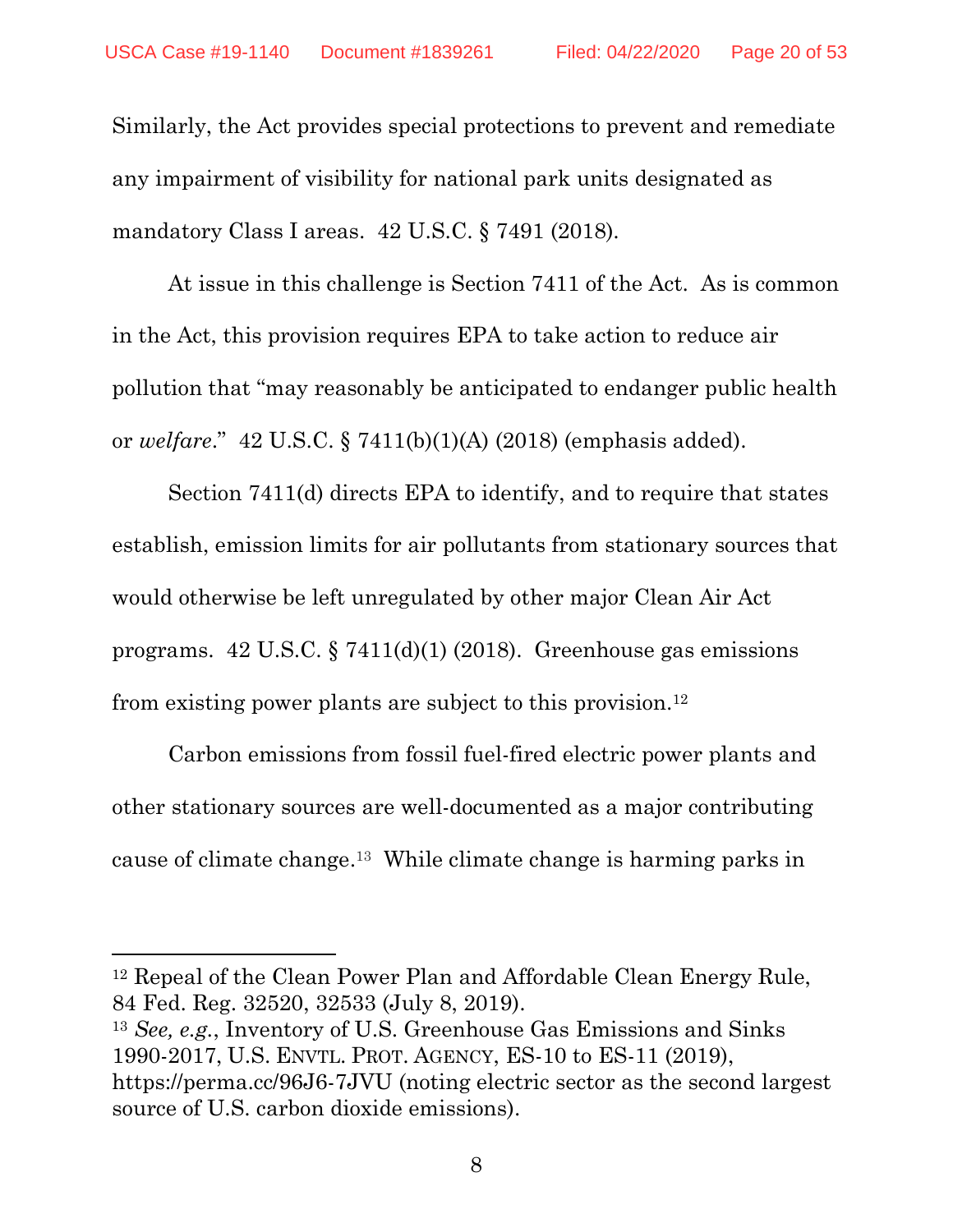numerous ways, heightened adverse effects are particularly likely to fall on park glaciers, coastlines, wildlife, forests, and visitors, as described in detail in this brief.

Substantial cuts to carbon pollution are required to protect vulnerable ecosystems protected by national parks. "Ecosystems . . . are altered by climate change, and these impacts are projected to continue. Without substantial and sustained reductions in global greenhouse gas emissions, transformative impacts on some ecosystems will occur."<sup>14</sup>

<span id="page-20-0"></span>Given the extraordinary nature of threats posed by human-caused climate change, preservation of national parks requires immediate and meaningful action to sharply limit greenhouse gas emissions from fossil fuel-fired power plants.<sup>15</sup> The Clean Air Act recognizes the need to protect ecosystems through its focus on the protection of "welfare," and

<sup>14</sup> Katharine Hayhoe et al*.*, *Our Changing Climate*, in U.S. GLOB. CHANGE RESEARCH PROGRAM, FOURTH NATIONAL CLIMATE ASSESSMENT 29 (D.R. Reidmiller et al. eds., 2018), https://perma.cc/29D7-C5VX. <sup>15</sup> *See, e.g.*, Gonzalez et al*.*, *Disproportionate Magnitude*, *supra* note 2, at 6 (noting "[o]nly under a scenario of substantial emissions reductions . . . would much of the national park area be located in areas of . . . [less than] 2 °C increase by 2100"); Gonzalez, *Climate Change Trends*, *supra* note 1, at 128 ("If we do not reduce greenhouse gas emissions, vulnerability analyses project future damage to the irreplaceable and globally unique wonders of US national parks.").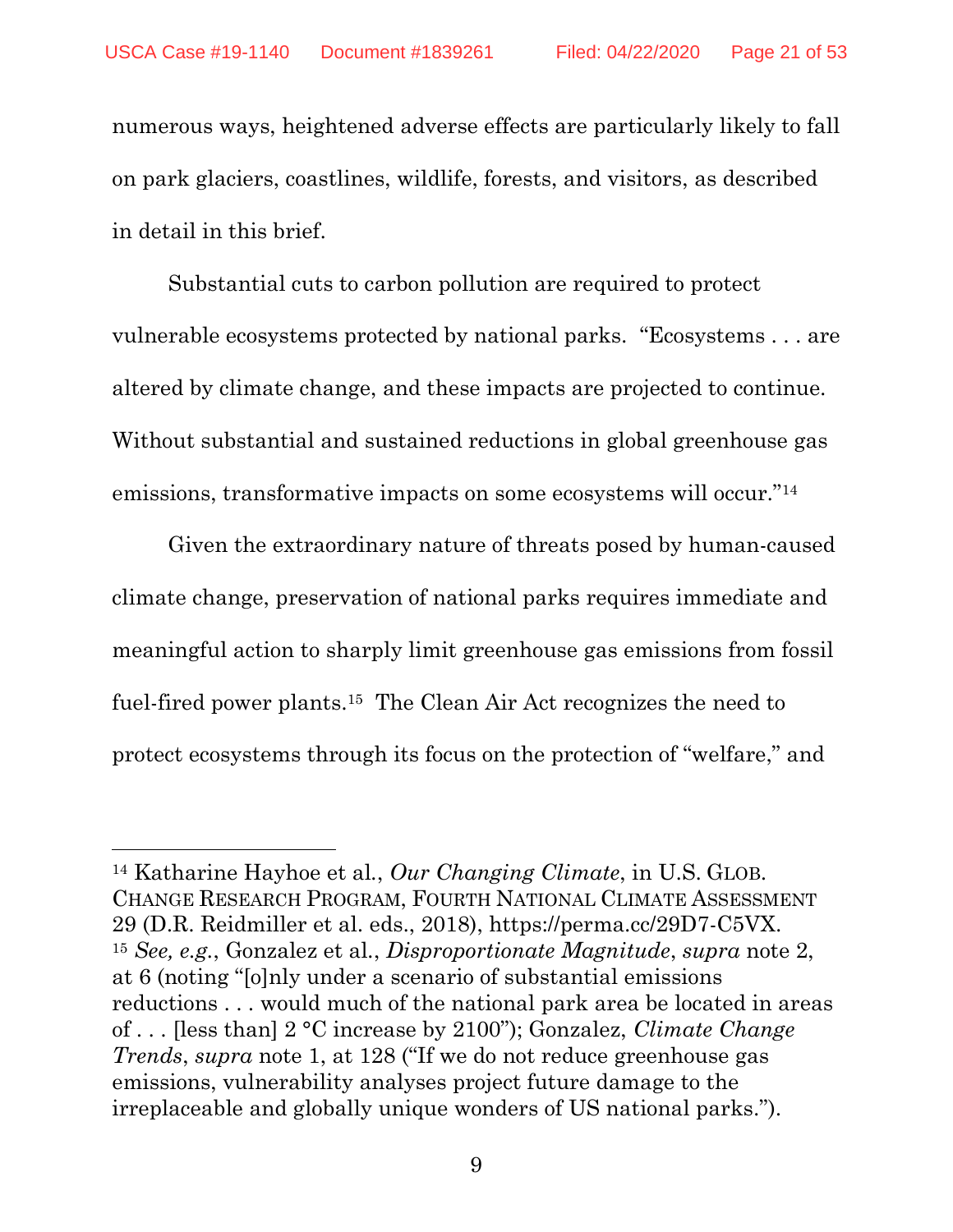also through its special protections for national parks in the Prevention of Significant Deterioration and visibility protection programs. The EPA's "Affordable Clean Energy" rule, which has been rightly challenged as arbitrary and unlawful by the petitioners in these cases, fails to establish effective emission guidelines that would secure carbon pollution reductions consistent with the requirements of the Clean Air Act.<sup>16</sup> If the rule is allowed to stand, carbon pollution from power plants is likely to increase, accelerating and intensifying effects of climate change within the National Park System.<sup>17</sup>

 $\overline{a}$ 

<sup>16</sup> Pub. Health and Envtl. Pet. Br. at 5-6.

<sup>17</sup> *See* Amelia Keyes et al., *The Affordable Clean Energy Rule and the Impact of Emissions Rebound on Carbon Dioxide and Criteria Air Pollutant Emissions*, 14 ENVTL. RES. LETTERS 1, 3-4 (2019), https://perma.cc/  $ESTY-JYTD$  (concluding " $CO<sub>2</sub>$  emissions are projected to be . . . higher" under the proposed ACE rule than under the CPP).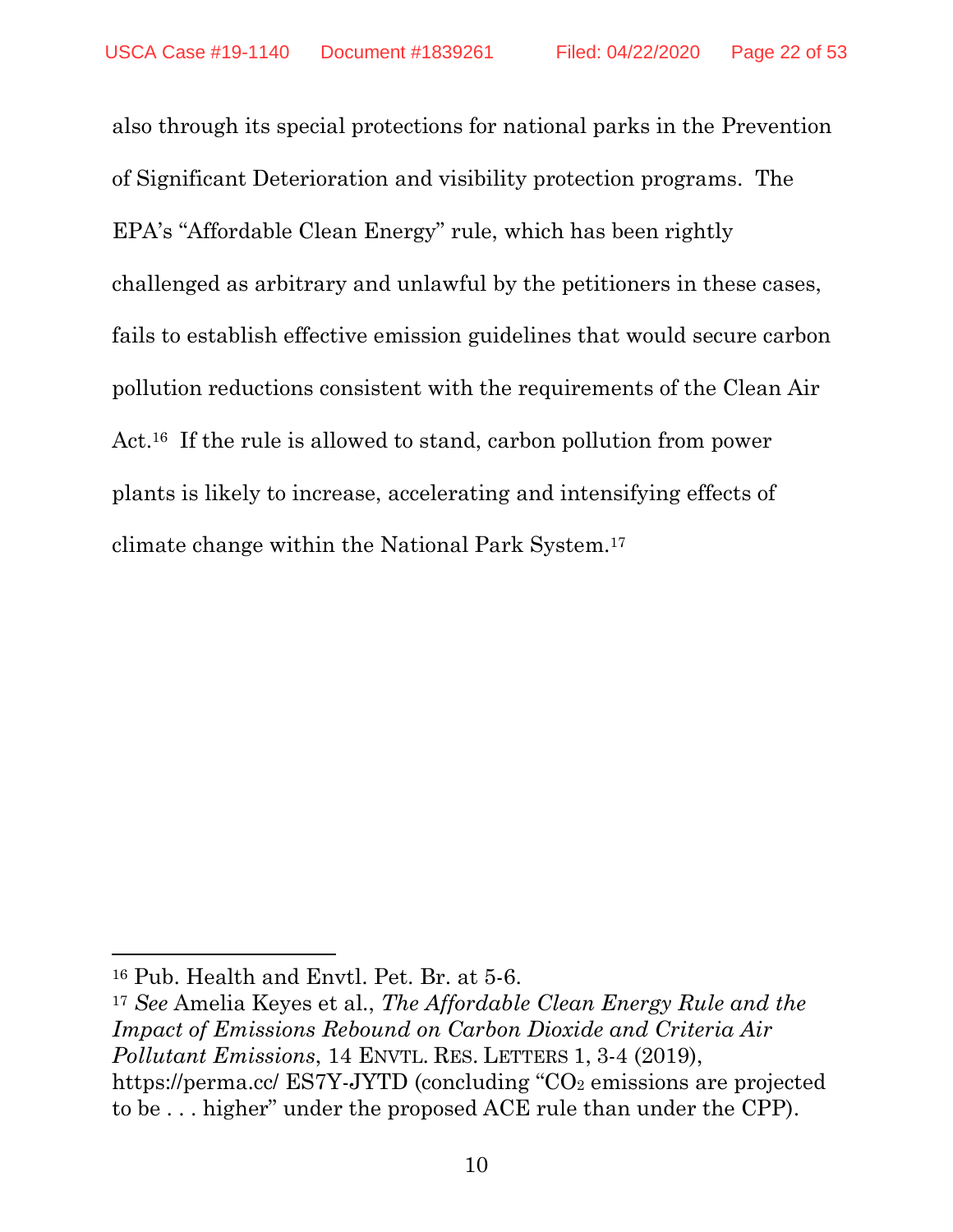# **I. Glaciers in America's national parks are retreating in the face of climate change—and they could be lost entirely.**

Warming temperatures have already caused the retreat and disappearance of glaciers across the globe, including many in America's national parks.<sup>18</sup> The numbers defy belief. Researchers "have detected decreases in length, area, volume, and mass for almost all" of 168,000 glaciers that have been measured since 1960—among them, glaciers in Denali, Glacier, Glacier Bay, and other national parks. <sup>19</sup> According to the Intergovernmental Panel on Climate Change, these losses are "attributable to human-induced climate change more than natural variation or other non-human factors." <sup>20</sup> Other analyses prove that the melting and loss of mass of the Alaskan and western North American

<span id="page-22-0"></span><sup>18</sup> Gonzalez, *Climate Change Trends, supra* note 1, at 106, 107 (Table 6.1).

<sup>19</sup> *Id.* at 106

<sup>20</sup> *Id.* (citing Nathaniel L. Bindoff et al., *Detection and Attribution of Climate Change: From Global to Regional*, CONTRIBUTION OF WORKING GRP. I TO THE 5TH ASSESSMENT REPORT, INTERGOVERNMENTAL PANEL ON CLIMATE CHANGE, CLIMATE CHANGE 2013: THE PHYSICAL SCIENCE BASIS (Stocker et al. eds. 2013), https://perma.cc/6L7H-CKDE).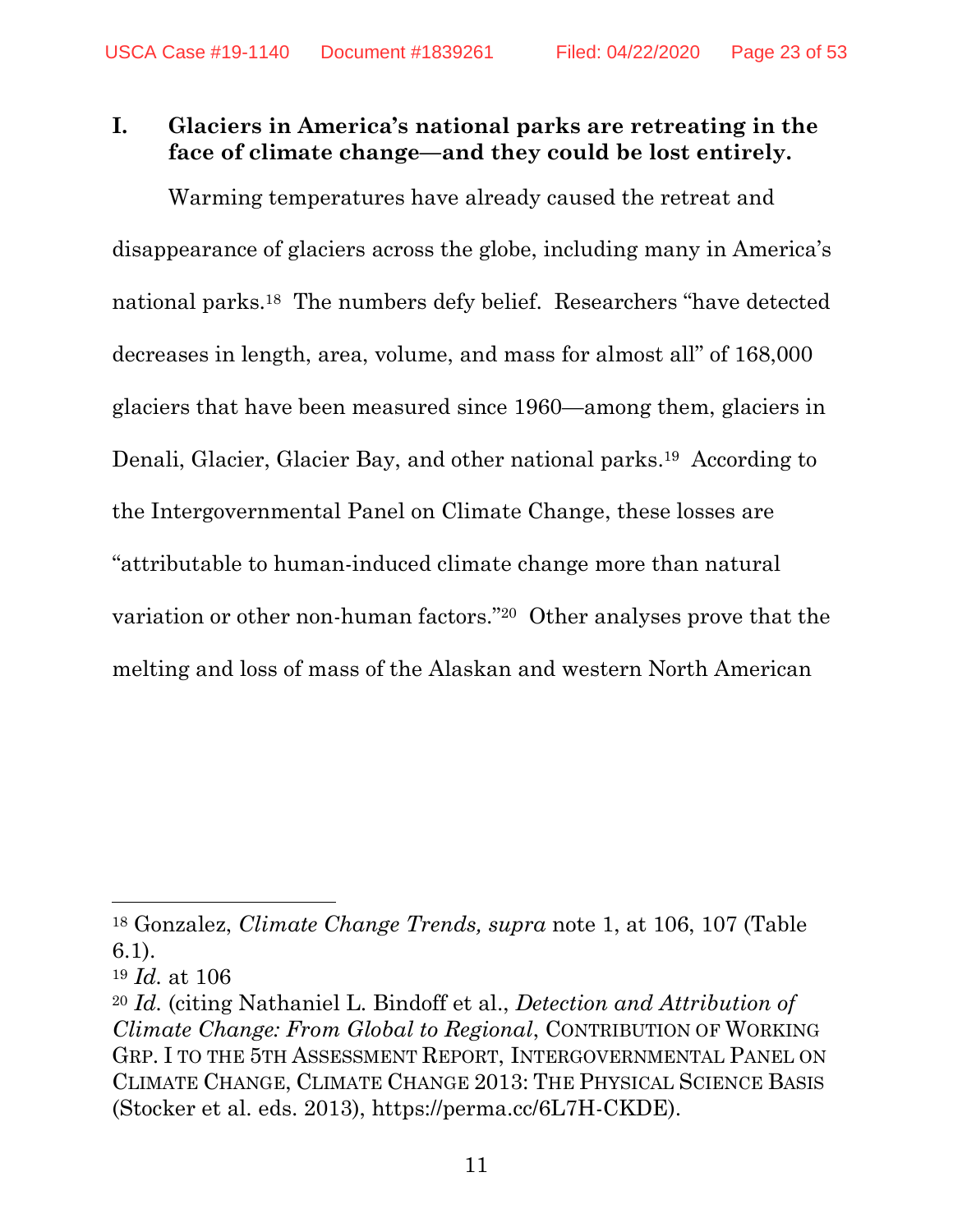glaciers between 1960 and 2010 is likewise attributable to humaninduced climate change. 21

Glacier National Park in northwestern Montana offers a glimpse of the peril confronting park system glaciers. The park is one of the most visited in the country because of its mountain scenery, wildlife, and vast expanses of wilderness. <sup>22</sup> Not only are glaciers attractions in their own right, they support important wildlife species.<sup>23</sup>

<span id="page-23-0"></span>Researchers estimate that before 1850, there were around 150 glaciers in the park. <sup>24</sup> As of 2015, only 26 glaciers remained—and all had suffered significant reductions in size. <sup>25</sup> Models have projected that the last of Glacier's glaciers will disappear in the coming decades. <sup>26</sup> A stark example of this trend is the iconic Grinnell Glacier, which the

<sup>24</sup> *Id.*

<sup>21</sup> *Id.* (citing Ben Marzeion et al., *Attribution of Global Glacier Mass Loss to Anthropogenic and Natural Causes*, 345 SCI. 919, 919 (2014), https://perma.cc/PTD2-J3RY).

<sup>22</sup> *Visitation Numbers*, NAT'L PARK SERV., https://perma.cc/AQ5N-FF69; *see Glacier Nat'l Park: Learn about the Park*, NAT'L PARK SERV., https://perma.cc/6KUT-DD3B.

<sup>23</sup> *See, e.g.*, *Retreat of Glaciers in Glacier Nat'l Park*, U.S. GEOLOGICAL SURVEY, https://perma.cc/XWV3-UCJU.

<sup>25</sup> *Id.*

<sup>26</sup> *Id.*; *World of Change: Ice Loss in Glacier Nat'l Park*, NASA EARTH OBSERVATORY, https://perma.cc/4S45-Z5HG.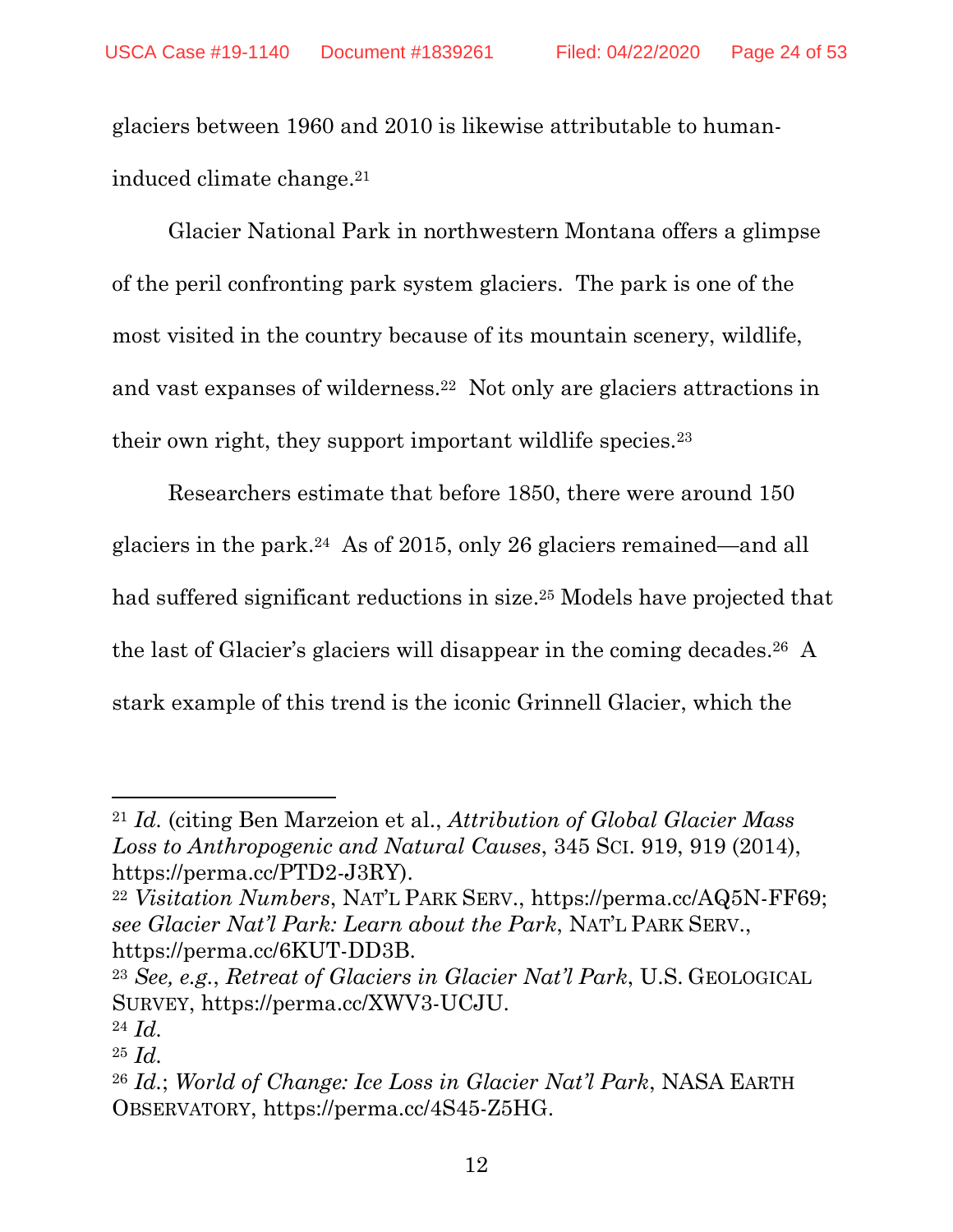National Park Service (NPS) reports lost 45 percent of its area between 1966 and 2015.<sup>27</sup>

Two photographs demonstrate the scale of this loss.<sup>28</sup>

<span id="page-24-0"></span>

*Grinnell Glacier, 1910*



*Grinnell Glacier, 2017*

 $\overline{\phantom{a}}$ <sup>27</sup> *How to See a Glacier*, NAT'L PARK SERV., https://perma.cc/H5AF-NGNS.

<sup>28</sup> *Glaciers: Grinnell Glacier 1910 and 2017*, NAT'L PARK SERV., https://perma.cc/Y65N-7MYF.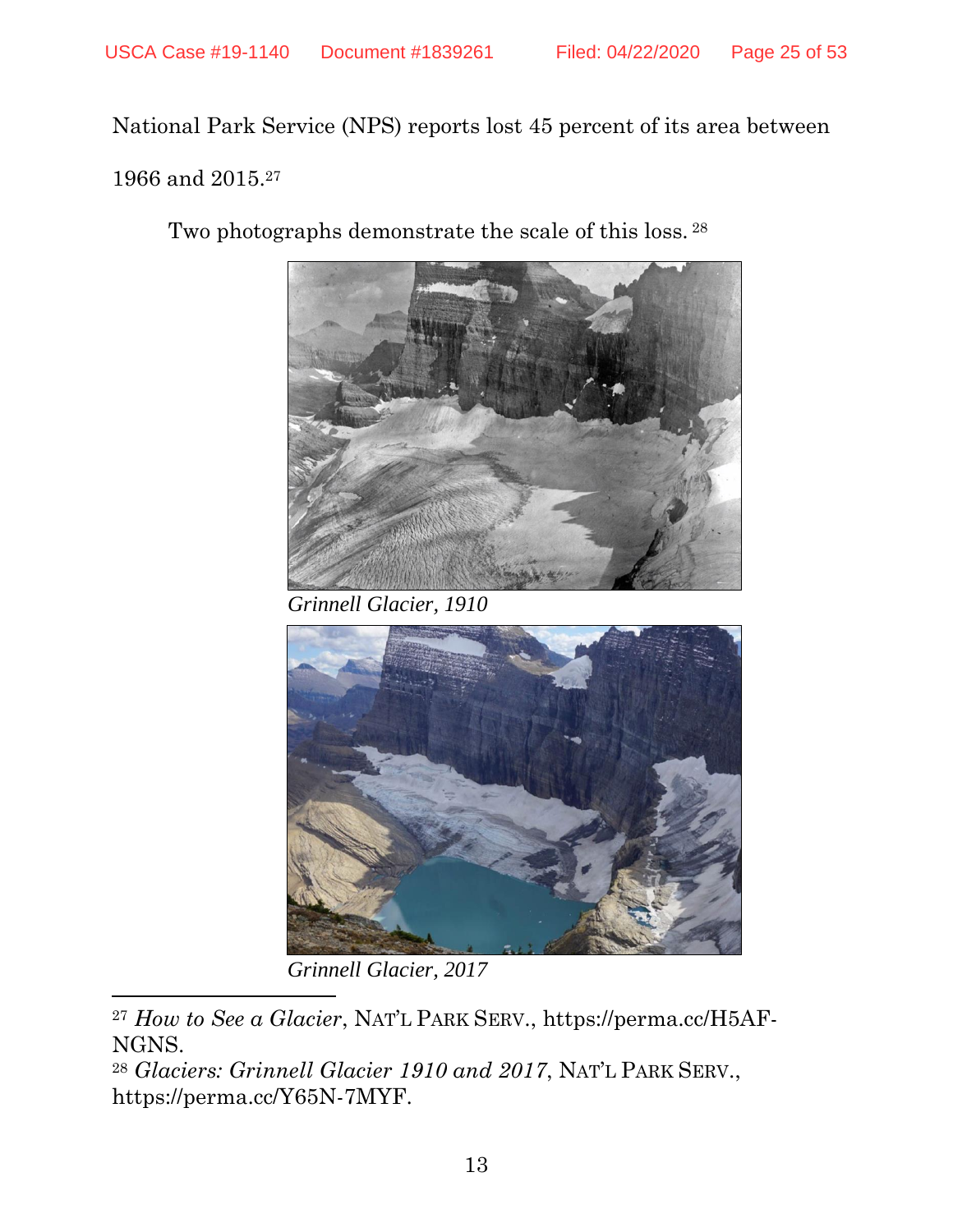The park's remaining glaciers are popular attractions. Visitors flock to the Jackson Glacier Overlook along Going-to-the-Sun Road.<sup>29</sup> And hikers make the five-mile journey to glimpse the Grinnell Glacier along its namesake trail. <sup>30</sup> As park glaciers continue to retreat, however, it will become more difficult for visitors to enjoy them.

Continued loss of glaciers could also reduce visitation to Glacier and lead to significant economic impacts. In 2018 Montana received an estimated \$633 million from visitation to its national parks, with Glacier accounting for over half of that amount.<sup>31</sup> According to the Bureau of Economic Analysis, the outdoor-recreation industry was responsible for 5.1 percent of Montana's economy in 2017.<sup>32</sup> Glacier National Park plays an important role in supporting this economic activity, along with the families and communities that rely on it.<sup>33</sup>

 $\overline{\phantom{a}}$ <sup>29</sup> *Going-to-the-Sun Road General Info*, NAT'L PARK SERV., https://perma.cc/AB3T-JJJ9.

<sup>30</sup> *How to See a Glacier*, *supra* note [27.](#page-24-0)

<sup>31</sup> CATHERINE CULLINANE THOMAS ET AL., 2018 NAT'L PARK VISITOR SPENDING EFFECTS, U.S DEP'T OF THE INTERIOR 26, 50 (2019), https://perma.cc/87ZA-PHBN.

<sup>32</sup> *Outdoor Recreation Satellite Account, U.S. and Prototype for States, 2017,* BUREAU OF ECON. ANALYSIS, https://perma.cc/4STH-HQE8. <sup>33</sup> *Climate Hot Map: Glacier National Park*, UNION OF CONCERNED SCIENTISTS, https://perma.cc/9DNF-VL9N.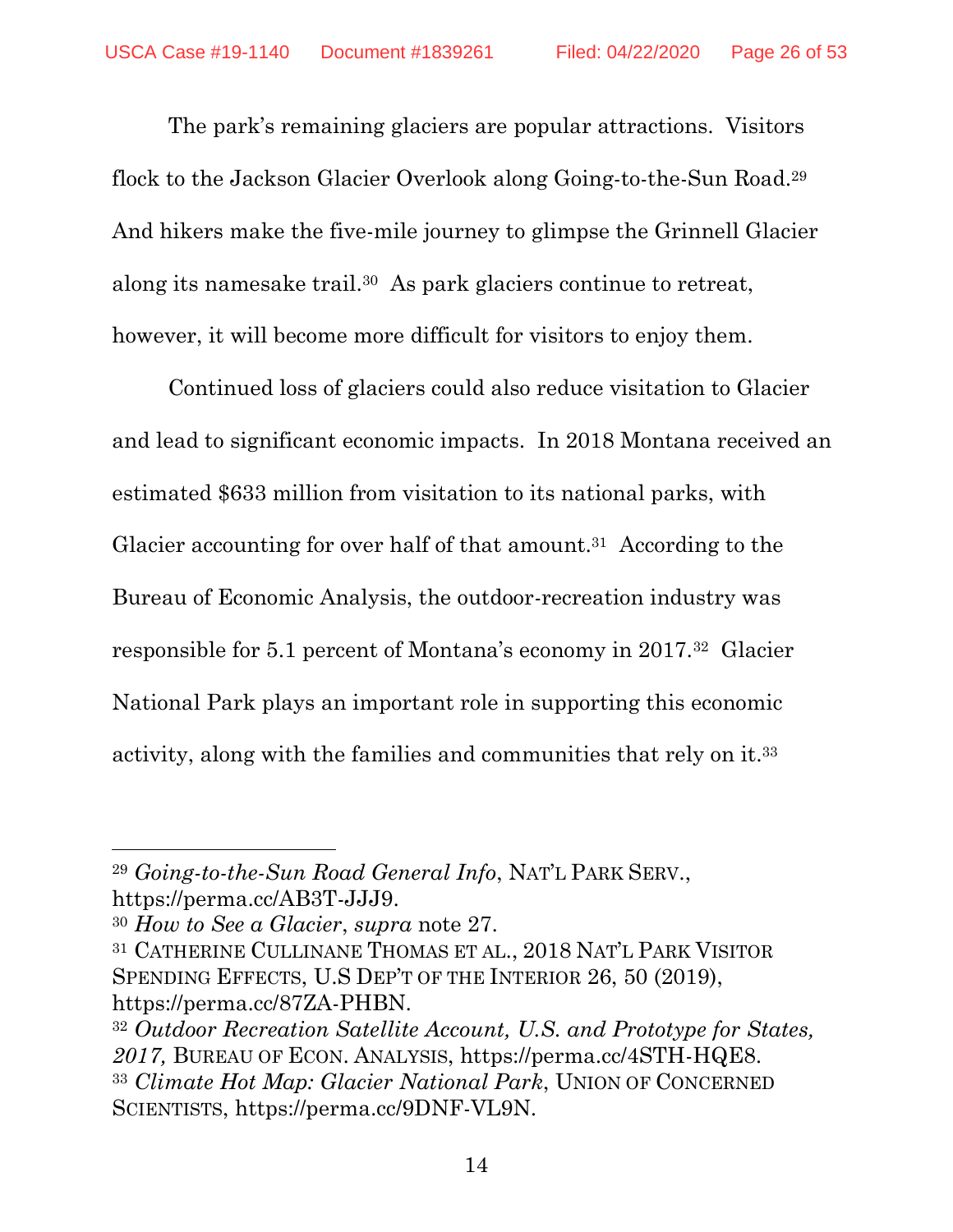<span id="page-26-1"></span>Glaciers also play an essential role in the park's ecosystem by providing late-season runoff to keep rivers and streams full of water at a consistent temperature.<sup>34</sup> This is crucial for keeping the water within the normal temperature range for trout and other fish species.<sup>35</sup> Without glacial runoff, streams may dry up or experience abnormal temperatures that can negatively impact native bull trout and westslope cutthroat trout.<sup>36</sup> The bull trout is listed as a threatened species under the Endangered Species Act, and park officials are investigating ways to protect its habitat within the park. <sup>37</sup> Unless greenhouse-gas emissions are addressed, however, it is unlikely that these sensitive ecosystems can be safeguarded from additional harm.

<span id="page-26-0"></span>In short, Glacier National Park offers a compelling example of the impacts warming temperatures will have on park system glaciers. Given the significant ecological, economic, and cultural costs of glacial retreat, immediate action to curb emissions is required.

l

<sup>35</sup> *Id.*; *see also Retreat of Glaciers in Glacier Nat'l Park*, *supra* note [23.](#page-23-0) <sup>36</sup> *Threats to Aquatic Species and Habitats*, NAT'L PARK SERV., https://perma.cc/F8H6-XDCM. <sup>37</sup> *Id.* 

15

<sup>34</sup> Stephen Saunders et al., *Glacier National Park in Peril: The Threats of Climate Disruption,* NAT'L RES. DEF. COUNCIL 18-29 (2010), https://perma.cc/ GL9Y-93AB.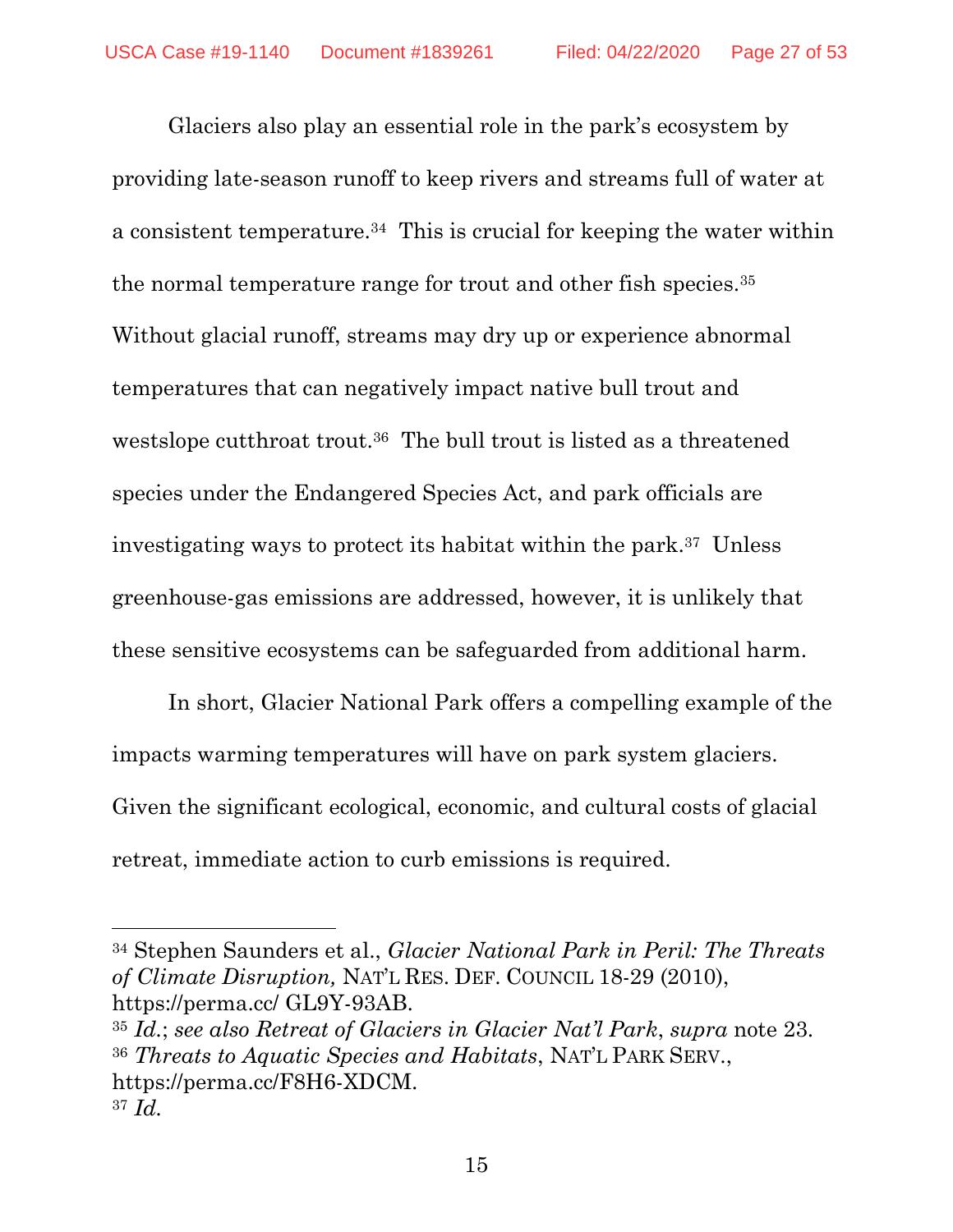# **II. Rising sea levels caused by climate change threaten additional significant harm to national parks.**

<span id="page-27-0"></span>In the past century, as glaciers have receded world-wide, sea levels have risen by around seven to eight inches due to climate change.<sup>38</sup> Although the pace of future sea-level rise largely depends on the continued rate of greenhouse-gas emissions, significant increases in sea levels are projected. The 2018 National Climate Assessment reported that sea levels are likely to increase from one to four feet by 2100 relative to 2000 levels.<sup>39</sup>

The Park Service manages 86 coastal parks that include over 11,000 miles of coastline and 2.5 million acres of Ocean and Great Lakes waters.<sup>40</sup> Rising sea levels threaten significant harm to these unique parks, which attract over 88 million visitors and generate over \$4.8 billion annually in local economic benefits.<sup>41</sup> One study conducted by the Interior Department—which examined only a third of coastal

l <sup>38</sup> Climate Science Special Report: Fourth National Climate Assessment, U.S. GLOB. CHANGE RESEARCH PROGRAM, 25-26, 333, 339, 343 (D.J. Wuebbles et al. eds., 2017), https://perma.cc/BY2R-QLPS. <sup>39</sup> Katharine Hayhoe et al*.*, *supra* note [14](#page-20-0) at 104.

<sup>40</sup> *Ocean and Coastal Resources*, NAT'L PARK SERV., https://perma.cc/L5E S-X3ZN.

<sup>41</sup> *Id.*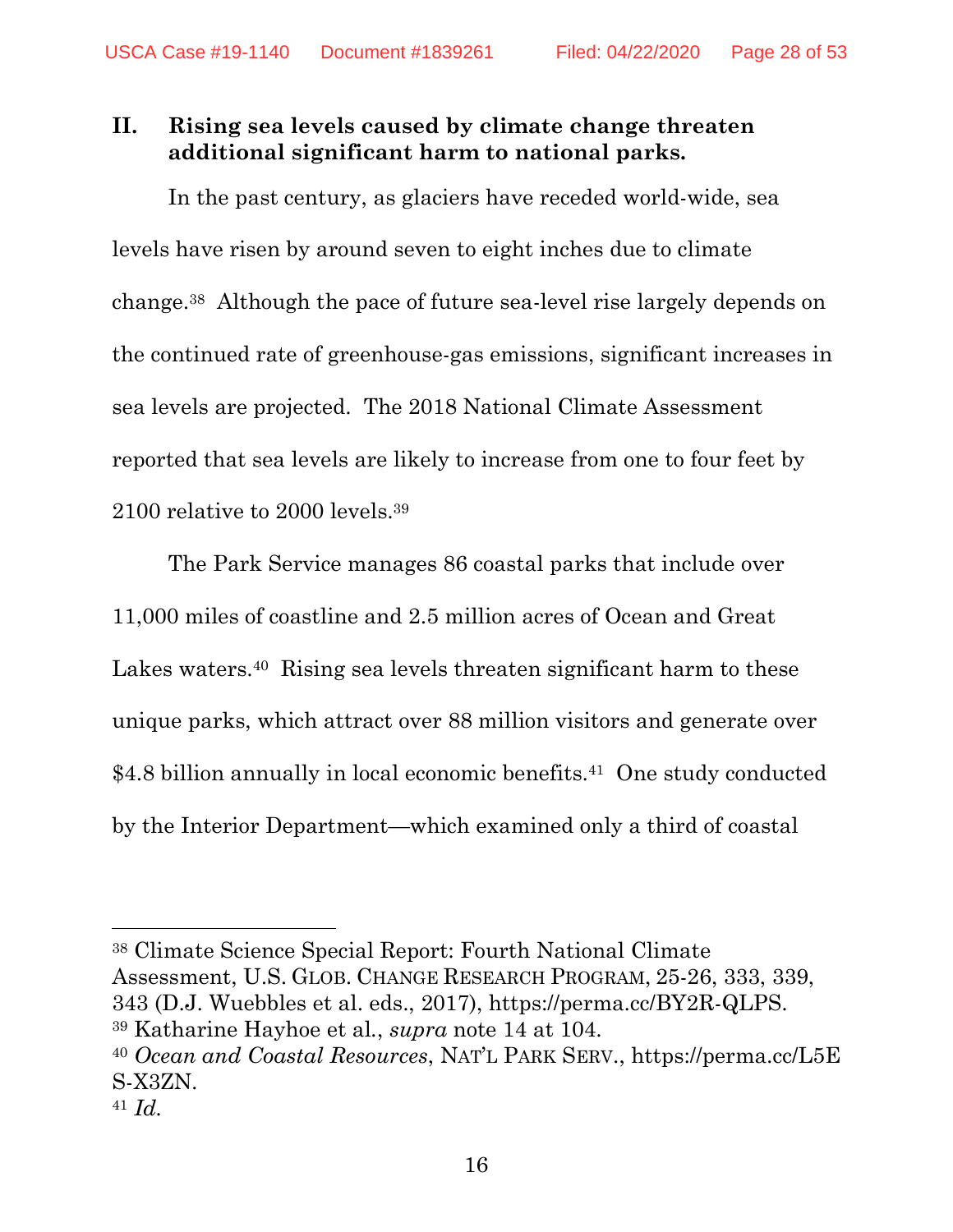parks threatened by sea-level rise—found that one meter of rise would place \$40 billion worth of park assets at risk. 42

# **A. Everglades National Park's complex landscape is uniquely vulnerable to sea-level rise.**

The southwestern portion of Florida's Everglades, including Everglades National Park, is a subtropical peatland ecosystem with low elevation and flat topography that make it particularly vulnerable to sea-level rise.<sup>43</sup> Congress authorized the park in 1934 to preserve its subtropical ecosystem. <sup>44</sup> It was the first time federal land was set aside for its abundant natural diversity rather than for "scenic views." 45

<span id="page-28-0"></span>The Everglades requires both salt water and fresh water to support a unique, hybrid ecosystem. <sup>46</sup> The park contains the Shark

<sup>42</sup> *Interior Department Releases Report Detailing \$40 Billion of National Park Assets at Risk from Sea Level Rise*, U.S. DEP'T OF THE INTERIOR (June 23, 2015), https://perma.cc/79S2-KXQT.

<sup>43</sup> *Potential Ecological Consequences of Climate Change in South Florida and the Everglades*, NAT'L PARK SERV., U.S. Dep't of the Interior (2009), https://perma.cc/NZ2J-Y7NP.

<sup>44</sup> *Why Protect Everglades Nat'l Park?*, NAT'L PARK SERV., https://perma.cc/8JH4-7WUG.

<sup>45</sup> *Id.*

<sup>46</sup> *See* M.S. Ross et al., *The Southeast Saline Everglades Revisited: 50 Years of Coastal Vegetation Change,* 11 J. VEGETATION SCI. 101, 101 (2000), https://perma.cc/X2L6-WDJ5 (coastal wetlands "reflect a dynamic hydrologic balance"); Carolyn Gramling, *A Freshwater,*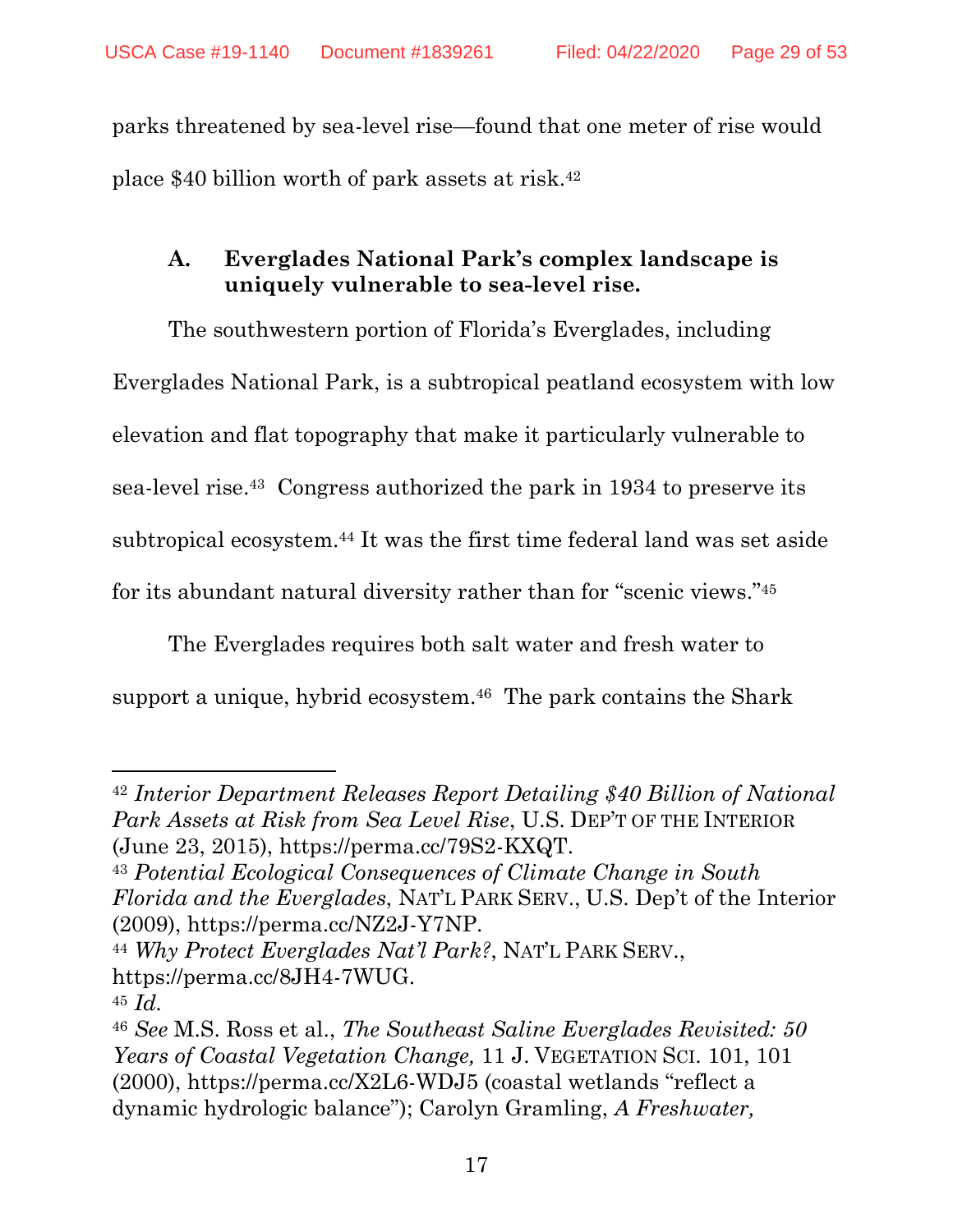River Slough, which connects the park to the ocean by rivers along the west coast and by small passes flowing south to Florida Bay.<sup>47</sup> This transition zone between freshwater and saltwater provides a dynamic equilibrium that is vital to supporting life in the region. <sup>48</sup> Sea-level rise threatens this delicate freshwater-saltwater balance.

While sea-level projections for Florida are consistent with national estimates, observations of actual sea-level rise along the Florida coast are exceeding projections. <sup>49</sup> These increases threaten significant harm to the Everglades. First, saltwater intrusion will affect numerous distinct ecosystems—including buttonwood forests and mahogany forests—by increasing salinity, degrading roots, and promoting erosion.<sup>50</sup> Effects on the distribution of the iconic mangrove forests have already been observed.<sup>51</sup> Twenty-seven rare plants—including

*Saltwater Tug-of-War Is Eating Away at the Everglades,* SCI. NEWS, August 20, 2018, https://perma.cc/J9N3-FSED.

<sup>47</sup> Joseph Park et al., *Sea-Level Rise and Inundation Scenarios for National Parks in South Florida*, NAT'L PARK SERV. (June 2017), https://perma.cc/K8YF-DD2W.

<sup>48</sup> *See* M.S. Ross et al., *supra* note [46.](#page-28-0)

<sup>49</sup> NAT'L PARK SERV., *supra* note 44, at 5.

<sup>50</sup> *See* Gonzalez, *Climate Change Trends*, *supra* note 1, at 121 (Table 6.3).

<sup>51</sup> Ken W. Krauss et al., *Sea-Level Rise and Landscape Change Influence Mangrove Encroachment onto Marsh in the Ten Thousand Island*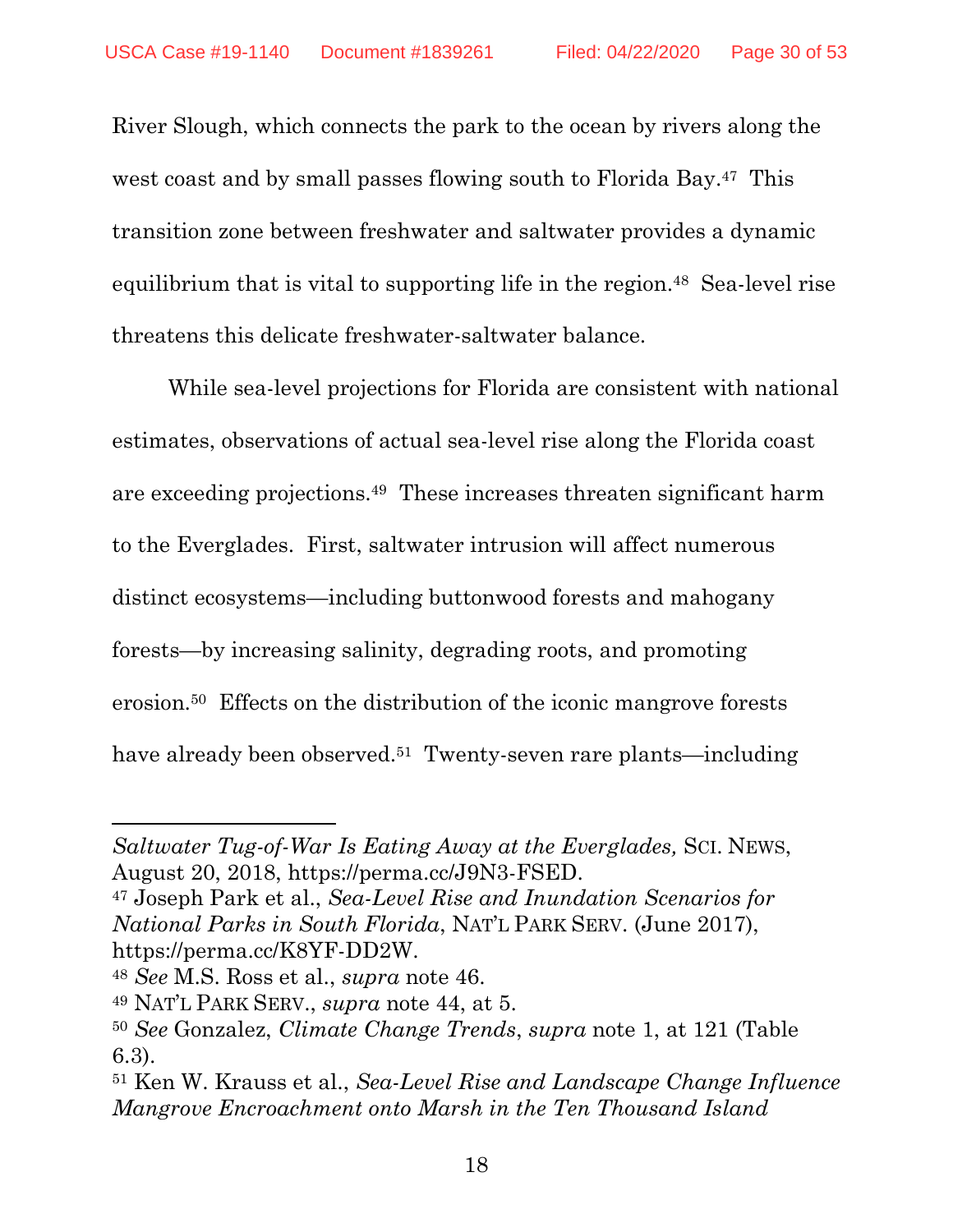endangered species, such as tropical orchids and herbs, found only in south Florida—will be affected by the salinization of groundwater and the soil.<sup>52</sup> It is unclear which species will be able to tolerate the increased salinity.<sup>53</sup>

### **B. Rising sea levels also harm America's urban parks, including the National Mall in Washington, D.C.**

Sea-level rise will affect parks we might not expect, including the most visited national park in the country and one of the most iconic, the National Mall in Washington, D.C. According to the NPS, by 2100, "the National Capital Region is projected to experience the highest average rate of sea level change" within the National Park System.<sup>54</sup> In 2019, the Mall's Tidal Basin was identified as one of the eleven most endangered historic places by the National Trust for Historic

*Region of Florida, USA*, 15 J. COASTAL CONSERVATION 629, 632 (2011), https://perma.cc/U237-42YZ.

<sup>52</sup> Erik Stabena, et al., *Sea-level Rise: Observations, Impacts, and Proactive Measures in Everglades National Park*, 28 PARK SCI. 26, 29 (2011).

<sup>53</sup> *Id*.

<sup>54</sup> Maria A. Caffrey, NAT'L PARK SERV., Sea Level Rise and Storm Surge Projections for the National Park Service viii (2018), https://perma.cc/55XX-X466.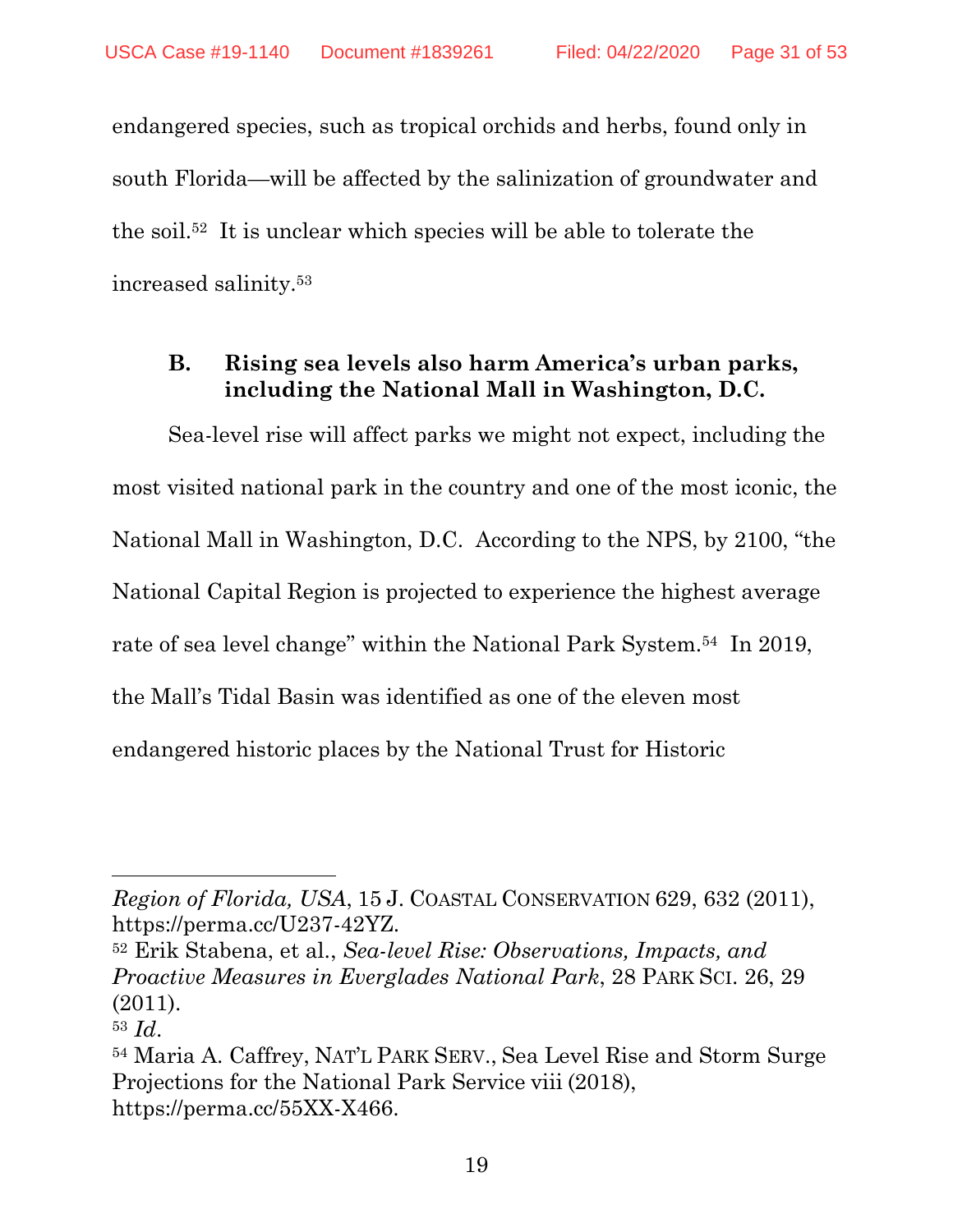Preservation, in part because of its crumbling infrastructure, but mostly due to persistent flooding.<sup>55</sup>

Twice a day, during high tide, approximately 250 million gallons of water from the Potomac River flow into the 107-acre tidal basin. 56 This high tide now spills onto the Mall and over sidewalks on a daily basis. <sup>57</sup> Not only is the continuous flooding an inconvenience to millions of tourists who visit the park each year, it is a threat to the iconic cherry trees that have grown along the Tidal Basin since 1912, when they were given to the United States by Japan.<sup>58</sup> The exposure of the trees' roots to brackish water, along with makeshift paths created by visitors over the roots to avoid flooded sidewalks, poses risks to the trees' long-term survival. 59

<sup>57</sup> Andrew Giambrone, *Famed D.C. Cherry Blossoms Face Long-Term Risks from High Tides*, CURBED D.C. (Apr. 4, 2019), https://perma.cc/WCY8-5JZW. <sup>58</sup> *Id.*

<sup>55</sup> *Discover America's 11 Most Endangered Historic Places for 2019*, NAT'L TR. FOR HISTORIC PRES. (May 30, 2019), https://perma.cc/ PL8J-ZX7Q.

<sup>56</sup> *Tidal Basin, Washington, DC*, NAT'L PARK SERV. (July 5, 2018), https://perma.cc/JZZ6-ZTKS.

<sup>59</sup> *Id.*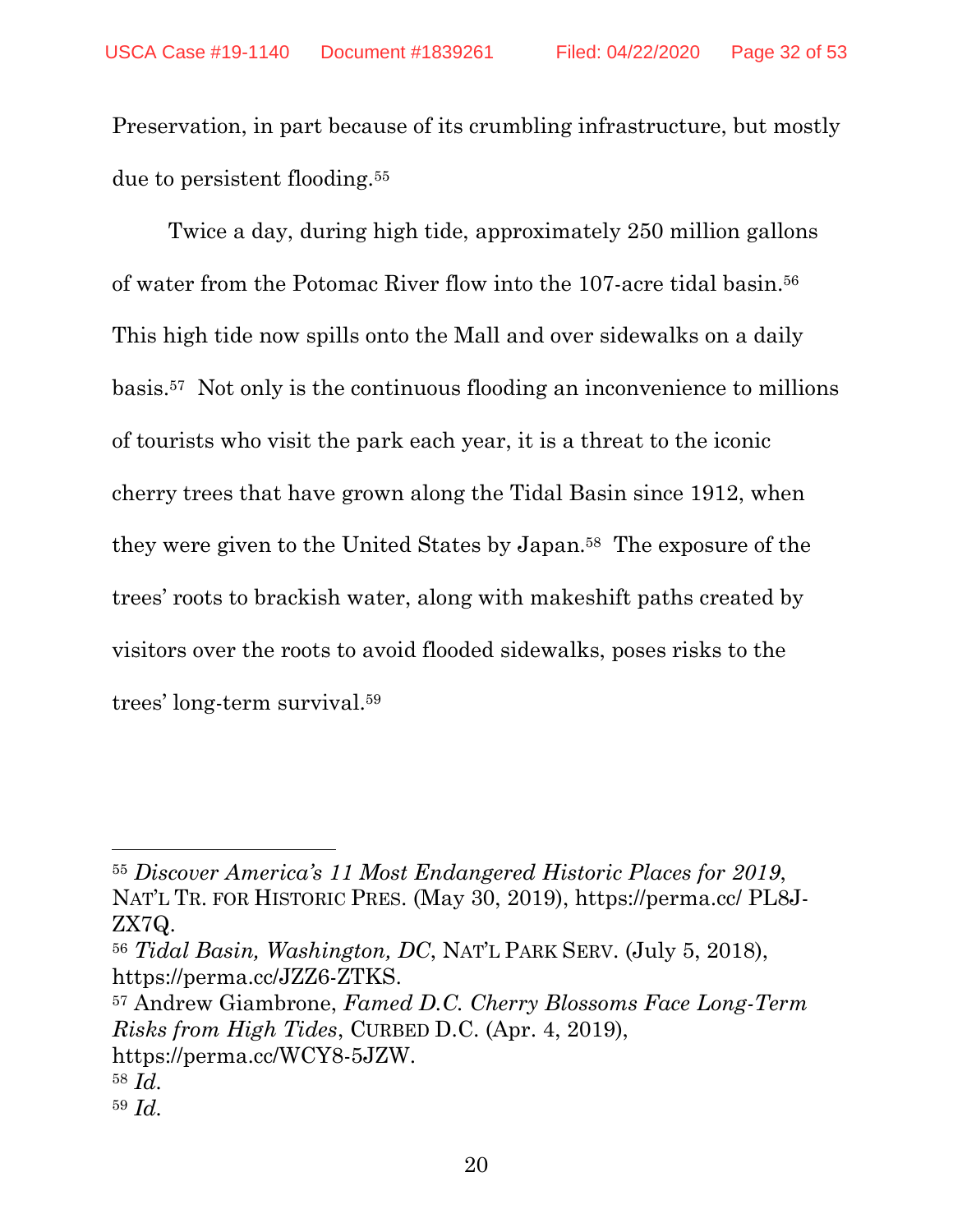To address impending climate issues at the National Mall, the Park Service has partnered with the National Trust for Historic Preservation on a project to improve the site's resilience and security. The project is expected to cost as much as \$500 million.<sup>60</sup>

# **III. If left unchecked, climate change will have catastrophic effects on wildlife and plants that depend on national parks.**

People from around the world visit America's national parks to view their extraordinary wildlife and plant populations. Parks provide safe havens for diverse ecosystems, rare plant species, and wildlife. Unfortunately, these havens are shrinking due to the changing climate—a problem that will worsen in the absence of meaningful limits on greenhouse-gas emissions.

Many parks contain unique microclimates that species rely on to survive.<sup>61</sup> Even small climatic changes or shifts in these locations can dramatically change the outlook for animals and plants.<sup>62</sup> These

<span id="page-32-0"></span> $\overline{a}$ 

<sup>60</sup> *Id.*

<sup>61</sup> *See, e.g.*, 54 U.S.C. § 100101 (2018) (recognizing the distinct character of natural areas found within the National Park System). <sup>62</sup> Mark Urban, *Accelerating Extinction Risk from Climate Change*, 348 SCI. 571, 571-73 (2015), https://perma.cc/JEM4-Z9KQ; John Wiens, *Climate-Related Local Extinctions Are Already Widespread Among*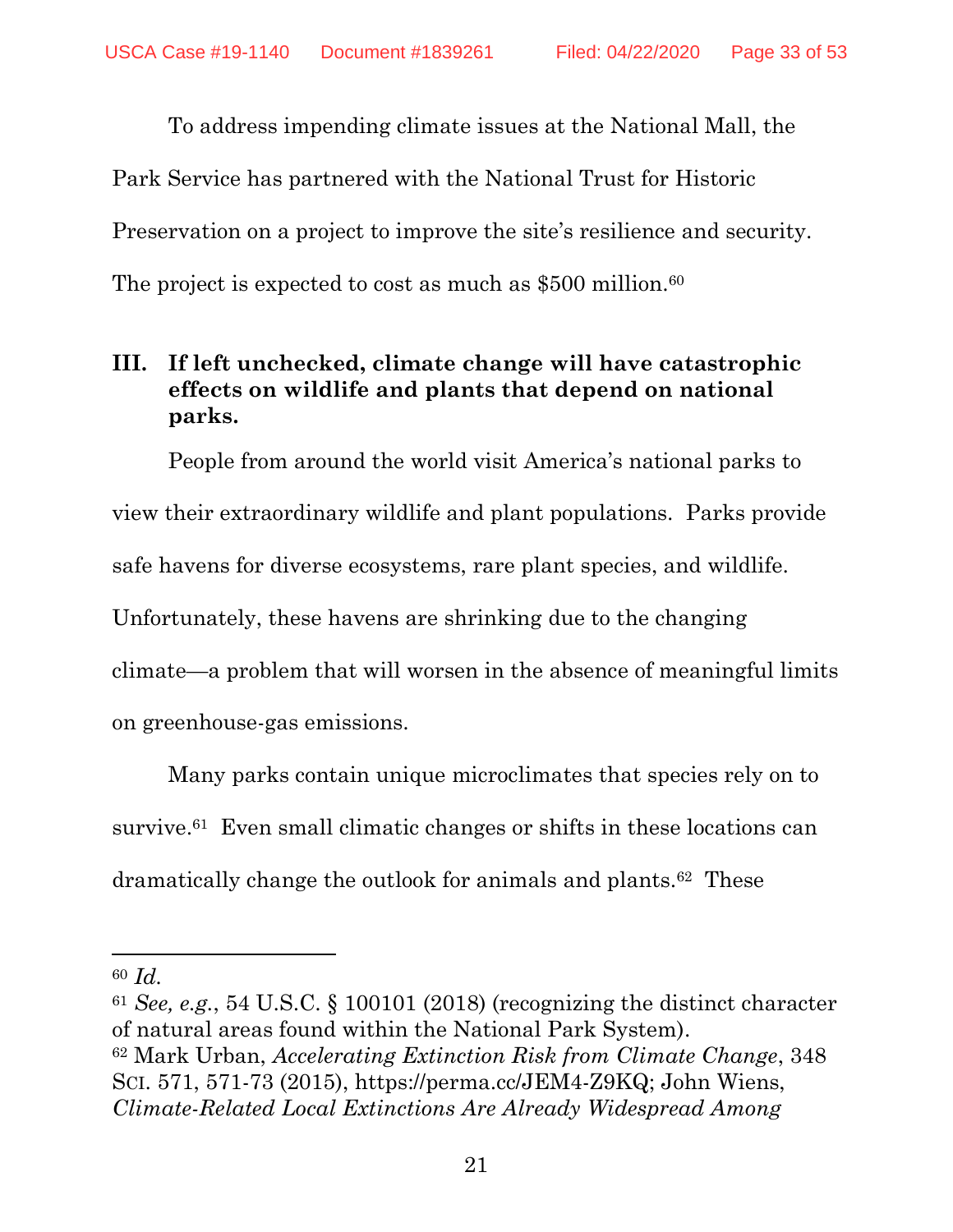changes are already manifesting through localized declines and extinctions.<sup>63</sup>

<span id="page-33-0"></span>Many species already inhabit an area at their maximum climatic threshold, meaning there is no suitable habitat for them to move to as warming continues.<sup>64</sup> This is especially true for elevation-dependent species, such as the American pika, that are native to high alpine fields or mountainsides.<sup>65</sup> As the climate warms, there often is no option for pika to move to higher elevations in order to find the conditions they require.<sup>66</sup> This has already led to the extirpation of pika in parts of the Great Basin, a trend that is spreading to similar habitats.<sup>67</sup> Climate change threatens between 17 to 37 percent of species with extinction.<sup>68</sup>

<sup>65</sup> Abigail Cahill, et al., *How Does Climate Change Cause Extinction?*, 280 PROCEEDINGS OF THE ROYAL SOC'Y B 1, 2-4 (2013),

*Plant and Animal Species*, 14 PLOS BIOLOGY 1, 9-11 (2016), https://perma.cc/D2ZZ-PZBB.

<sup>63</sup> Weins, *supra* note [62,](#page-32-0) at 9-11.

<sup>64</sup> *Id.* at 9.

https://perma.cc/4GHK-XYLJ.

<sup>66</sup> *Id.*

<sup>67</sup> *Id.* at 4.

<sup>68</sup> Based on a study of extinction risks in three sample regions. Chris D. Thomas et al., *Extinction Risk from Climate Change*, 427 NATURE 145, 145-48 (2004), https://perma.cc/ZQ2G-NH8Z.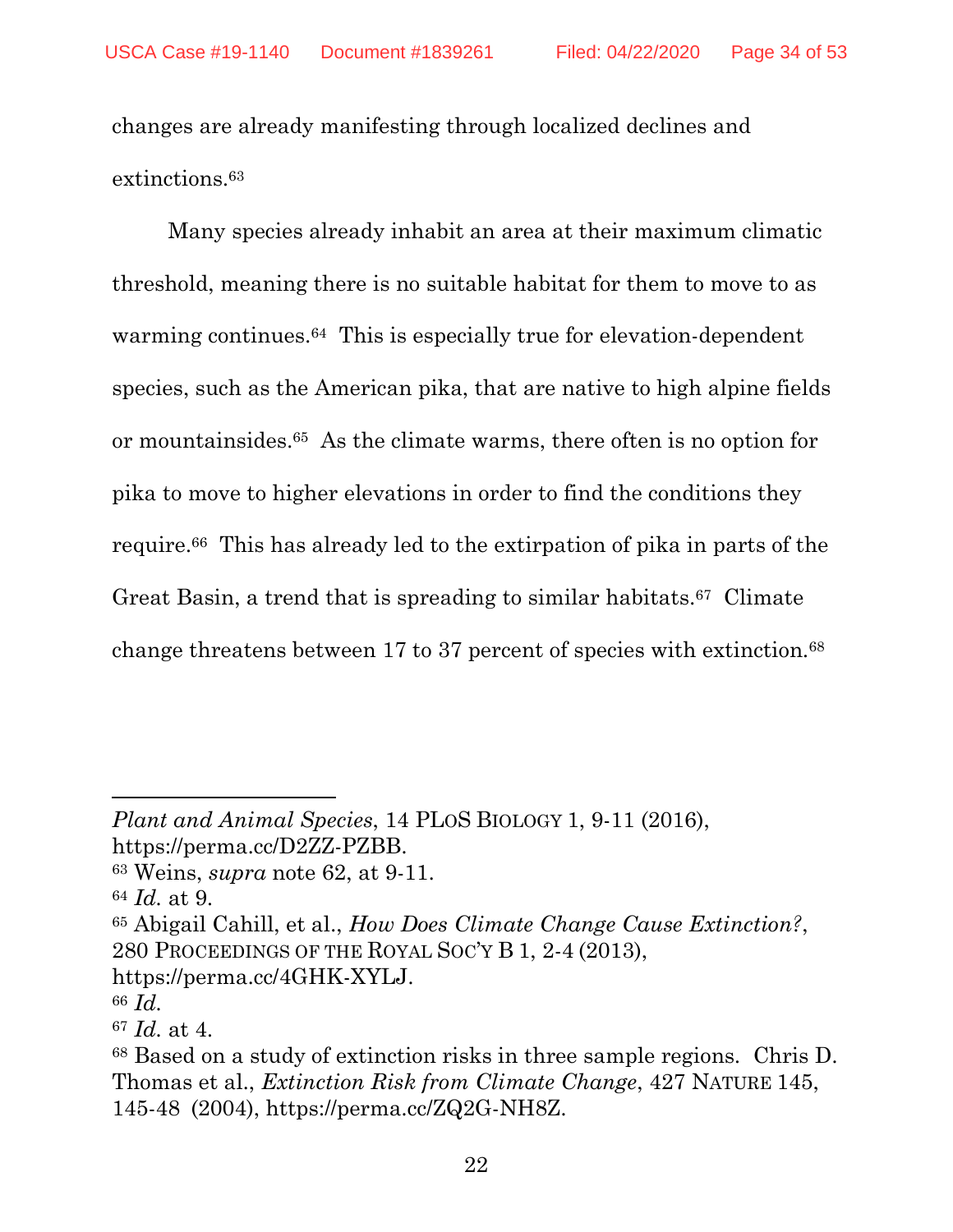## **A. Rising temperatures will further threaten trees and birds in Joshua Tree National Park.**

Warming trends coupled with decreased precipitation resulting from climate change may spell the end of Joshua Tree National Park's namesake tree.<sup>69</sup> Joshua trees have limited ability to migrate and therefore struggle to escape increasing temperatures by moving to higher altitudes or farther north.<sup>70</sup> Based on the species' inability to relocate amid current warming trends, researchers have estimated that the park will no longer be inhabited by Joshua trees by the end of the century.<sup>71</sup>

Global temperature increase is also causing bird habitats to shrink. This is already occurring in Joshua Tree where the golden eagle, great horned owl, and California thrasher are just a few of many species facing hotter climatic conditions in their preferred habitat

<sup>69</sup> Kenneth Cole et al., *Past and Ongoing Shifts in Joshua Tree Distribution Support Future Modeled Range Contraction*, 21 ECOLOGICAL APPLICATIONS 137 (2011), https://perma.cc/3GP3-4BHS. <sup>70</sup> *Id.* at 142, 148.

<sup>71</sup> *Id.*; Krishna Dole et al*.*, *The Relative Importance of Climate Change and the Physiological Effects of CO<sup>2</sup> on Freezing Tolerance for the Future Distribution of* Yucca Brevifolia, 36 GLOBAL AND PLANETARY CHANGE 137, 141-43 (2003), https://perma.cc/ J3QU-KQS9.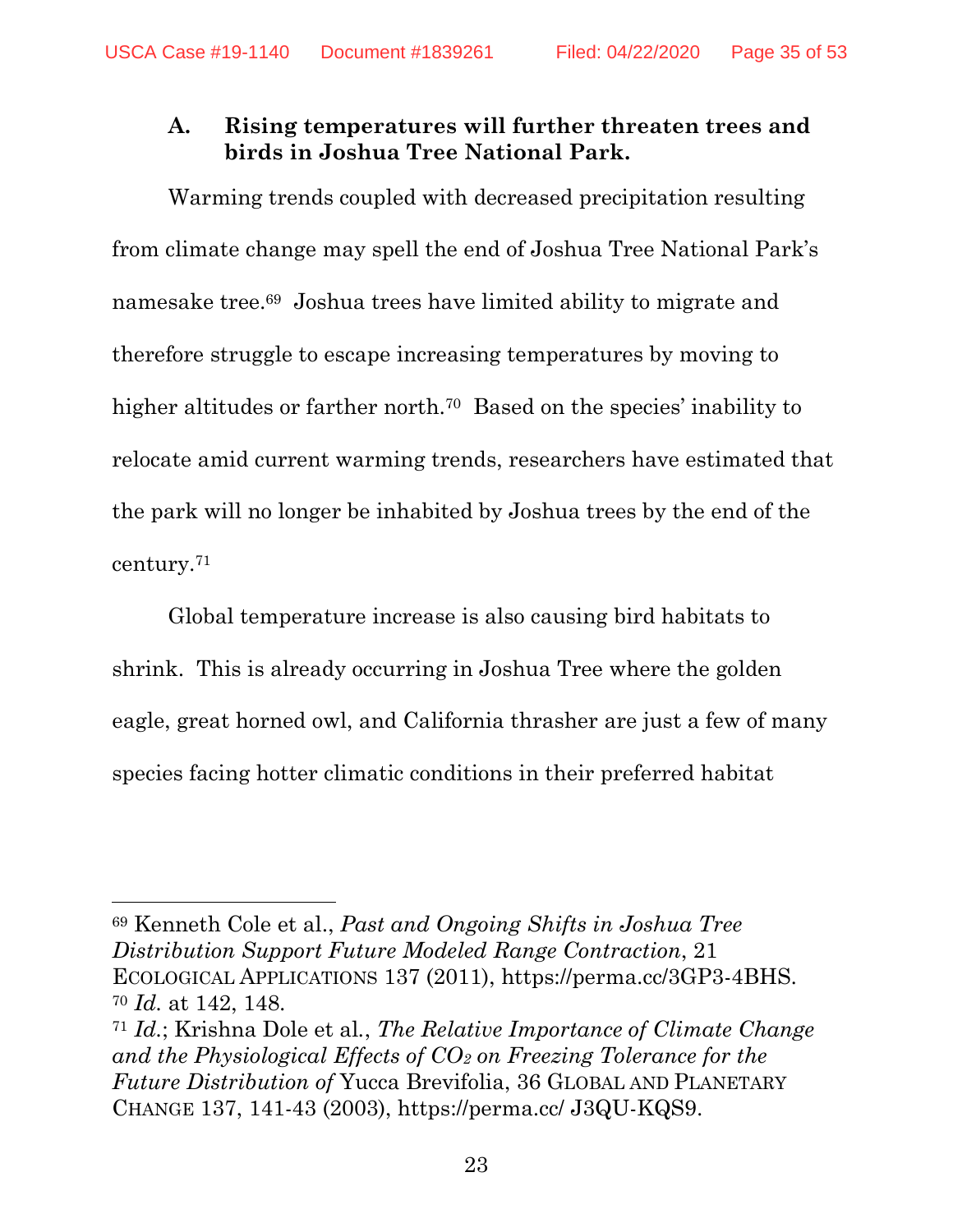around the park. <sup>72</sup> If current warming trends continue, many birds will be potentially extirpated from the park altogether, forcing them to search for new suitable habitat.<sup>73</sup>

Birds are particularly susceptible to impacts from climate change because climatic changes can decrease the availability of food at key times. North America's bird population has already declined by 29 percent—or nearly three billion birds—since 1970.<sup>74</sup> One factor in this decline appears to be phenological mismatch, which arises when key life events for birds and their prey no longer align.<sup>75</sup> Many birds, when raising their young, rely on insects that have large hatches but die quickly thereafter.<sup>76</sup> Increasing temperatures and earlier thaws lead to

<sup>75</sup> Laura McKinnon et al., *Timing of Breeding, Peak Food Availability, and Effects of Mismatch on Chick Growth in Birds Nesting in the High Arctic*, 90 CAN. J. ZOOLOGY 961, 968 (2012), https://perma.cc/DH8P-EQJ3; *When Timing Is Everything: Migratory Bird Phenology in a Changing Climate*, U.S. GEOLOGICAL SURVEY (Feb. 10, 2017), https://perma.cc/F8E3-Q2TZ.

<span id="page-35-0"></span> $\overline{a}$ 

<sup>72</sup> *See* Joanna Wu et al., *Projected Avifaunal Responses to Climate Change Across the U.S. National Park System*, 13 PLOS ONE 1, 6-7 (2018), https://perma.cc/5ECY-HHNL.

<sup>73</sup> *Id.*; *see also* Gonzalez, *Climate Change Trends*, *supra* note [1,](#page-14-1) at 122 (Table 6.3).

<sup>74</sup> Kenneth Rosenberg et al., *Decline of North American Avifauna*, 366 SCI. 120 (2019), https://perma.cc/2GMX-T6WE.

<sup>76</sup> *See* Laura McKinnon et al., *supra* note [75,](#page-35-0) at 961*.*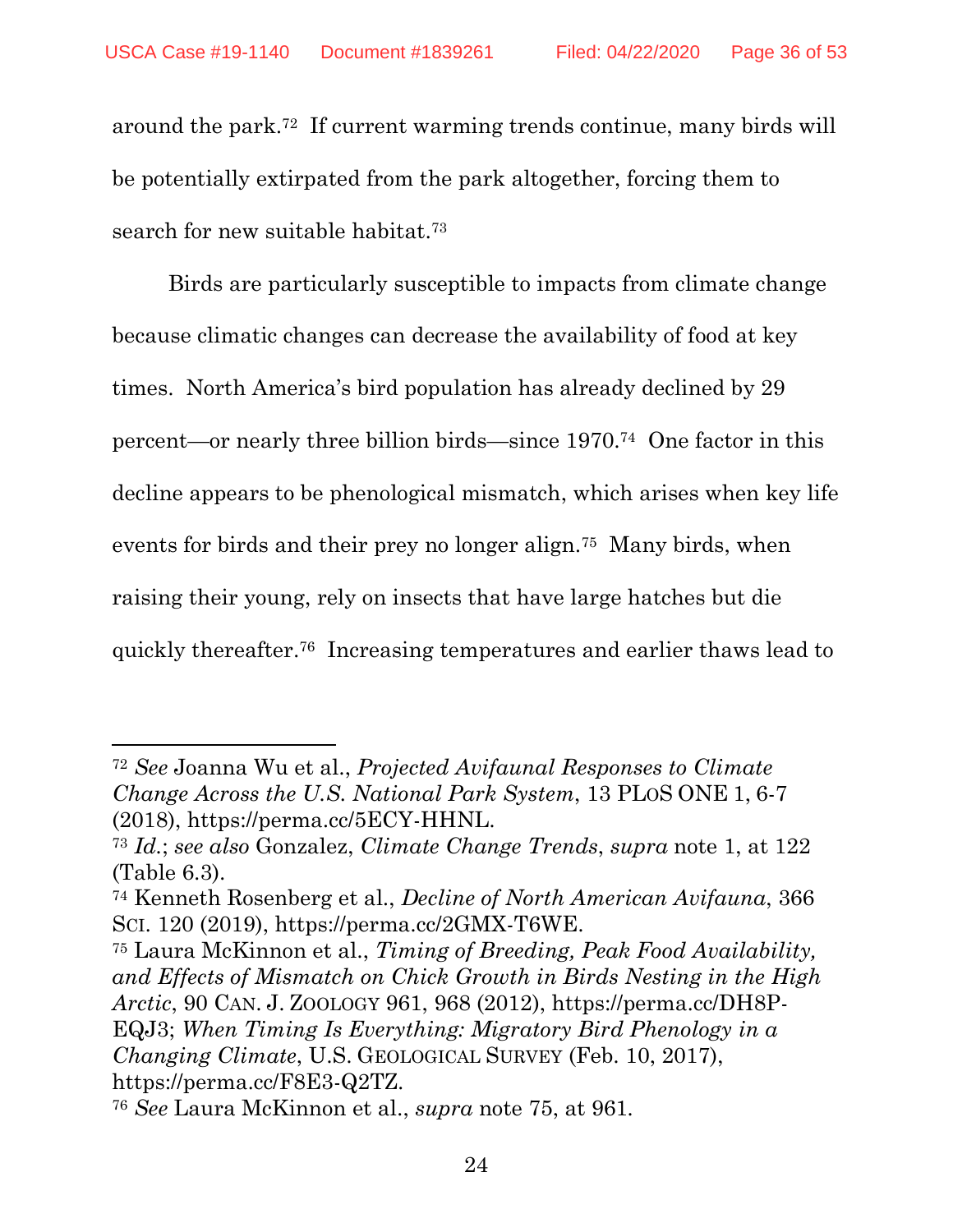earlier insect hatches each spring.<sup>77</sup> Chick hatches, however, have not shifted as quickly, leading to less food availability.<sup>78</sup> This mismatch is causing some bird populations to become smaller and to experience lower survival rates. 79

## **B. Warming streams threaten trout populations in Shenandoah National Park.**

Increasing temperatures could negatively impact trout

populations in national parks across the country.<sup>80</sup> For example, trout

in Shenandoah National Park are expected to be heavily impacted as

 $\overline{a}$ 

<sup>77</sup> *When Timing Is Everything: Migratory Bird Phenology in a Changing Climate*, *supra* note [75](#page-35-0)*.*

<sup>78</sup> *Id.*

<sup>79</sup> A. Buse, *Effects of Elevated Temperature on Multi-Species Interactions: The Case of Pedunculate Oak, Winter Moth and Tits*, 13 FUNCTIONAL ECOLOGY 74, 78 (2002), https://perma.cc/L6XM-N2NF; Stephen J. Thackery et al., *Trophic Level Asynchrony in Rates of Phenological Change for Marine, Freshwater and Terrestrial Environments*, 16 GLOBAL CHANGE BIOLOGY 3304, 3309-10 (2010), https://perma.cc/SZD8-EWU6.

<sup>80</sup> *See* Scott J. Cooney et al., *Modeling Global Warming Scenarios in Greenback Cutthroat Trout* (Oncorhynchus Clarki Stomias) *Streams: Implications for Species Recovery*, 65 WESTERN N. AM. NATURALIST 371, 377-79 (2005) (impacts on Rocky Mountain National Park trout), https://perma.cc/ZFL5-L9PA; *Threats to Aquatic Species and Habitats*, *supra* note [36.](#page-26-0)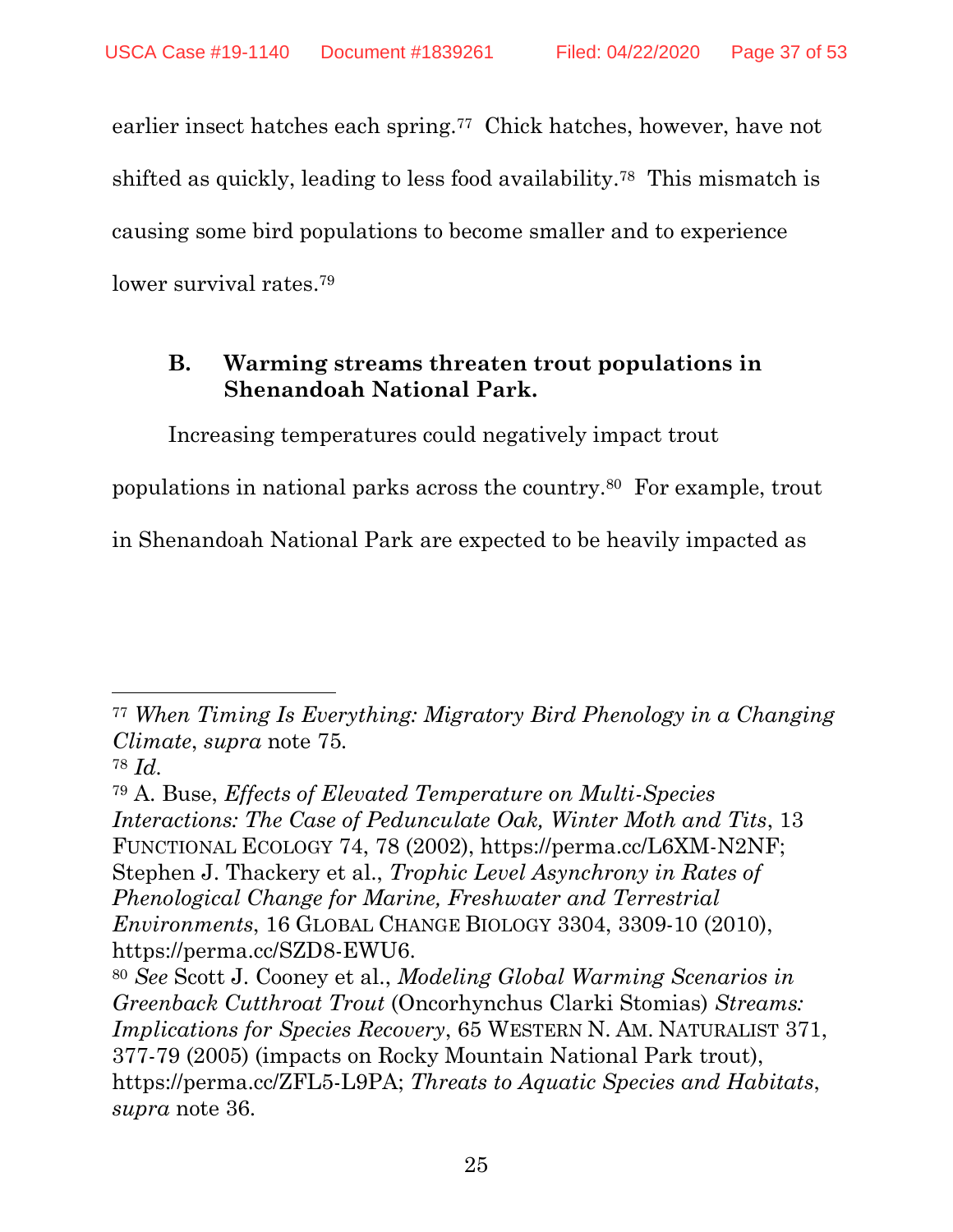stream temperatures rise and stream flows decrease. <sup>81</sup> Researchers believe that even with a modest temperature increase of 1.5 degrees Celsius, trout will lose up to a quarter of their habitat in the park.<sup>82</sup> At a temperature increase of 4.5 degrees Celsius, nearly all suitable trout habitat will be eliminated from the park and surrounding lands.<sup>83</sup>

Decreased precipitation and earlier spring runoff will likely lead to low summer flows, which could trap trout populations.<sup>84</sup> Populations with smaller ranges are more likely to experience local extinctions since there is little they can do to escape stressors in the stream, such as competitors or increased temperature.<sup>85</sup>

<sup>83</sup> *See id.*

 $\overline{\phantom{a}}$ 

<sup>84</sup> *See id*. at 1380.

<sup>81</sup> *See* Patricia A. Flebbe et al., *Spatial Modeling to Project Southern Appalachian Trout Distribution in a Warmer Climate*, 135 TRANSACTIONS OF THE AM. FISHERIES SOC'Y 1371, 1380 (2006), https://perma.cc/ F4KL-AGU5. <sup>82</sup> *See id.* at 1376*.*

<sup>85</sup> *See* Urban, *supra* note [62,](#page-32-0) at 571-73.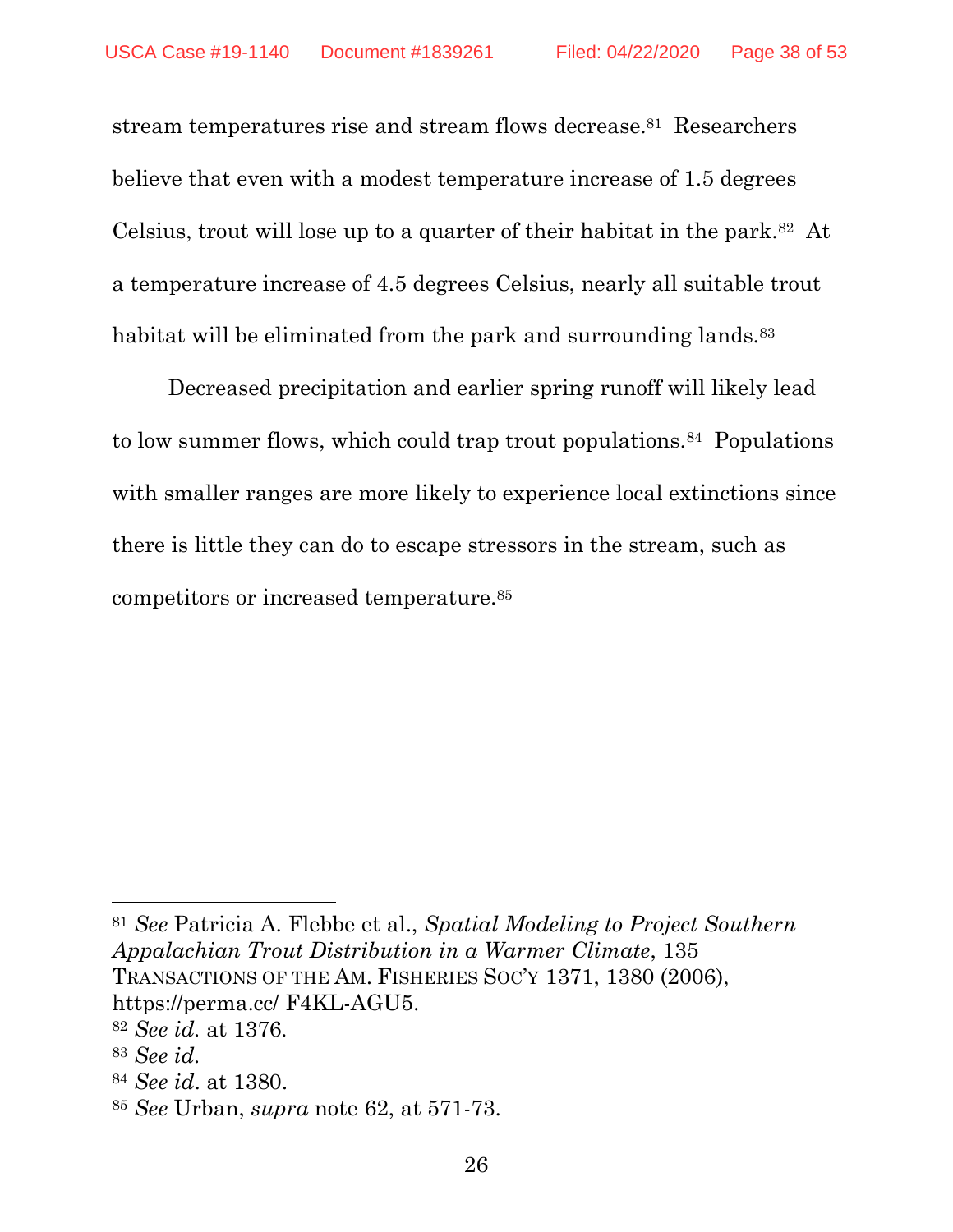## <span id="page-38-0"></span>**C. Tree species are experiencing loss of suitable habitat, increases in disease and insect infestations, and drought stress.**

The whitebark pine has experienced significant declines in Yellowstone National Park due to increased mountain-pine-beetle activity and shrinking habitat.86 Researchers have concluded that climate change may exacerbate this decline by "(1) accelerating succession to more shade tolerant conifers, (2) creating environments that are unsuitable for the species, (3) increasing the frequency and severity of mountain pine beetle outbreaks and wildland fire events, and (4) facilitating the spread of blister rust."<sup>87</sup> With respect to beetle outbreaks, warmer winters are allowing more insects to survive, causing larger-scale impacts on the trees.<sup>88</sup> In the greater Yellowstone ecosystem, whitebark pine may face habitat losses of 71 to 99 percent.<sup>89</sup>

<sup>86</sup> Robert Keane, et al., U.S. DEP'T OF AGRIC., Restoring Whitebark Pine Ecosystems in the Face of Climate Change 29-31, 35-36 (2017), https://perma.cc/9ZA6-BR8X.

<sup>87</sup> *Id.* at ii.

<sup>88</sup> Keane, *supra* note [86,](#page-38-0) at 13.

<sup>89</sup> Gonzalez, *Climate Change Trends*, *supra* note 1, at 122 (Table 6.3) (whitebark pine may face habitat losses of 71 to 99 percent in Yellowstone area).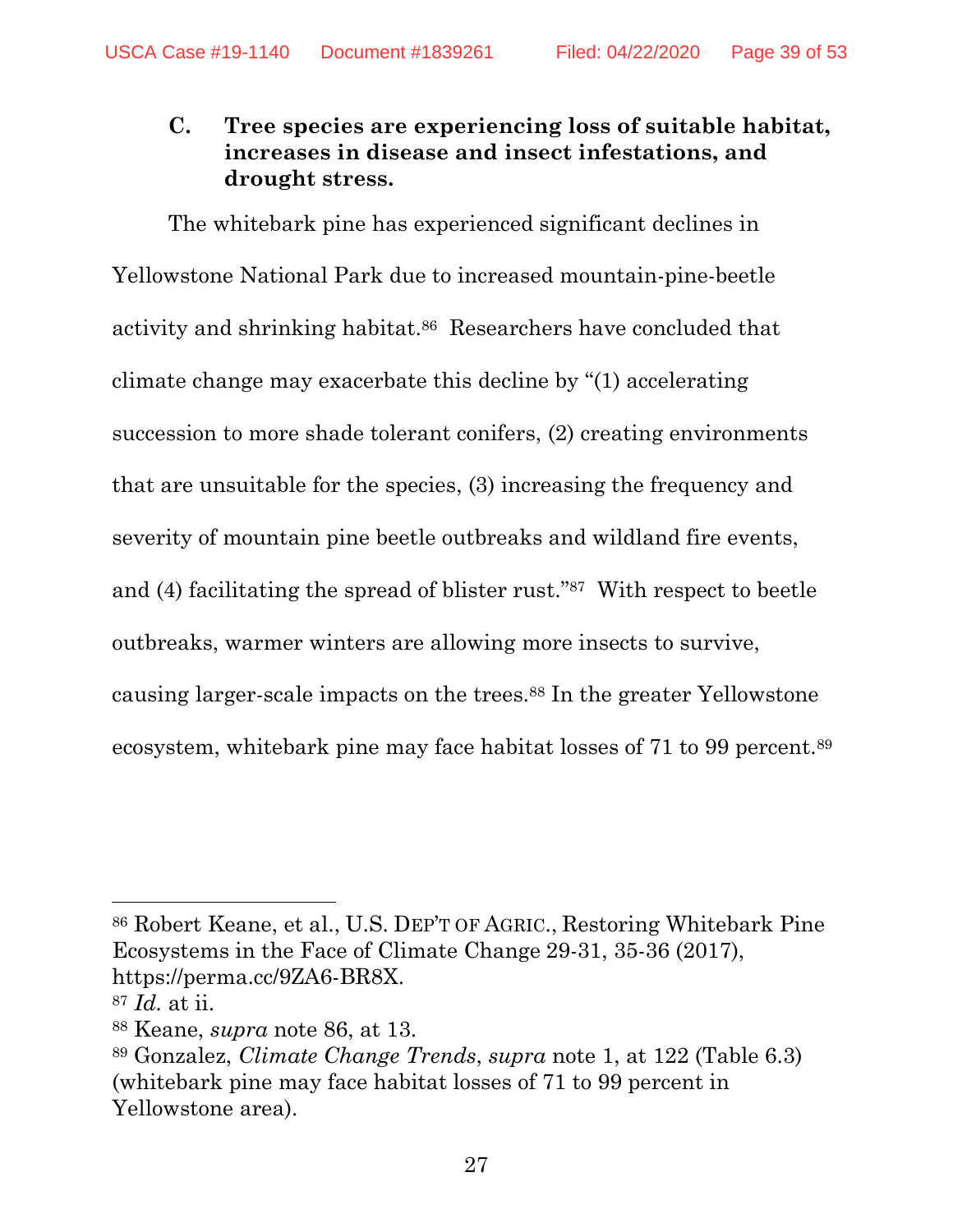In Bandelier National Monument, the characteristic piñon trees that provided an important source of food to Ancestral Pueblo peoples may experience die-offs due to increased drought stress resulting from climate change, and these woodlands may even convert to grasslands.<sup>90</sup>

## **D. Further loss of wildlife and plants within parks would likely have negative impacts on visitation and economics.**

One of the main reasons people visit national parks is to see the animals and plants they sustain. According to the Outdoor Industry Association, wildlife watching generates over \$30 billion in annual retail spending—enough to support more than 235,000 jobs.<sup>91</sup> However, continued climate change is likely to negatively impact wildlife viewing

l

<sup>90</sup> *Id.* at 126 (citing A. Park Williams et al., *Temperature as a Potent Driver of Regional Forest Frought Stress and Tree Mortality,* 3 NATURE CLIMATE CHANGE 292 (2013)); *see Pinon-Juniper Woodlands and Savannahs,* NAT'L PARK SERV. (Aug. 8, 2017), https://perma.cc/5ELE-NGVT.

<sup>91</sup> *The Outdoor Recreation Economy*, OUTDOOR INDUS. ASS'N (2017) https://perma.cc/6NTS-U58Z.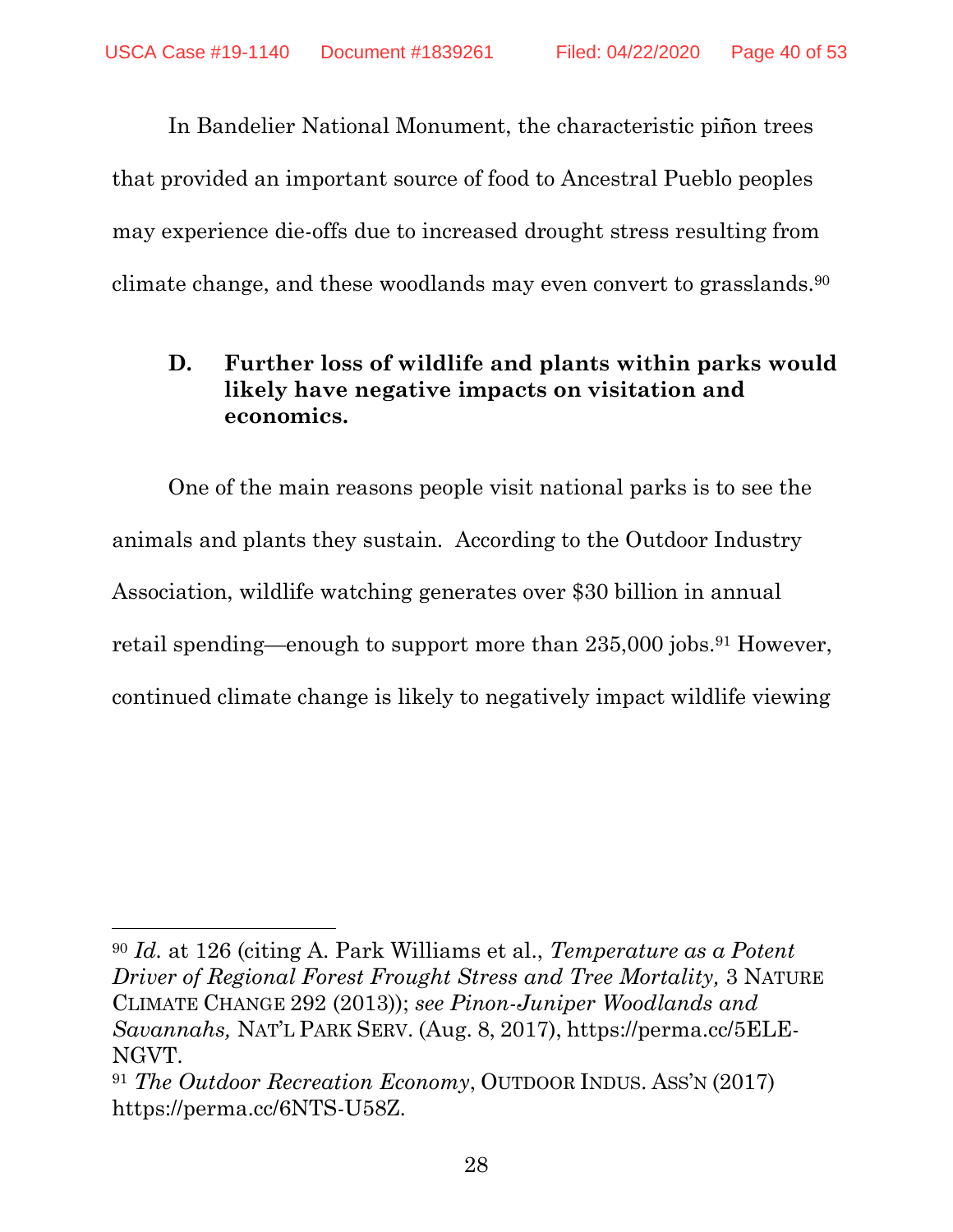in national parks.<sup>92</sup> Animals and plants that were once abundant are declining, while invasive species thrive under new climate conditions.<sup>93</sup>

# **IV. Increased wildfires are already harming America's national parks, especially in the West.**

<span id="page-40-0"></span>Wildfires are becoming more frequent and intense in the West.<sup>94</sup> A growing body of scientific evidence links this trend to human-caused climate change.<sup>95</sup> As the western United States is home to more than half of our national parks, including eight of the ten parks most visited in 2018, more frequent and intense wildfires will pose significant

 $\overline{a}$ 

<sup>94</sup> *See* John Abatzoglou & A. Park Williams, *Impact of Anthropogenic Climate Change on Wildfire Across Western U.S. Forests,* 113(42) PROC. OF THE NAT'L. ACAD. OF SCI. 11770 (2016), https://perma.cc/7M2A-4ASG; Jia Coco Liu et al., *Particulate Air Pollution from Wildfires in the Western U.S. Under Climate Change*, 138 CLIMATIC CHANGE 655 (2016), https://perma.cc/R9JQ-5XM3; William T. Sommers et al., *Wildland Fire Emissions, Carbon, and Climate: Science Overview and Knowledge Needs,* 317 FOREST ECOLOGY & MGMT. 1, 1-8 (2014), https://perma.cc/XF9Q-VC9E; David Peterson, *Climate Change Intensifying Wildfire on National Forests,* U.S. FOREST SERV., (June 2, 2016), https://perma.cc/LF2K-XLFX; U.S. GLOB. CHANGE RESEARCH PROGRAM, *supra* note [38,](#page-27-0) at 231.

<sup>95</sup> *See* sources cited *supra* note [94](#page-40-0)*.*

<sup>92</sup> *See, e.g.*, Gonzalez, *Climate Change Trends*, *supra* note [1,](#page-14-1) at 122-25 (Table 6.3).

<sup>93</sup> *See id.*; Cahill et al.*, supra* note [65,](#page-33-0) at 1, 2-4.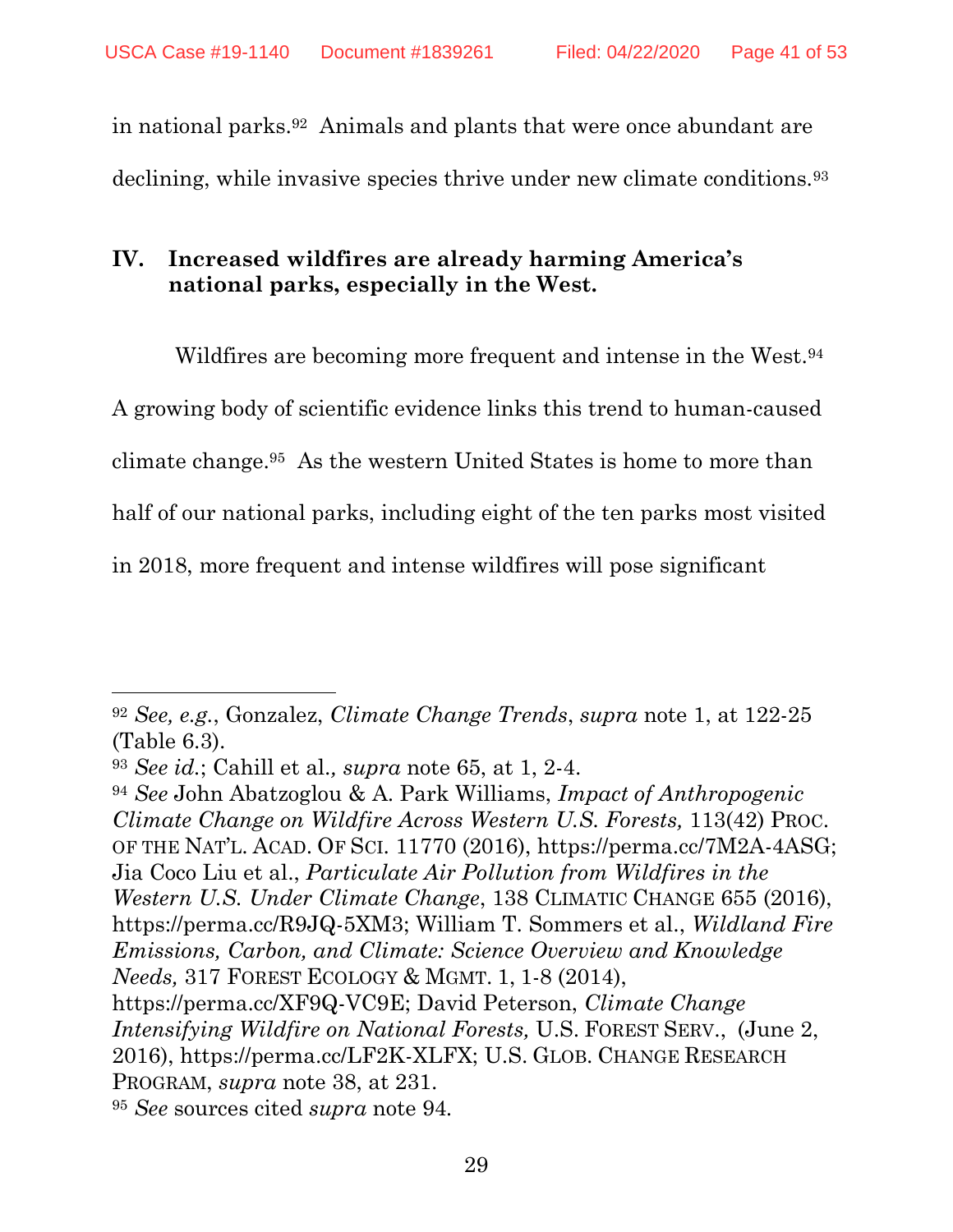threats to the National Park System if action is not taken to reduce carbon pollution.<sup>96</sup>

# <span id="page-41-0"></span>**A. As wildfires increase in frequency and intensity, more parkland burns and ecosystems are weakened.**

Human-caused carbon emissions are driving an increase in wildfires.<sup>97</sup> Higher atmospheric concentrations of greenhouse gases lead to longer dry seasons, decreased snowpack, earlier snowmelt, increased insect and disease outbreaks, and extended growing seasons.<sup>98</sup> All of these factors increase the frequency and intensity of wildfires.<sup>99</sup>

Western lands are burning at an alarming rate. According to researchers, climate change has doubled the number of acres burned by

<sup>96</sup> *Visitation Numbers*, NAT'L PARKS SERV., https://perma.cc/AQ5N-FF69. <sup>97</sup> *See, e.g.*, Abatzoglou & Williams, *supra* note 94, at 1; Peterson, *supra*  note 94; Sommers et al.*, supra* note [94,](#page-40-0) at 1-8.

<sup>98</sup> *See* Anthony Westerling & Benjamin Bryant, *Climate Change and Wildfire in California*, 87 CLIMATIC CHANGE (Supp. 1) 231, 231-32 (2008), https://perma.cc/ EYM8-TU7D; Xu Yue et al., *Ensemble Projections of Wildfire Activity and Carbonaceous Aerosol Concentrations over the Western United States in the Mid-21st Century*,

77 ATMOSPHERIC ENV'T 767, 768, 779 (2013), https://perma.cc/T53F-FKW2; Abatzoglou & Williams, *supra* note 94, at 1; Bindoff et al., *supra*  note [20.](#page-22-0)

<sup>99</sup> *See* sources cited *supra* note [98.](#page-41-0)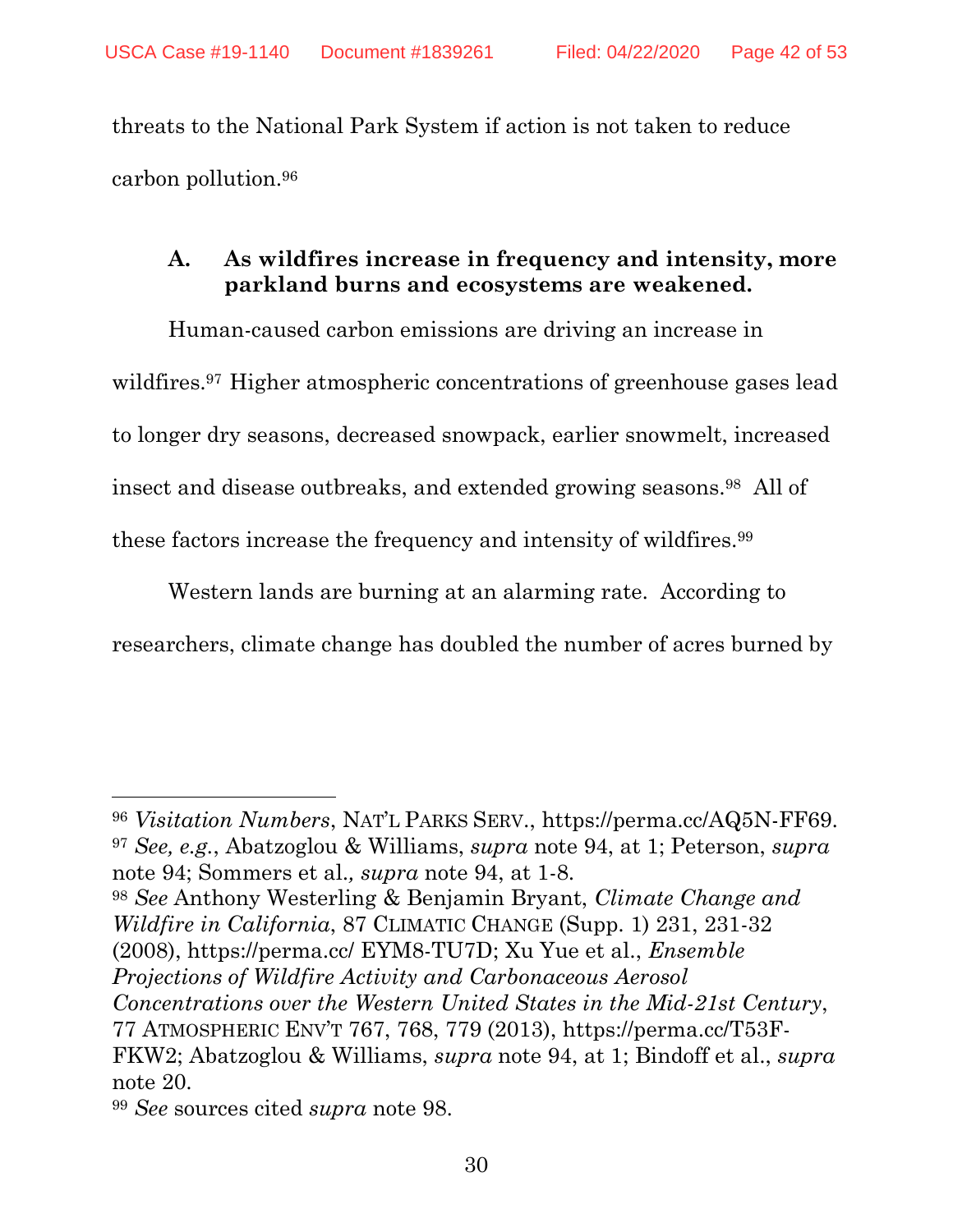<span id="page-42-0"></span>wildfire.<sup>100</sup> Scientists believe this measure may double again by mid-

century.<sup>101</sup> Fire seasons are on average 78 days longer today than 50

years ago, and scientists expect this upward trend to continue.<sup>102</sup> In

2017, wildfires burned 6.3 million acres of federal land, including

several historic national-park sites.<sup>103</sup> Scientists project that

Yellowstone National Park could see fires increase in frequency three to

ten times by 2100, compared to 1990.<sup>104</sup>

Although wildfires are a natural part of many ecosystems, climate

change is also making many forests drier, and therefore less able to

 $\overline{\phantom{a}}$ <sup>100</sup> The Rising Cost of Wildfire Operations: Effects on the Forest Service's Non-Fire Work, U.S. FOREST SERV., 2-3 (2015),

https://perma.cc/YA4K-MYUL; Abatzoglou & Williams, *supra* note 94, at 1 (concluding "human-caused climate change . . . nearly doubl[ed] the forest fire area expected in its absence").

<sup>101</sup> U.S. FOREST SERV., *supra* note [100,](#page-42-0) at 2.

<sup>102</sup> *Id.*; *see also* Anthony Westerling, *Increasing Western U.S. Forest Wildfire Activity: Sensitivity to Changes in the Timing of Spring*, 371 PHILOSOPHICAL TRANSACTIONS B (2016) ("timing, extent and severity of wildfire in western US forests is strongly influenced by climate"), https://perma.cc/VVA4-8TDU.

<sup>103</sup> *Wildfire Statistics*, CONG. RESEARCH SERV., (Oct. 3, 2019),

https://perma.cc/J4D8-RWQY; *see* Laurel Wamsley, *Western Wildfires Endanger Beloved Sites at National Parks*, NPR, Sep. 5. 2017 (burning of the historic Sperry Chalet in Glacier National Park and Nelder Grove in Yosemite, 2017), https://perma.cc/ ZC6Y-JR6N.

<sup>104</sup> Gonzalez, *Climate Change Trends*, *supra* note 1, at 121 (Table 6.3) (citation omitted).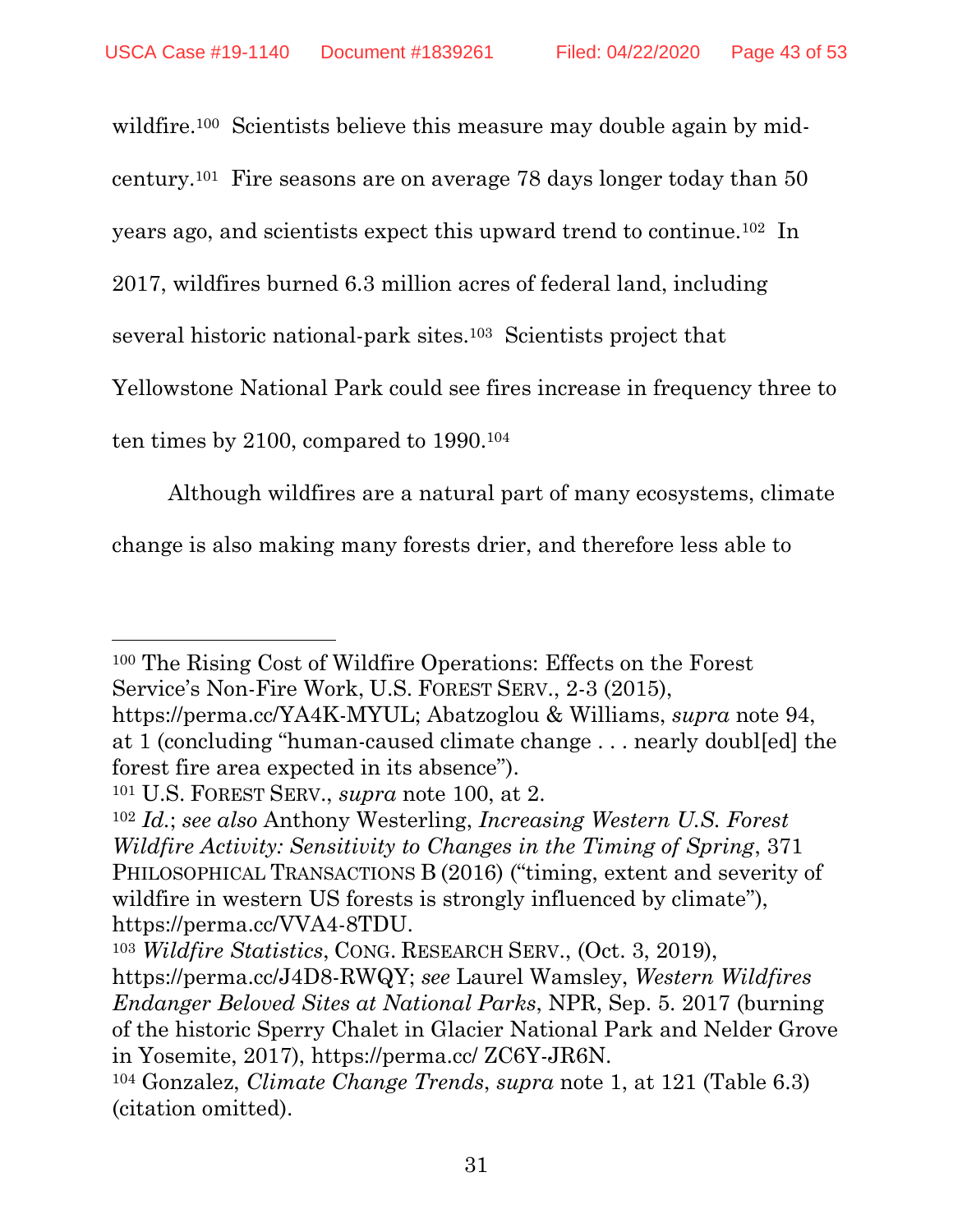rebound from wildfires.<sup>105</sup> In places where forests are found at the edge of their climatic tolerance, dry conditions combined with wild fire may cause those forests to convert to grasslands or shrubs.<sup>106</sup>

Saguaro, Glacier, Grand Teton, Joshua Tree, Sequoia, Kings Canyon, and Yosemite are among the many parks expected to be impacted by more frequent and intense wildfires.<sup>107</sup>

# **B. Climate change exacerbates wildfires, resulting in more air pollution, such as particulate matter and ozone, increasing haze and posing a health threat.**

Because continued greenhouse gas pollution will lead to increased

wildfires, it will also lead to increases in visibility-impairing pollutants

emitted by these wildfires.<sup>108</sup> These pollutants include ground-level

<sup>105</sup> Camille S. Stevens‐Rumann et al*.*, *Evidence for Declining Forest Resilience to Wildfires under Climate Change*, 21 ECOLOGY LETTERS 243, 243 (2018).

<sup>106</sup> *Id.*

<sup>107</sup> Jeremy Schulman, *Seven More Nat'l Parks Threatened by Fire*, CITYLAB (Aug. 30, 2013), https://perma.cc/PPA9-5GQE; Saunders et al., *supra* note [34,](#page-26-1) at 25.

<sup>108</sup> Benjamin DeAngelo et al., *Technical Support Document for Endangerment and Cause or Contribute Findings for Greenhouse Gases under Section 202(a) of the Clean Air Act 89*, U.S. ENVTL. PROT. AGENCY, (2009), https://perma.cc/J538-7EX7.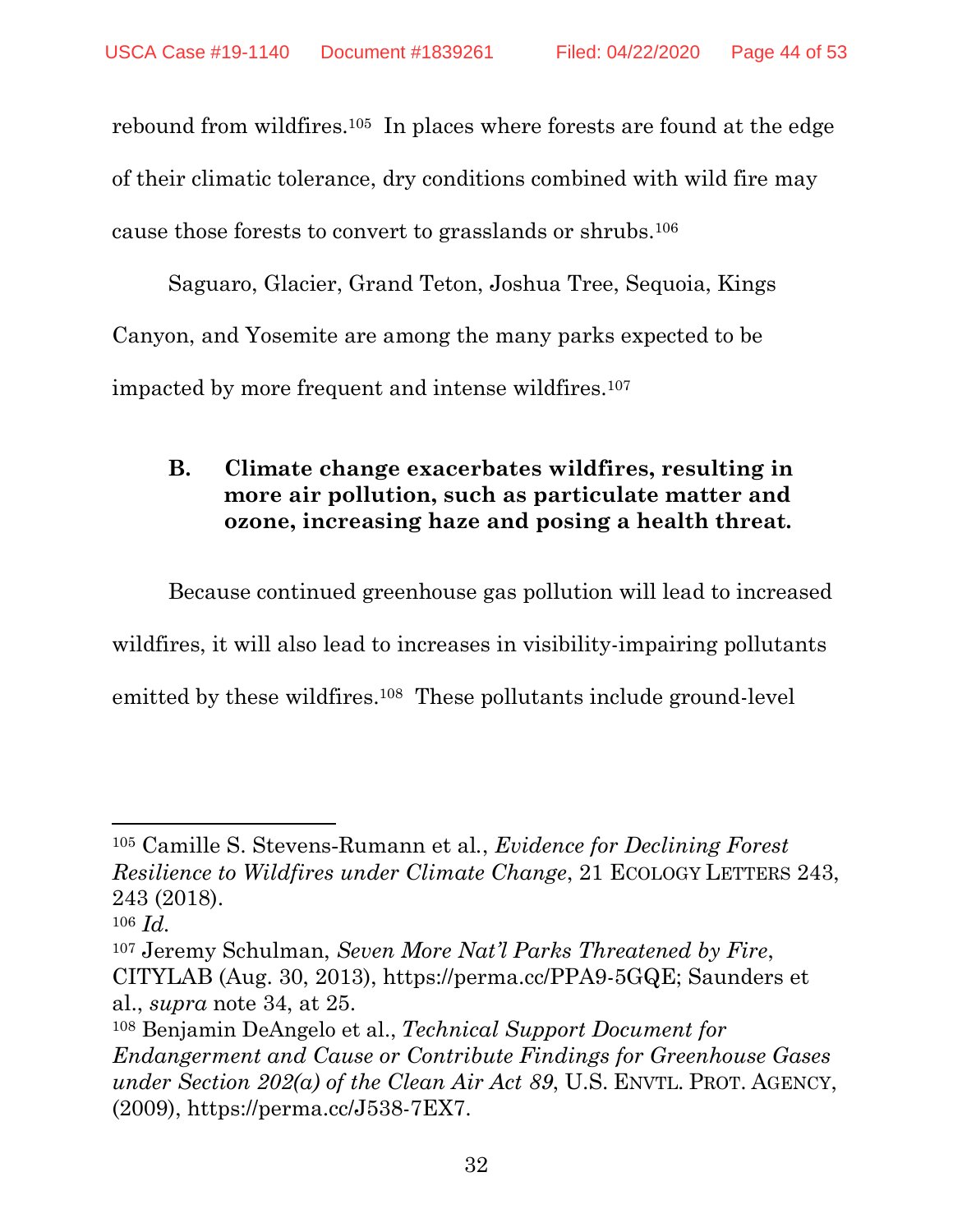<span id="page-44-0"></span>ozone and fine particulate matter, or " $PM_{2.5}$ ."<sup>109</sup> Ozone and  $PM_{2.5}$ 

increase haze, which degrades visibility—obscuring the precious views

that Congress mandated be restored at Class I designated national

parks and wilderness areas. 110

 $\overline{\phantom{a}}$ 

<span id="page-44-1"></span>Ozone and  $PM_{2.5}$  also jeopardize human health.<sup>111</sup> A growing

number of studies predict an increase in "smoke waves" as a result of

climate change.<sup>112</sup> "Smoke waves" are defined as two or more days with

<sup>109</sup> *See* Yuanyuan Fang, *Impacts of 21st Century Climate Change on Global Air Pollution-Related Premature Mortality*, 121 CLIMACTIC CHANGE 239 (2013), https://perma.cc/V6LV-9NLM; Mark Jacobson, *On the Causal Link Between Carbon Dioxide and Air Pollution Mortality*, 35 GEOPHYSICAL RESEARCH LETTERS 1 (2008), https://perma.cc/LYG2- 9FDS (warmer temperatures from climate change alter atmospheric chemistry and dynamics in ways that lead to generally higher levels of ground-level ozone and PM2.5 concentrations); Viney Aneja, *Ozone and Other Air Quality-Related Variables Affecting Visibility in the Southeast U.S.,* 54 J. AIR AND WASTE MGMT. ASS'N 681, 681-88 (2004), https://perma.cc/9BKT-3SGA (PM<sub>2.5</sub> the major source of haze pollution in the country, and ozone associated with lower visibility; climateinduced increases in ozone/ $PM_{2.5}$  may hinder visibility conditions at 48 "Class I" national parks/wilderness areas—areas with heightened airquality and visibility protection); *see* 40 C.F.R. pt. 81 (2019); *see* 40 C.F.R. pt. 81; *NPS Class I Areas*, NAT'L PARK SERV., https://perma.cc/9572-GSD7.

<sup>110</sup> 42 U.S.C. § 7491(a)(1) (2018); Aneja*, supra* note [109,](#page-44-0) at 681-88; Liu et al., *supra* note [94.](#page-40-0)

<sup>111</sup> Liu et al., *supra* note [94;](#page-40-0) *Wildfire Smoke Waves*, CLIMATE CENT., (Aug. 15, 2018), https://perma.cc/66BF-EW9P. <sup>112</sup> *Wildfire Smoke Waves*, *supra* note [111.](#page-44-1)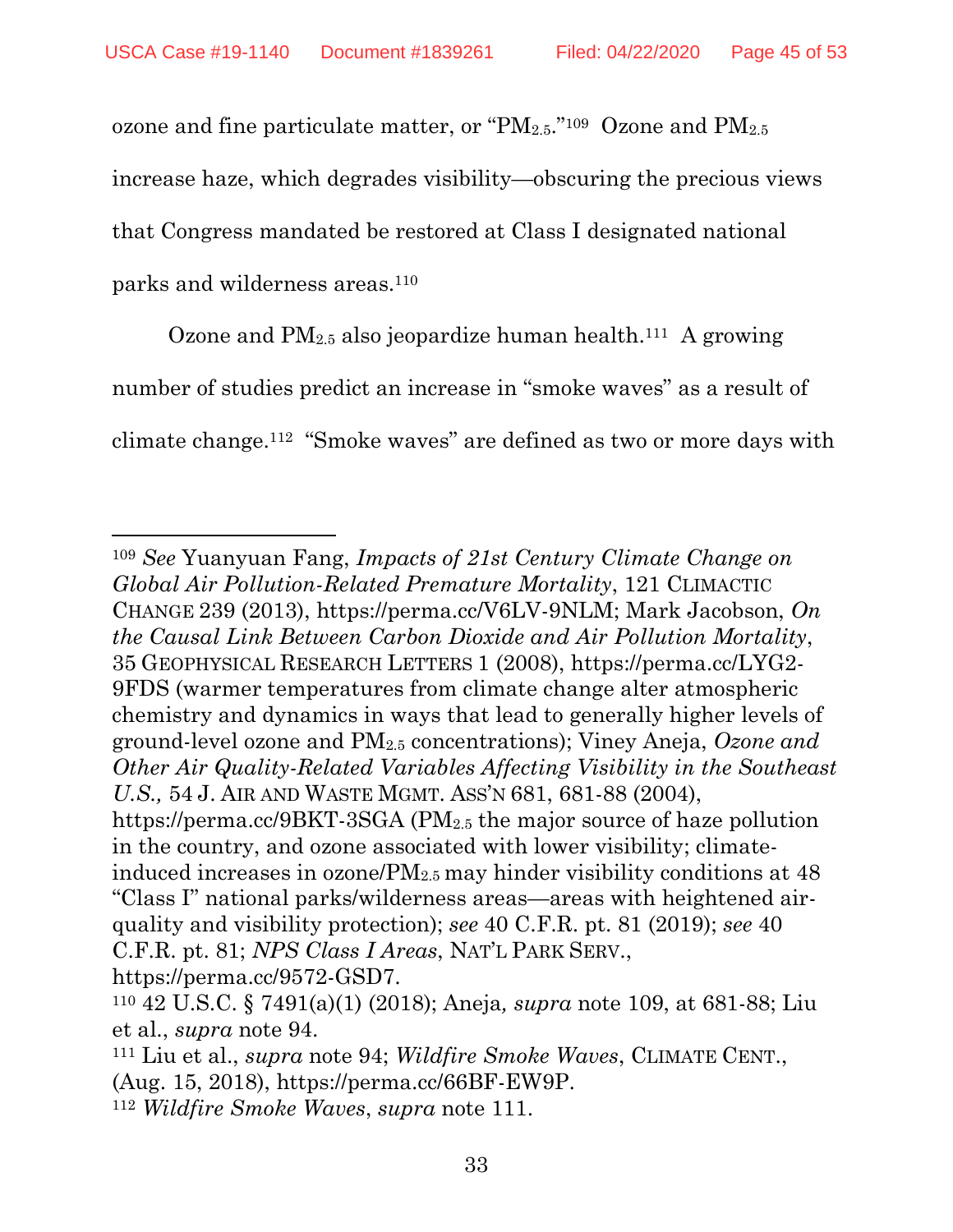elevated PM2.5 levels that can affect bodily chemistry by slowing blood flow and oxygen to the heart.<sup>113</sup> Exposure to such concentrations of PM<sub>2.5</sub> raises the risk of respiratory and cardiovascular diseases.<sup>114</sup> Smoke waves are likely to keep visitors away from national parks and threaten the health of those who do make the trip.

## <span id="page-45-0"></span>**C. As wildfires continue to grow in response to climate change, so will the financial burden on the federal government and local communities.**

As wildfires intensify, so do the costs of fighting them. From 1985 to 1999, federal fire-fighting costs never exceeded \$1 billion per year in any year. <sup>115</sup> Since 2011, costs have exceeded \$1 billion every year.<sup>116</sup> In 2015 and 2017, costs exceeded \$2 billion, and in 2018, costs exceeded \$3 billion.<sup>117</sup> Fire operations take financial resources away from other needs, such as infrastructure maintenance, natural-resource

 $\overline{\phantom{a}}$ 

<sup>114</sup> Jia Coco Liu et al., *Wildfire-Specific Fine Particulate Matter and Risk of Hospital Admissions in Urban and Rural Counties*, 28 EPIDEMIOLOGY 77, 77 (2017), https://perma.cc/A2V2-UL4L. <sup>115</sup> *See Federal Firefighting Costs (Suppression Only)*, NAT'L INTERAGENCY FIRE CENTER, https://perma.cc/A7L8-PAQS. <sup>116</sup> *See id.* <sup>117</sup> *See id.*

<sup>113</sup> *Id.*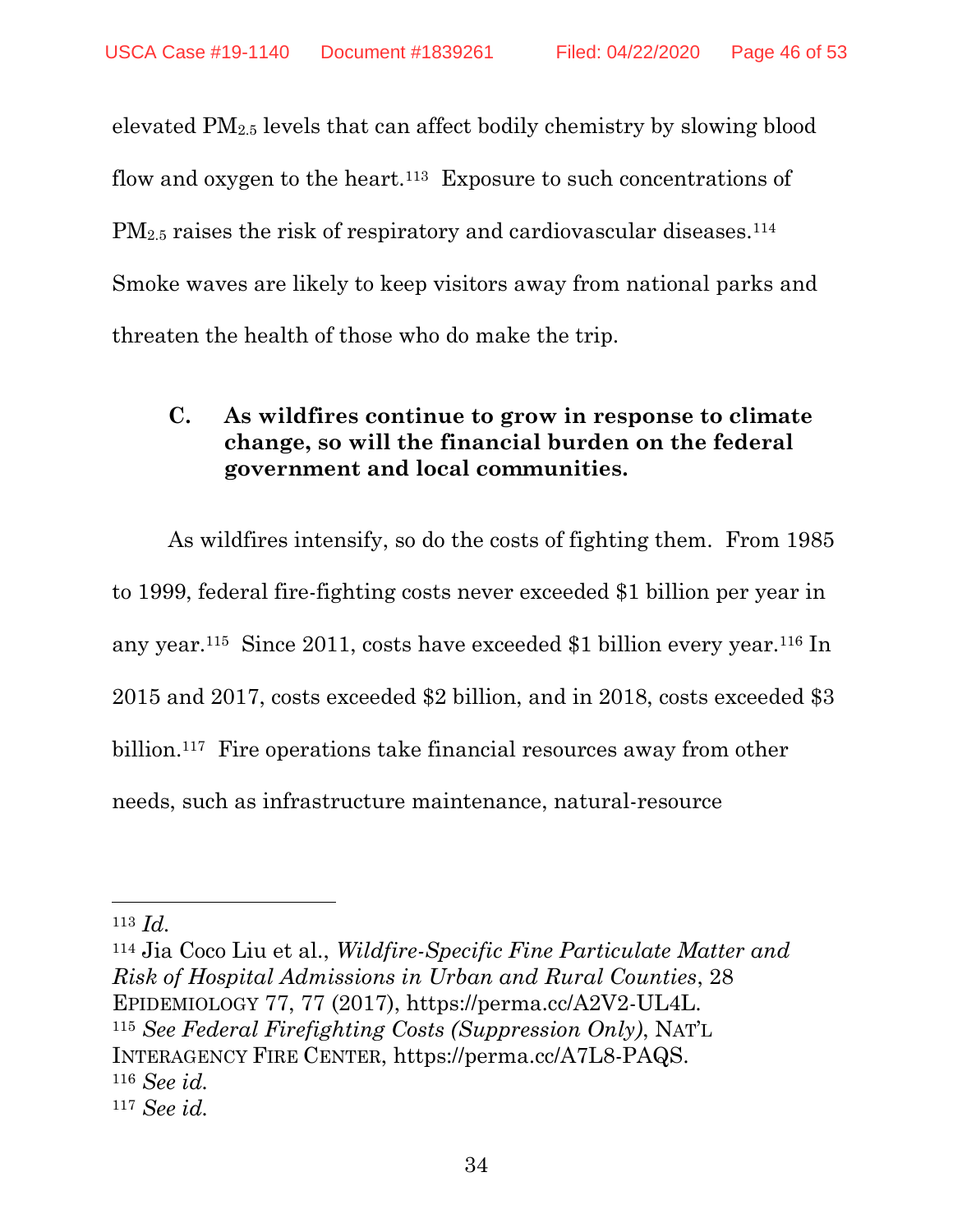preservation, recreational programs, and staffing, which, in turn, harms visitor experience. 118

# <span id="page-46-0"></span>**D. Yosemite National Park illustrates how increasing wildfires jeopardize the future of national parks.**

Like the rest of the West, Yosemite National Park is experiencing more frequent and intense wildfires.<sup>119</sup> Wildfires are impacting the park's ecosystem, deterring visitors and negatively affecting visitor experience, and stifling funding for the park and the local economy.

Yosemite faced the two largest wildfires in its history within the past seven years. In 2013, the Rim Fire burned over 77,000 acres nearly ten percent of the park.<sup>120</sup> In 2018, the Ferguson Fire burned over 10,000 acres of park land, closing Yosemite Valley, in its entirety, for twenty days.<sup>121</sup>

<sup>119</sup> *See Yosemite: Past Fire Activity*, NAT'L PARKS SERV. (Aug. 29, 2019), https://perma.cc/7APT-HEAJ (Yosemite's fire history map); Gonzalez, *Climate Change Trends*, *supra* note [1,](#page-14-1) at 115 (Table 6.2) ("Fire frequency and burned area [have] increased with temperature" in western parks).

<sup>118</sup> *See* Budget Justifications, U.S. DEP'T OF THE INTERIOR 6-7, 50 (2019), https://perma.cc/ NDR4-CE43.

<sup>120</sup> *Yosemite: Past Fire Activity*, *supra* note [119.](#page-46-0)

<sup>121</sup> Chris Erskine, *Yosemite Valley to Reopen Tuesday After Nearby Fires Closed It for 20 Days*, L.A. TIMES (Aug. 10, 2018),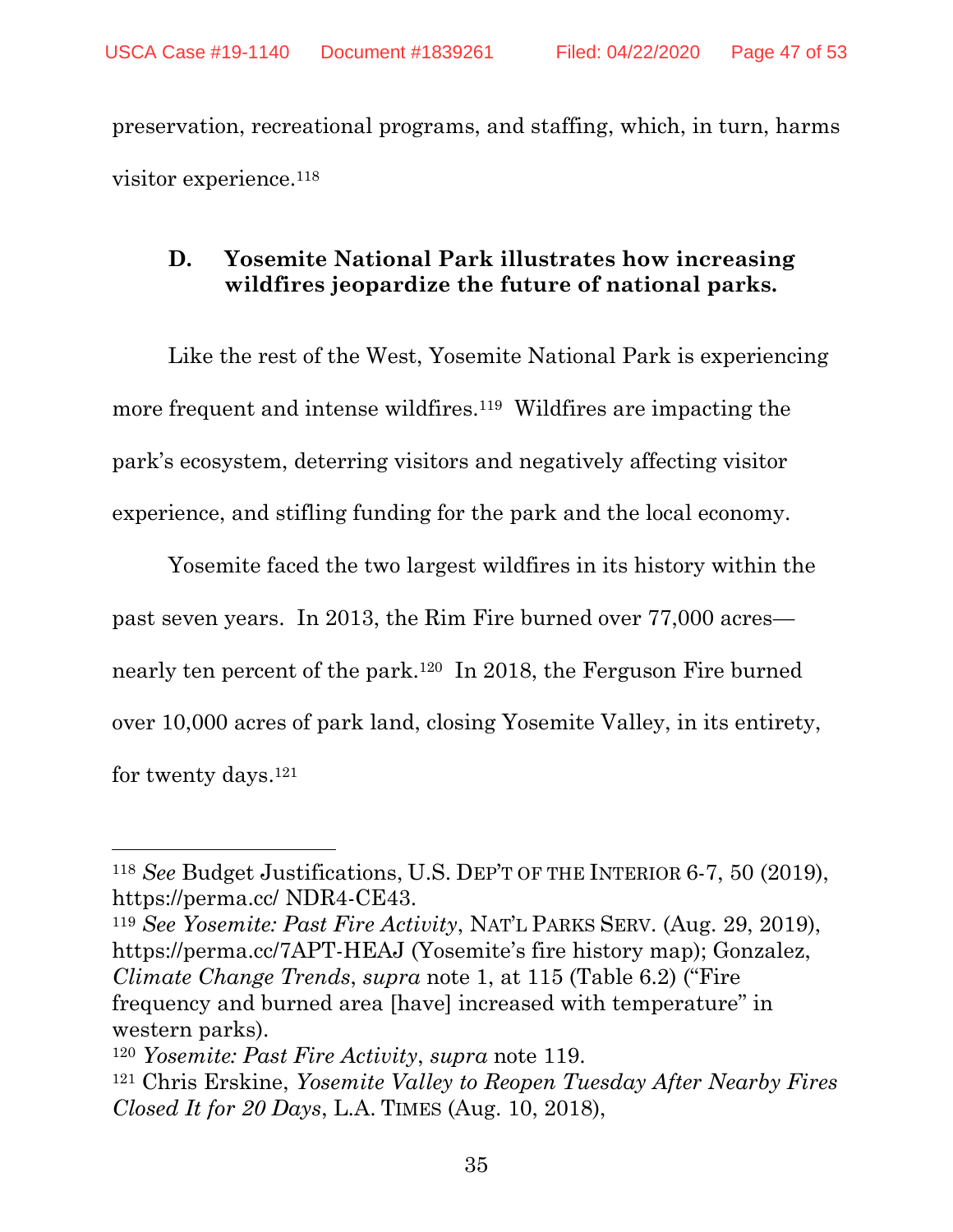<span id="page-47-0"></span>Even after the burning stops, the smoke and other pollution from wildfires threaten Yosemite and its visitors.<sup>122</sup> Visitors include summer campers and families, who for nearly a century have converged on Yosemite to learn about nature and our nation's history.<sup>123</sup> Wildfires leave behind the harmful pollutants ozone and  $PM_{2.5}.$ <sup>124</sup> In July and August of 2018 alone, Yosemite exceeded the National Ambient Air Quality Standard for ozone on 22 days.<sup>125</sup> So as families and summer campers return to Yosemite, they are often putting their cardiovascular and respiratory health at risk.<sup>126</sup> The park's ecosystems are likewise vulnerable. Indeed, at least twelve plant species in Yosemite are particularly sensitive to ground-level ozone.<sup>127</sup> Nearly forty percent of

<sup>122</sup> *See Fires Increase Surface Ozone*, NASA EARTH OBSERVATORY, https://perma.cc/5UQW-HLHW; Alex Rudee, *Yosemite's Dirty Air Secret*, NAT'L PARKS CONSERVATION ASS'N (Sept. 19, 2017),

https://perma.cc/G4PT-MQTG; Liu et al., *supra* note [114.](#page-45-0)

<sup>123</sup> *About Us*, CAMP WAWONA, https://perma.cc/Q4DJ-VBCK; *Two Popular Summer Camps Near Yosemite Close Due to Smoky Air*, KTVU FOX 2, https://perma.cc/V66B-XVAY.

l

https://perma.cc/R3GB-PWYT; *Post Ferguson Fire,* YOSEMITE MARIPOSA CTY TOURISM BUREAU, https://perma.cc/528M-V5DM.

<sup>124</sup> *Fires Increase Surface Ozone*, *supra* note [122;](#page-47-0) Liu et al., *supra* note [114.](#page-45-0)

<sup>125</sup> *Ozone Exceedances in National Parks*, NAT'L PARK SERV., https://perma.cc/Y72E-GBTP.

<sup>126</sup> *See id.*

<sup>127</sup> *Yosemite's Dirty Air Secret*, *supra* note [122.](#page-47-0)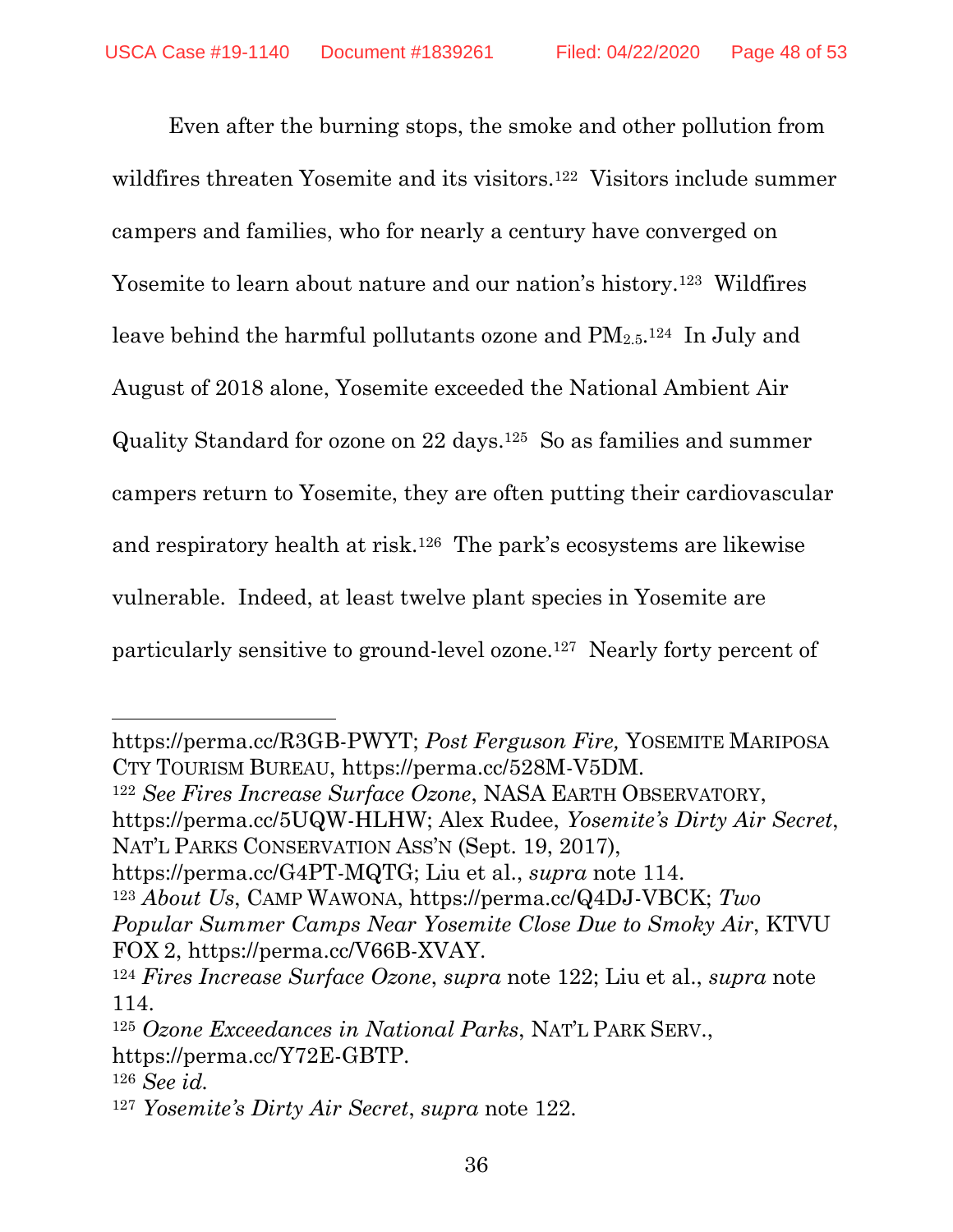the park's ponderosa pine trees, for example, have suffered from ozone injury.<sup>128</sup>

Those visitors still determined to experience Yosemite may face a sad reality. The iconic tunnel view of El Capitan, Half Dome, and Bridalveil Falls may be obscured by haze from wildfires exacerbated by climate change. <sup>129</sup> If the pollution driving climate change is not addressed, the climate crisis will worsen, meaning fewer visitors may come to Yosemite, and those who do may not experience the park in its pristine state. This would undermine the mission of the National Park System, which is to "conserve the scenery, natural and historic objects, and wild life" within the parks and to provide for their enjoyment "in such manner and by such means as will leave them unimpaired for the enjoyment of future generations."<sup>130</sup>

<sup>128</sup> *Id.*

<sup>129</sup> *See id.*

<sup>130</sup> 54 U.S.C. § 100101 (2018).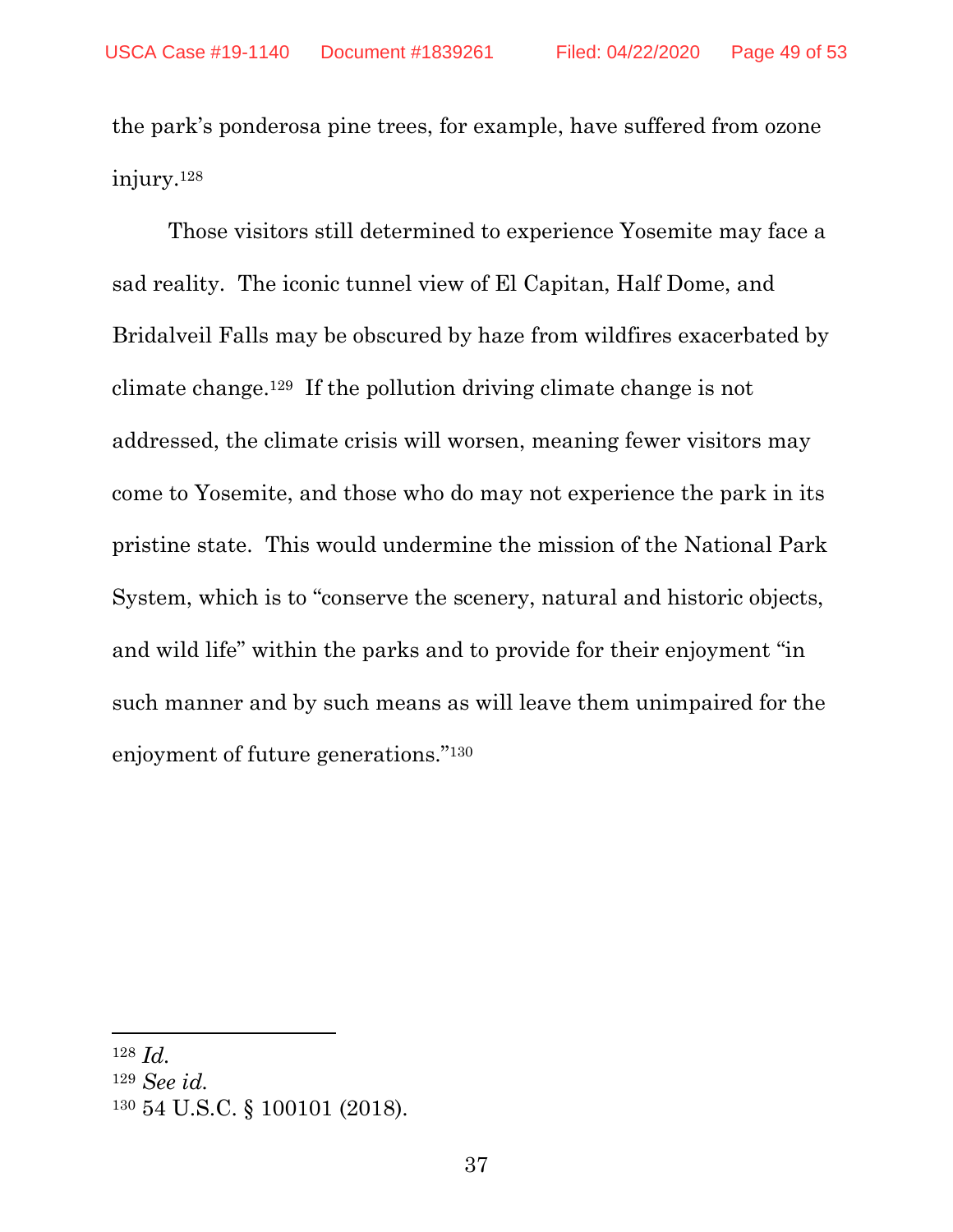#### **CONCLUSION**

In order to help protect the public and America's cherished national parks from the current and intensifying impacts of climate change, this Court should grant the petitions for review challenging the U.S. Environmental Protection Agency's unlawful "Affordable Clean Energy rule" as inadequate under the Clean Air Act and remand to the agency to promulgate a rule consistent with the law.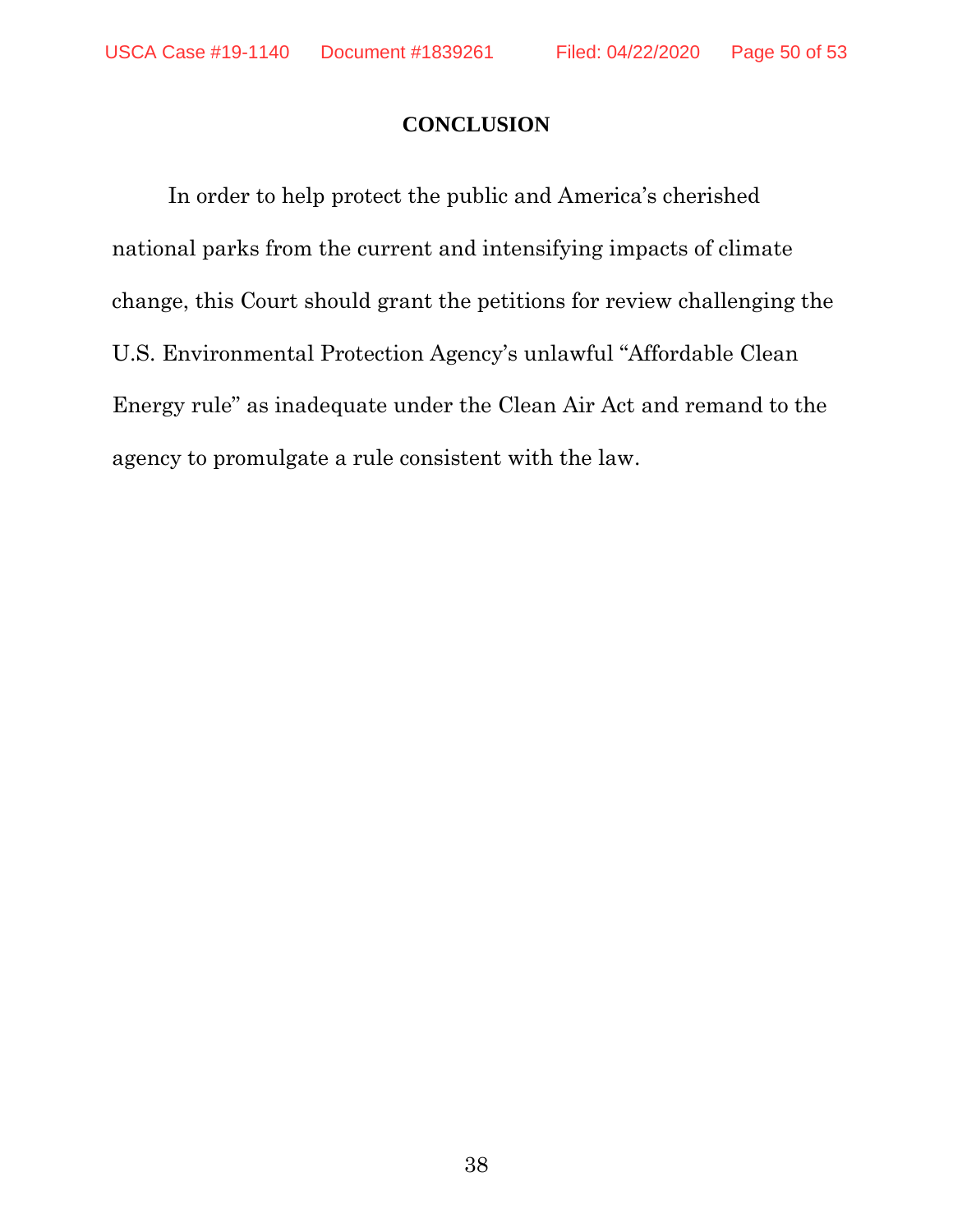$\overline{\phantom{a}}$ 

Respectfully submitted on April 22, 2020,

*Counsel for Amici Curiae*†

By: */s/ Gabriel Pacyniak* Gabriel Pacyniak, Esq. Brent Chapman, clinical law student Graciela Esquivel, clinical law student Natural Resources and Envtl. Law Clinic University of New Mexico School of Law 1117 Stanford Drive, NE Albuquerque, NM 87131 (505) 277-6559 pacyniak@law.unm.edu

By: /s/ Stephanie Kodish Stephanie Kodish, Esq. National Parks Conservation Association 777 6th Street NW Washington, D.C. 20001-3723 TEL: (800) 628-7275 National Parks Conservation Association

<sup>†</sup> Anabelle Chaffin, Charles Goodson, Sid Tikalsky, and Holly Tokar, students in the University of Colorado Law School's Getches-Green Natural Resources and Environmental Law Clinic assisted in preparing this brief.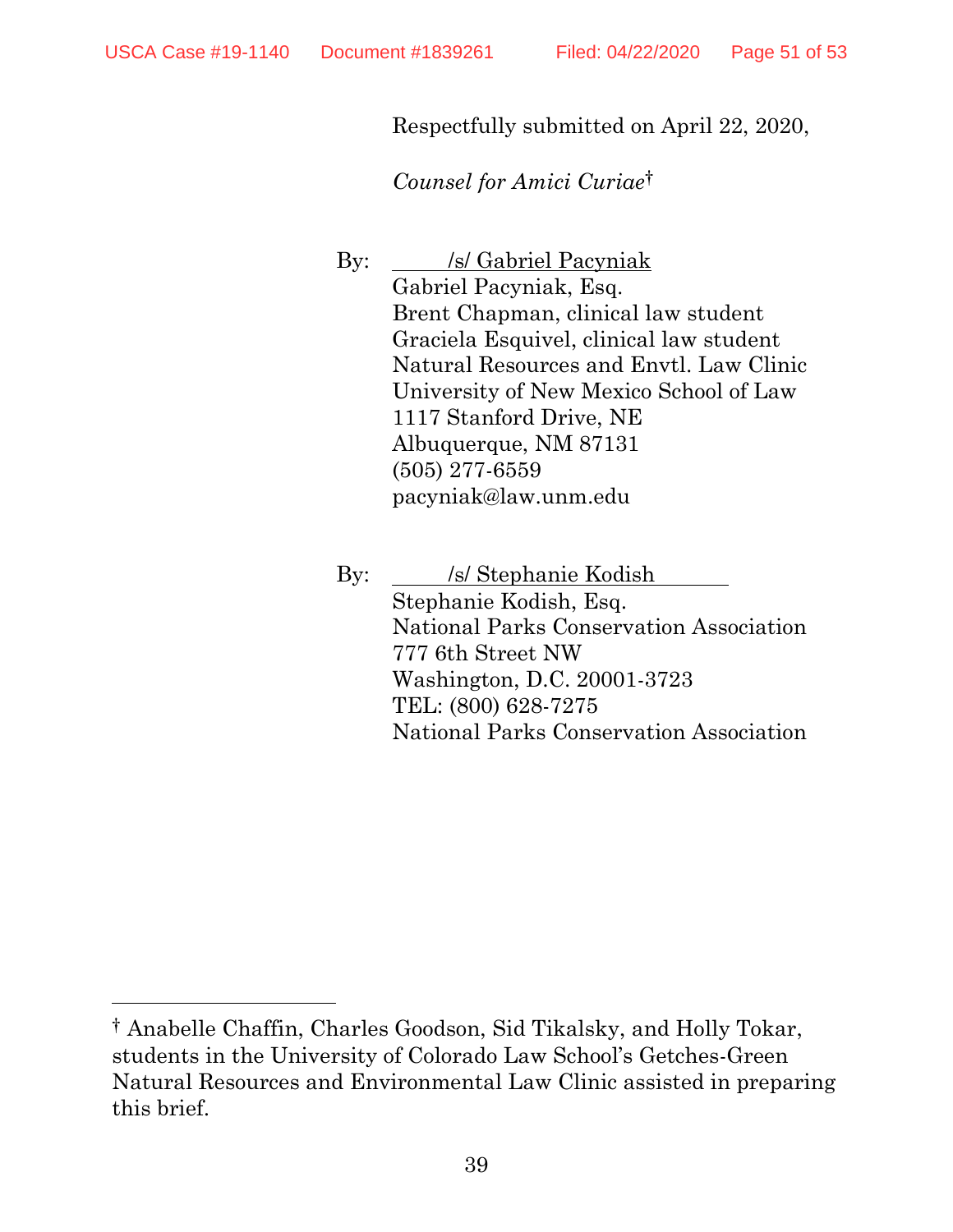#### **CERTIFICATE OF COMPLIANCE**

This document complies with the type-volume limit of Federal Rules of Appellate Procedure 29(a)(4)(G) and 32(a)(7)(B) because, excluding the parts of the document exempted by Rule 32(f), this document contains 6,491 words. This document also complies with the typeface requirements of Federal Rule of Appellate Procedure 32(a)(5) and the type-style requirements of Federal Rule of Appellate Procedure 32(a)(6) because it has been prepared in a proportionally spaced typeface using Microsoft Word in fourteen-point Century Schoolbook.

By: /s/ Gabriel Pacyniak

Gabriel Pacyniak, Esq. University of New Mexico School of Law